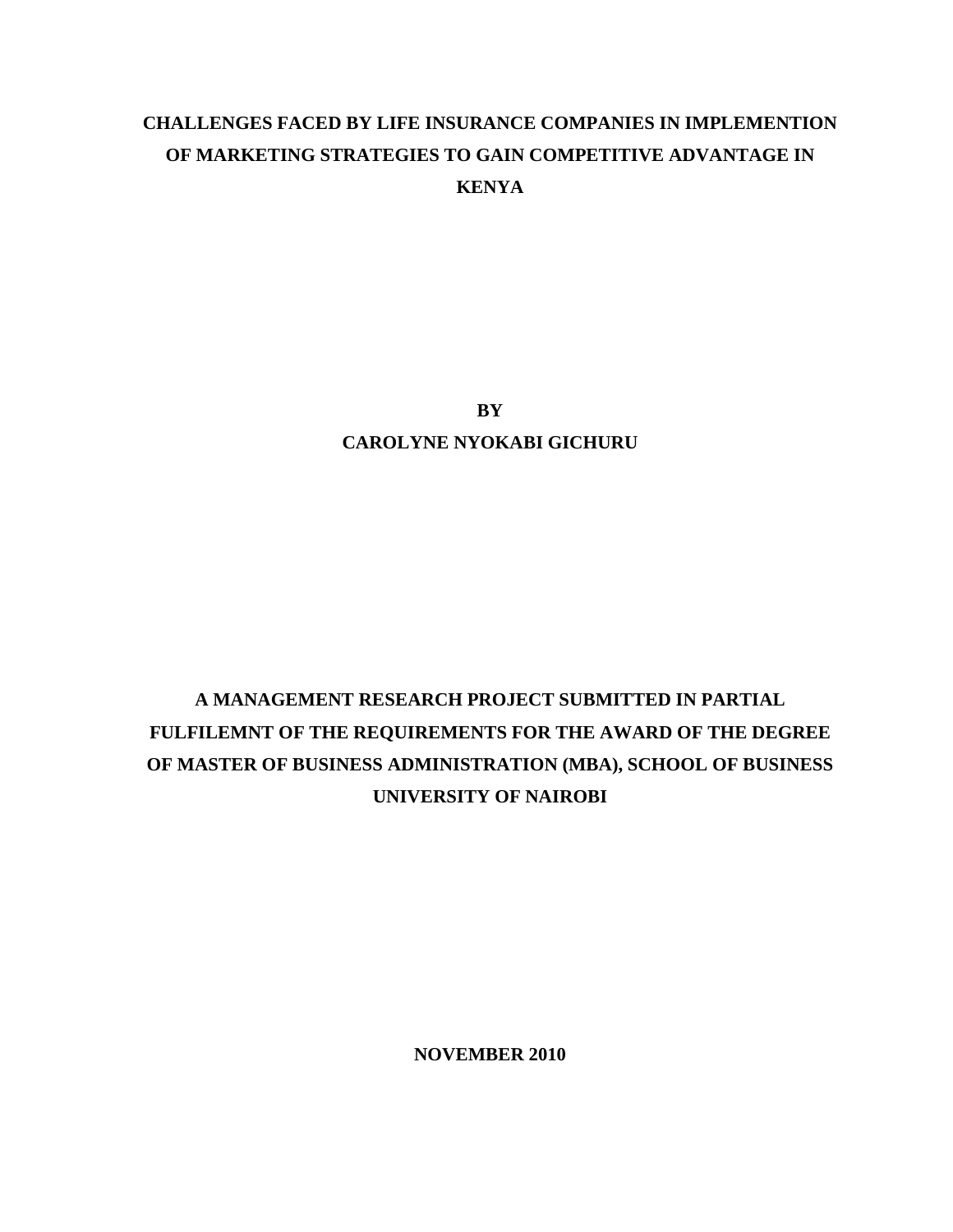### **DECLARATION**

I declare that this research Project is my original work and has not been published or

presented elsewhere for an award or examination in any other institution.

Signature Date

**CAROLYNE NYOKABI GICHURU** 

\_\_\_\_\_\_\_\_\_\_\_\_\_\_\_\_\_\_\_\_ \_\_\_\_\_\_\_\_\_\_\_\_\_\_\_\_

**D61/72319/08** 

This research project has been submitted for examination with my approval as university supervisor.

Signature Date

**DR. ZACK AWINO** 

\_\_\_\_\_\_\_\_\_\_\_\_\_\_\_\_\_\_\_ \_\_\_\_\_\_\_\_\_\_\_\_\_\_\_\_\_

**LECTURER DEPARTMENT OF BUSINESS ADMINISTRATION SCHOOL OF BUSINESS UNIVERSITY OF NAIROBI**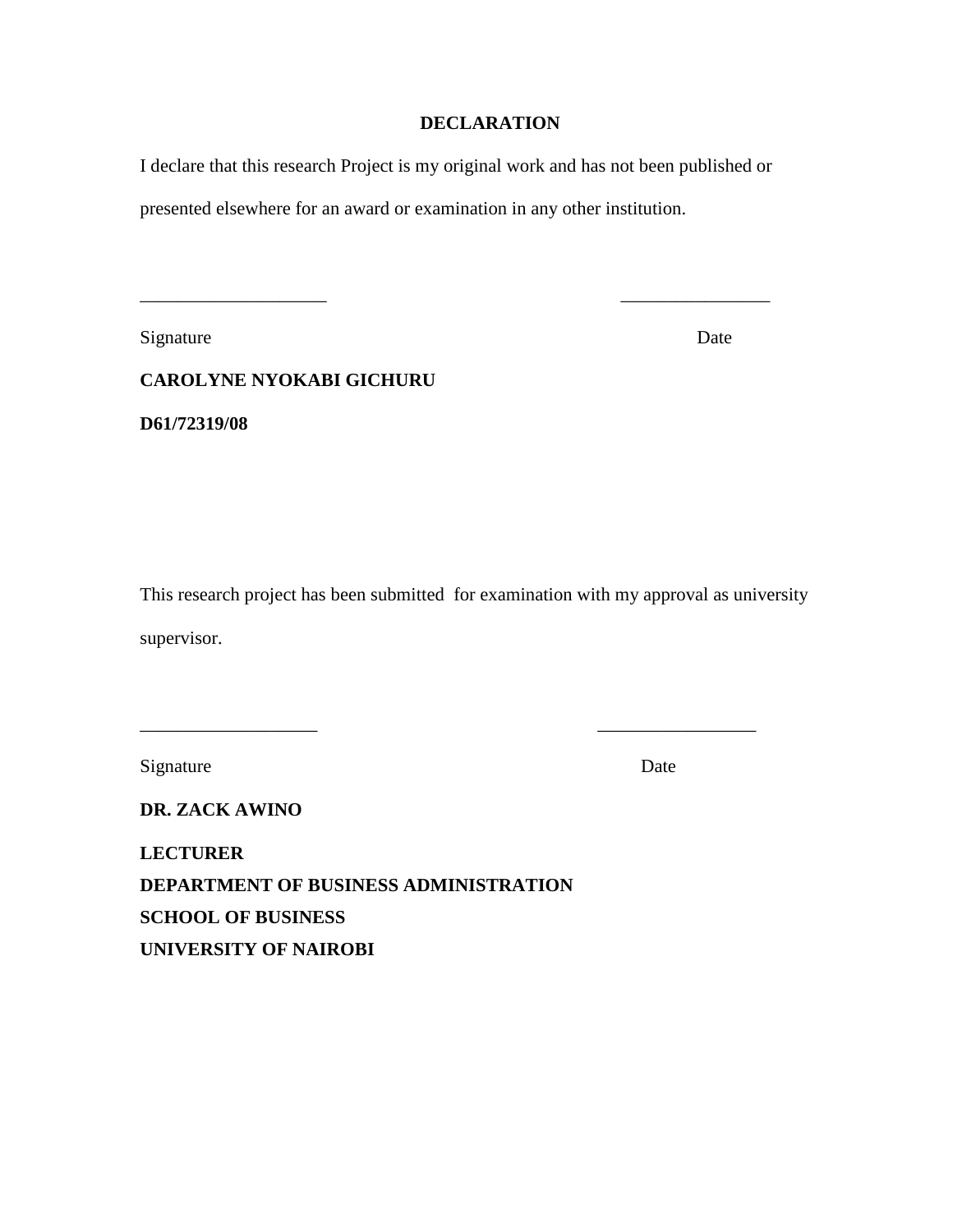## **DEDICATION**

This research project is dedicated to my lovely husband Michael Waigwa and my children Alvin Wandimi and Arnold Gichuru, without whose support and inspiration this work would not be a reality.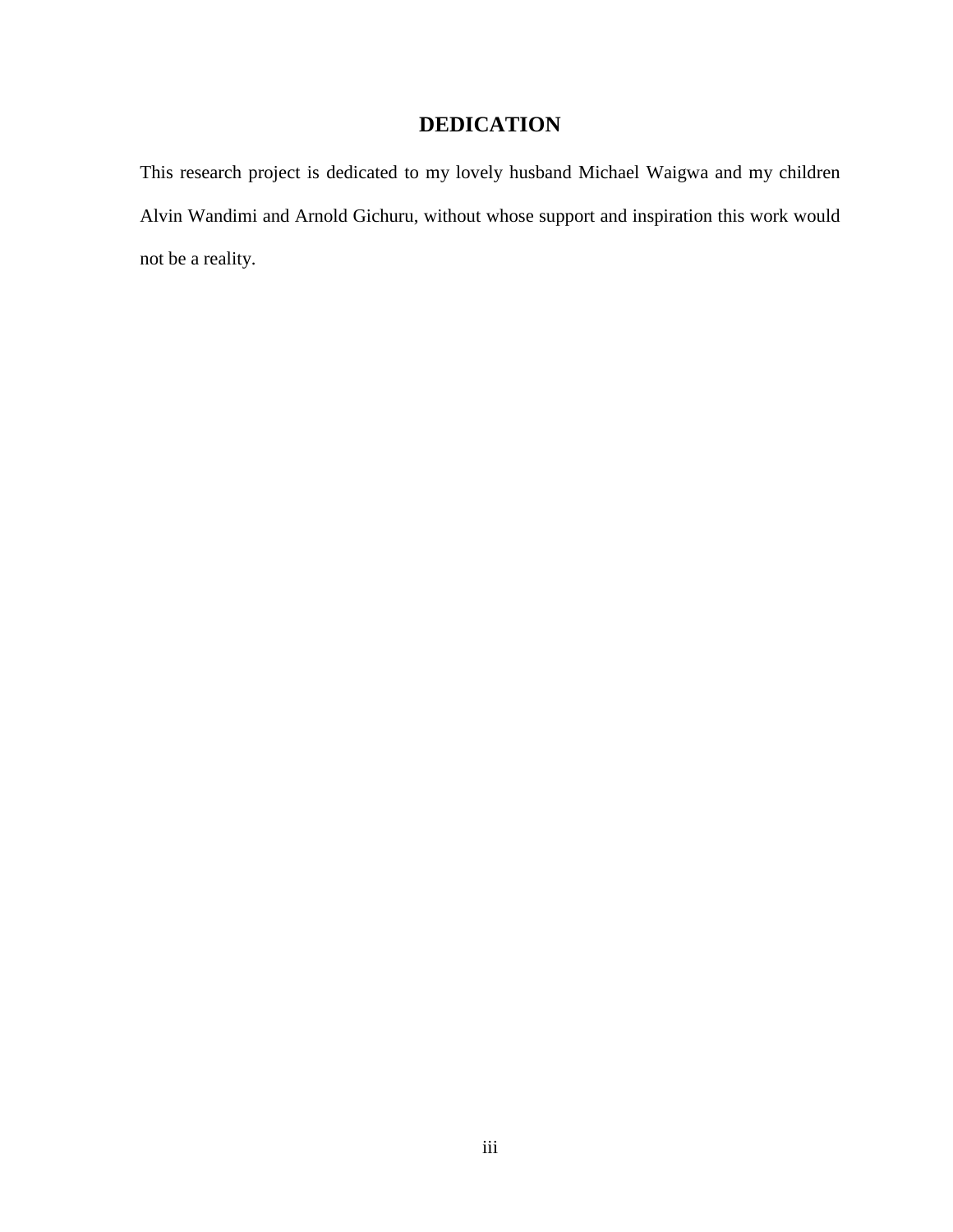### **ACKNOWLEDGEMENTS**

Several people contributed towards the successful completion of this research project. First is my Supervisor Dr. Zack Awino for his technical and academic advice.

Special thanks go to my family for their steadfast support in facilitating my studies even through difficult moments.

Most of all I am grateful to our Almighty God for giving me the health and wisdom to undertake this study.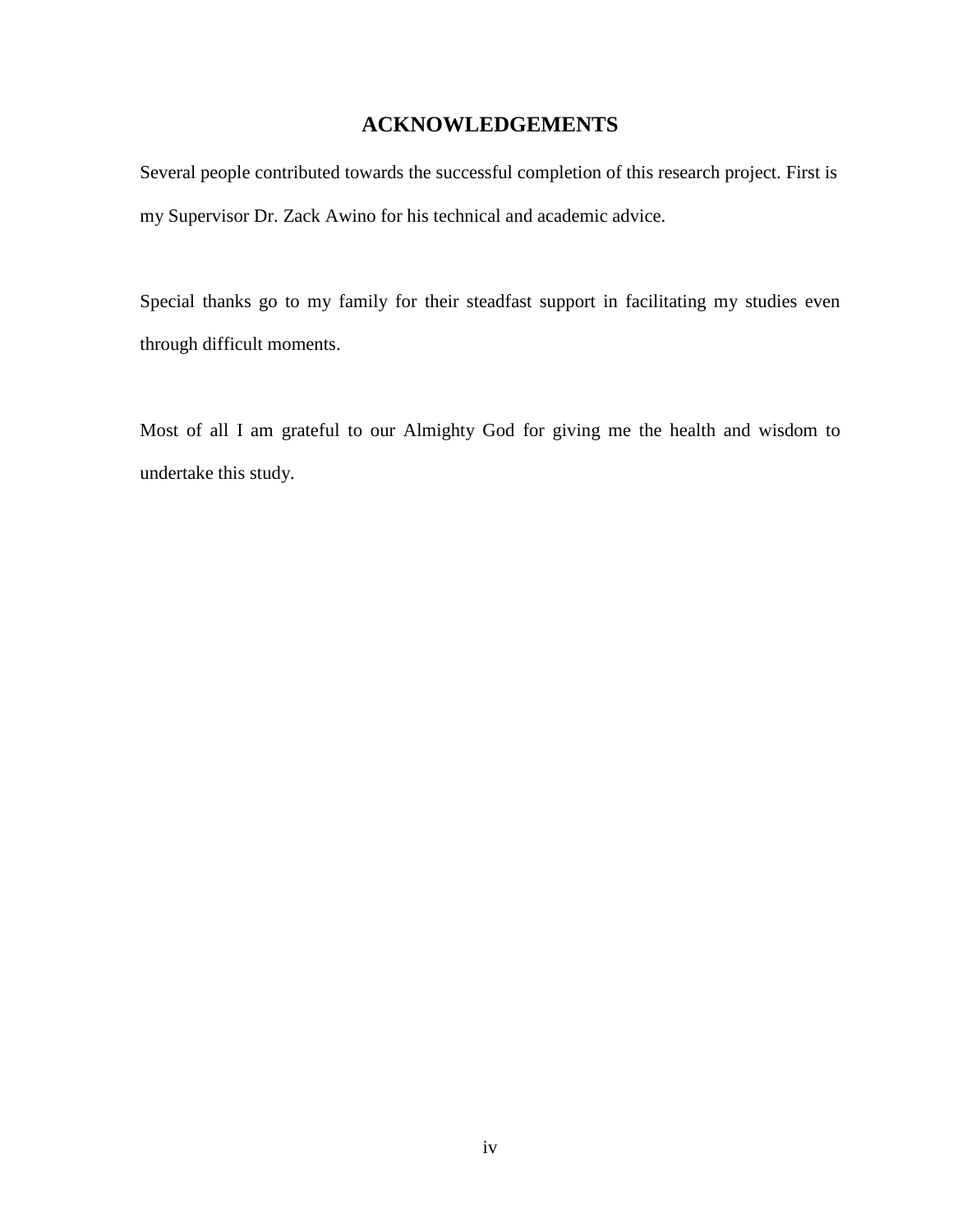| <b>TABLE OF CONTENTS</b> |  |
|--------------------------|--|
|--------------------------|--|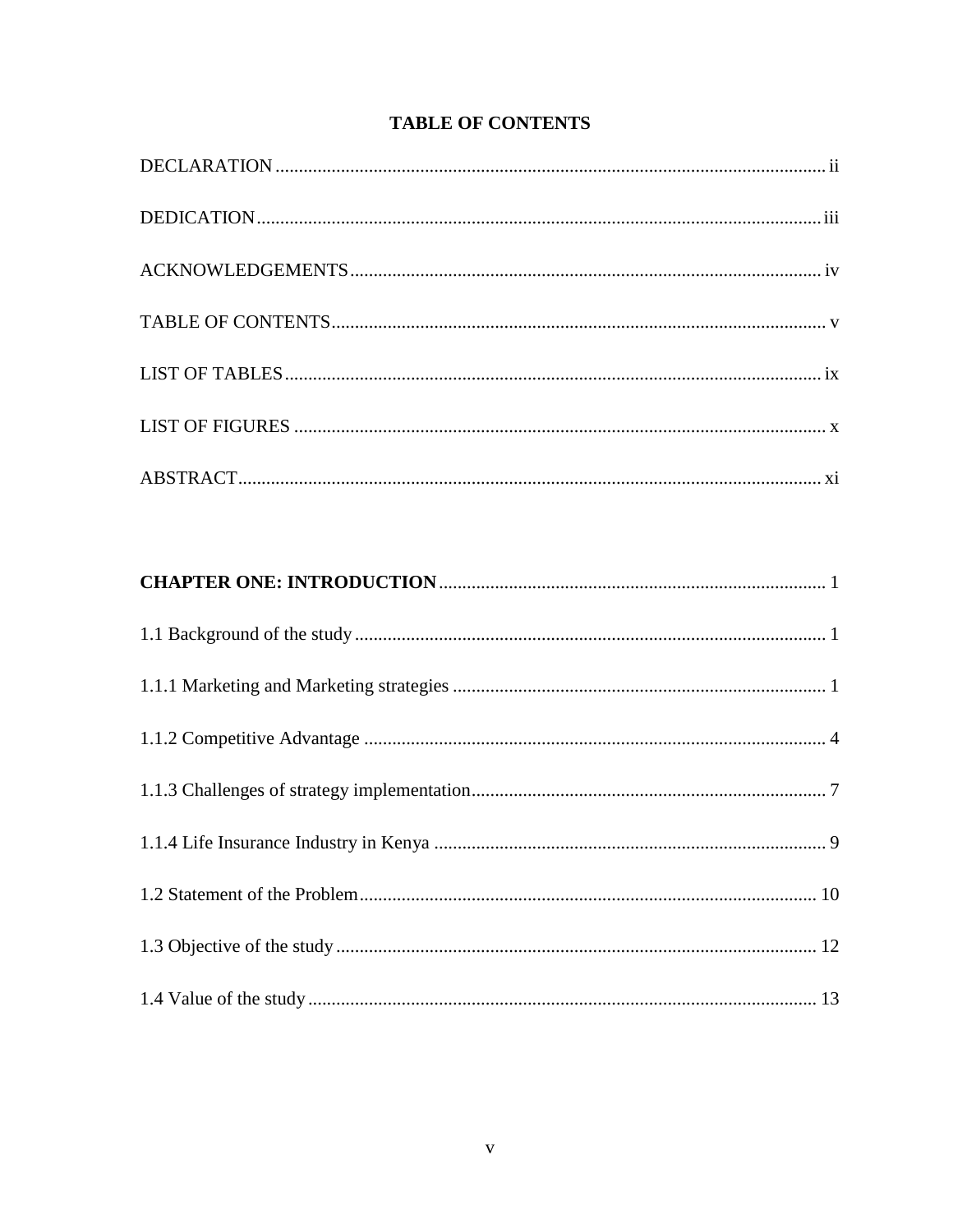##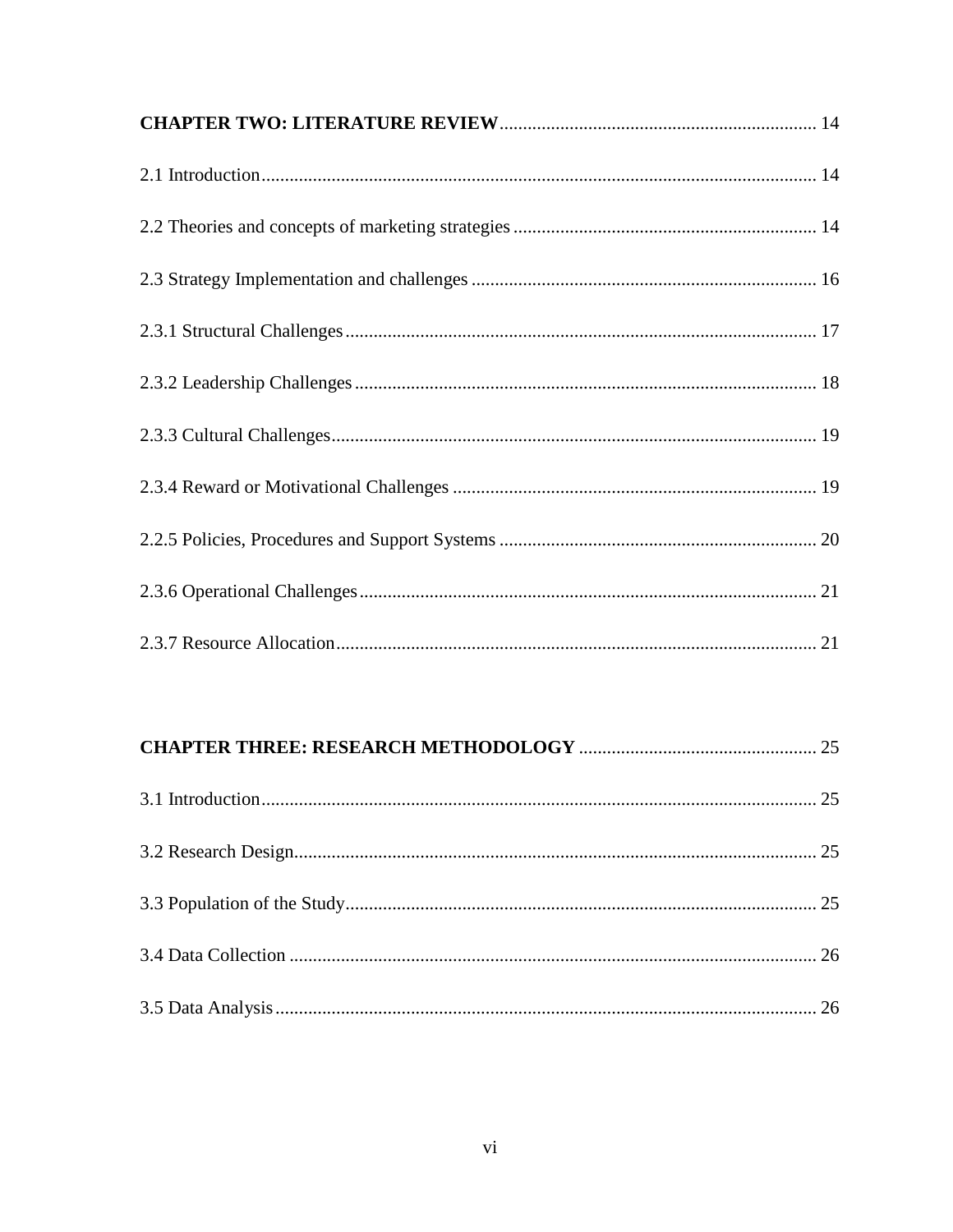| <b>CHAPTER FOUR: DATA ANALYSIS AND INTERPRETATION OF RESULTS 27</b> |  |
|---------------------------------------------------------------------|--|
|                                                                     |  |
|                                                                     |  |
|                                                                     |  |
|                                                                     |  |
|                                                                     |  |
|                                                                     |  |
|                                                                     |  |
|                                                                     |  |
|                                                                     |  |
|                                                                     |  |
|                                                                     |  |
|                                                                     |  |
|                                                                     |  |
|                                                                     |  |
|                                                                     |  |
|                                                                     |  |
|                                                                     |  |
|                                                                     |  |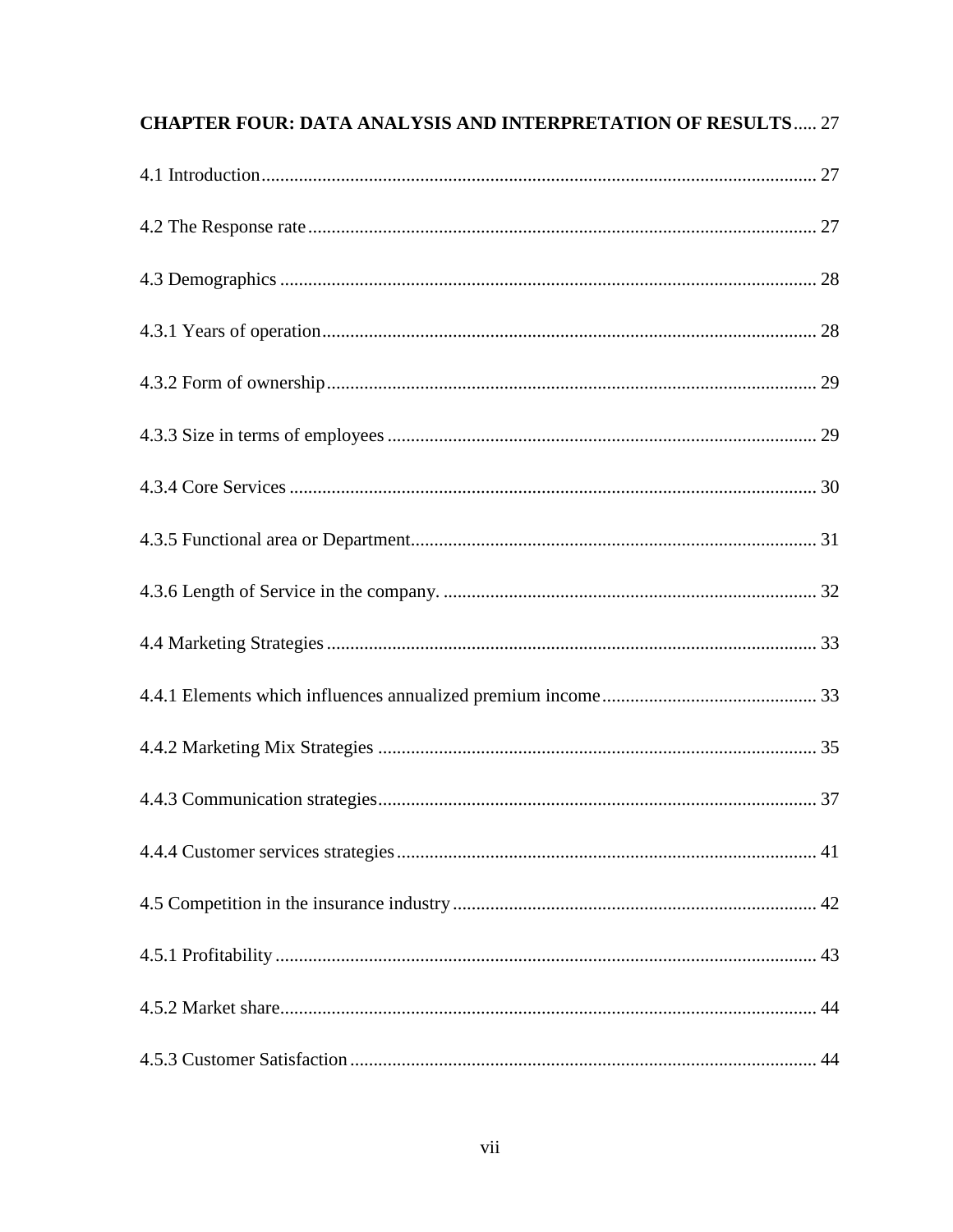## **CHAPTER FIVE: SUMMARY CONCLUSION AND RECOMMENDATIONS ......... 49**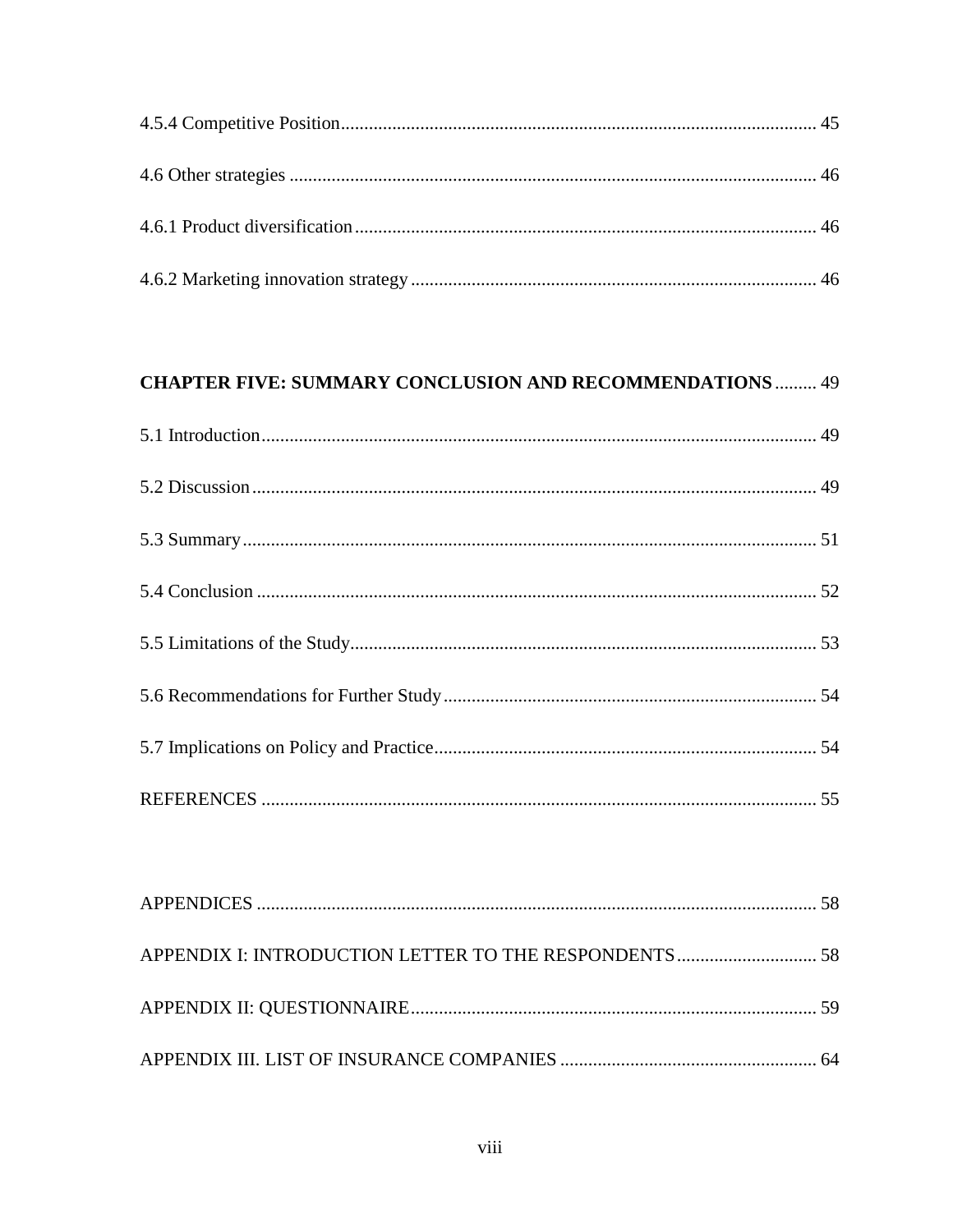## **LIST OF TABLES**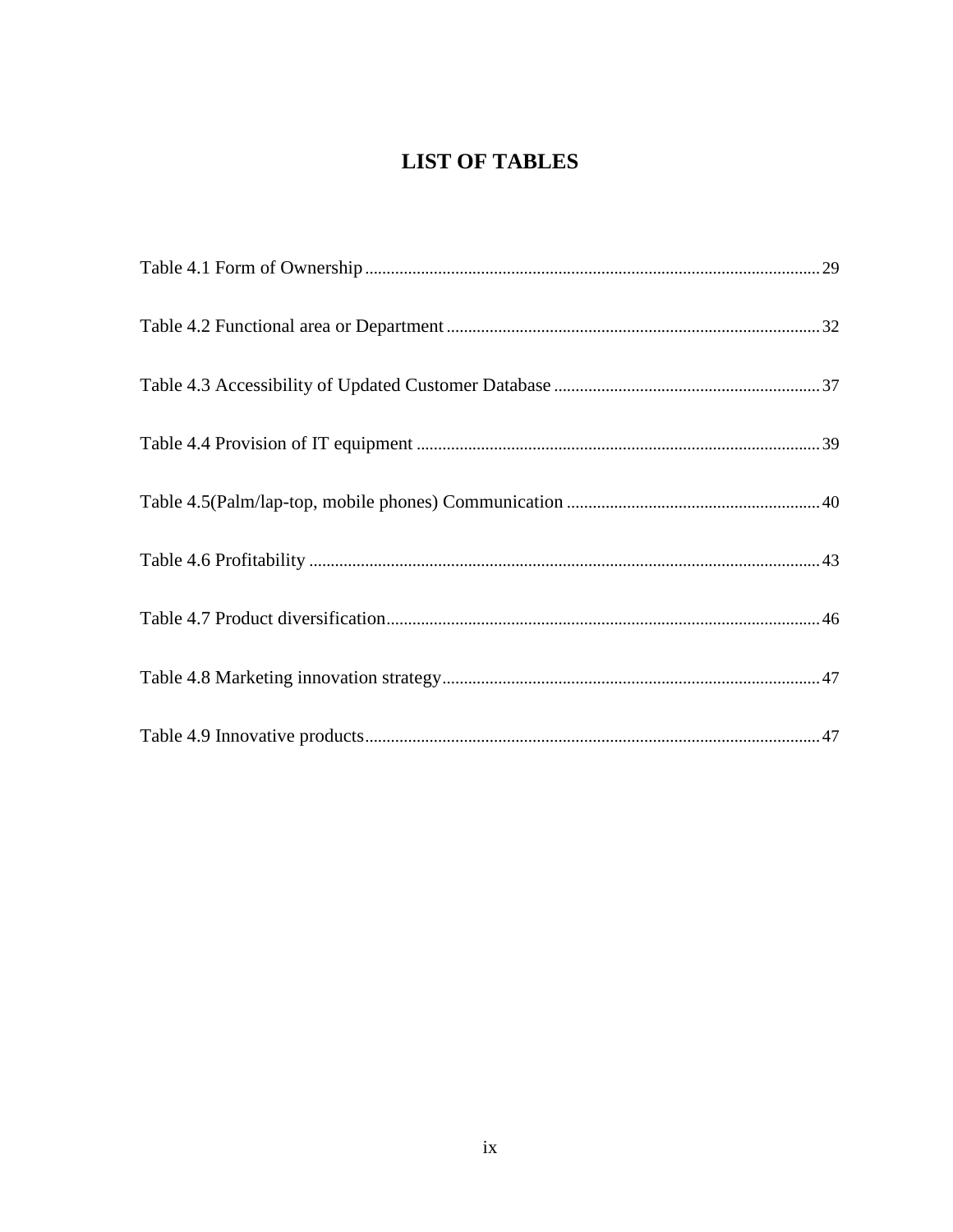## **LIST OF FIGURES**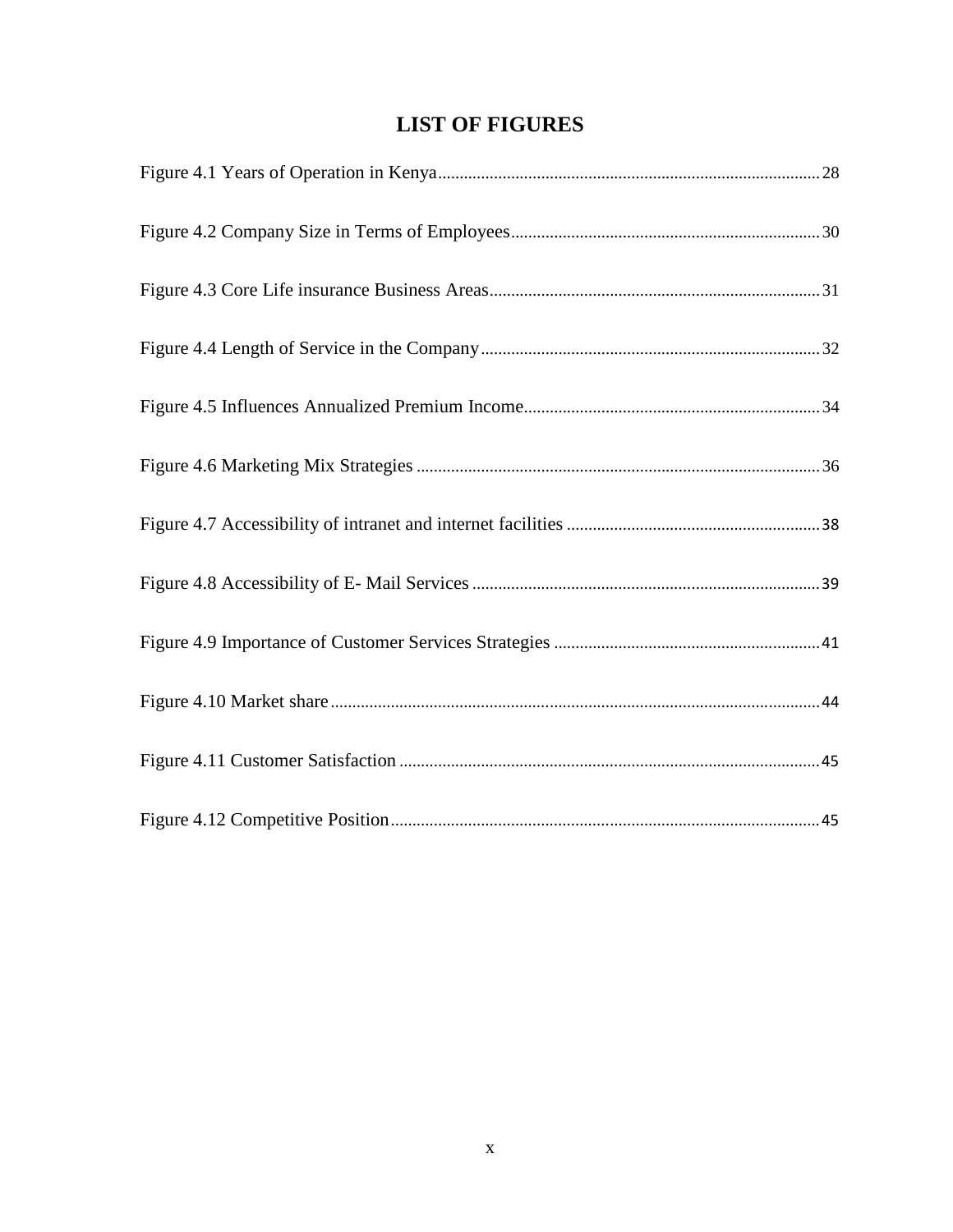### **ABSTRACT**

A marketing strategy should be centered on the key concept that customer satisfaction is the main goal. Companies respond to environmental factors and one of the environmental influences to a business arises from competition. Firms therefore focus on gaining a competitive advantage to enable them respond to, and compete effectively in the market. By identifying their core strengths, firms are able to concentrate on areas that give them a lead over competitors, and provide a competitive advantage. Therefore this study will seek to determine challenges faced by life insurance companies in implementation of marketing strategies. It will be guided by the following objectives, to establish the challenges faced by the insurance companies in implementation of marketing strategies and to establish whether life insurance companies have a control and feedback system to assess the effectiveness of the implementation process. The study employed a survey design. The survey was appropriate as it sought to ascertain the challenges faced by life insurance companies in implementation of strategy in Kenya. The population of the study comprised all Life insurance companies in Kenya. There are an estimated 23 life insurance service providers in Kenya. The study used a combination of various techniques of data analysis. The questionnaires were coded and edited for completeness using SPSS statistical package. Descriptive statistical measures were also used. These measures included the mean, mode and median. Graphs, tables and charts were used exclusively to display the findings. The findings indicate that the majority of the life insurance companies had a relatively long experience having operated in Kenya for over 31 years, the companies were therefore well established in country. The study findings indicate that organizations face various challenges and threats in their pursuit to implement marketing strategies. However,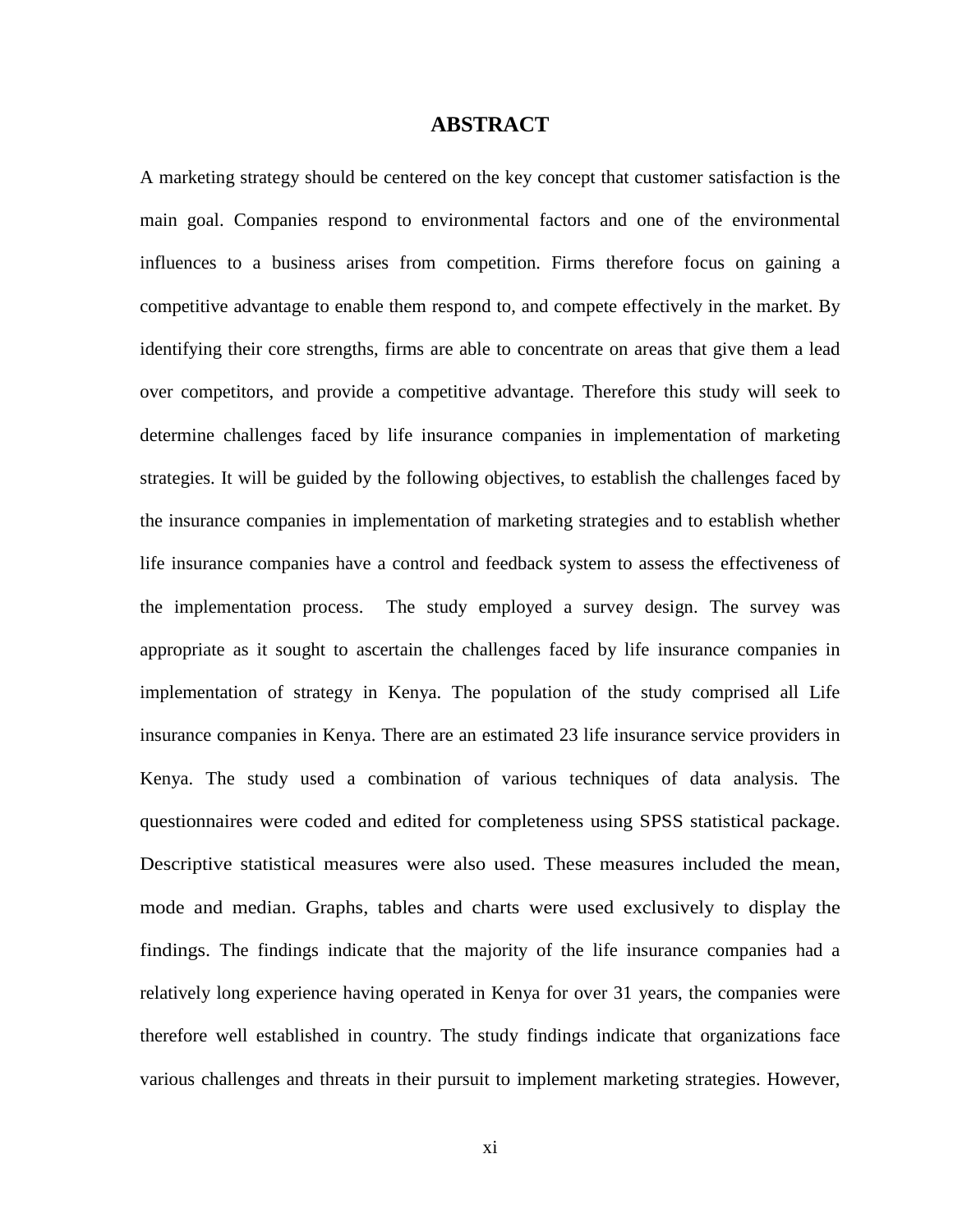there are elements of organizational operations that have a correlation with the strategies. According to the study, the elements are; Recruitment of staff, Training, Motivation, Compensation of clients and Communication.The study findings indicate that competition in the insurance industry was driven by various elements which included; Profitability, Market share, Customer Satisfaction, competitive position and other in-house strategies. The study concluded that marketing strategies are important in helping an organization improve their performance and competitive edge. However, it seems like many life insurance companies are not keen on adoption of marketing strategies. The main challenge faced was the administration of the questionnaires. This study recommended for a more generalized conclusion to be made on the challenges of marketing strategy implementation for the entire insurance industry

**Key words:** *Challenges, Life Insurance, Implementation, Marketing Strategies and Competitive Advantage.*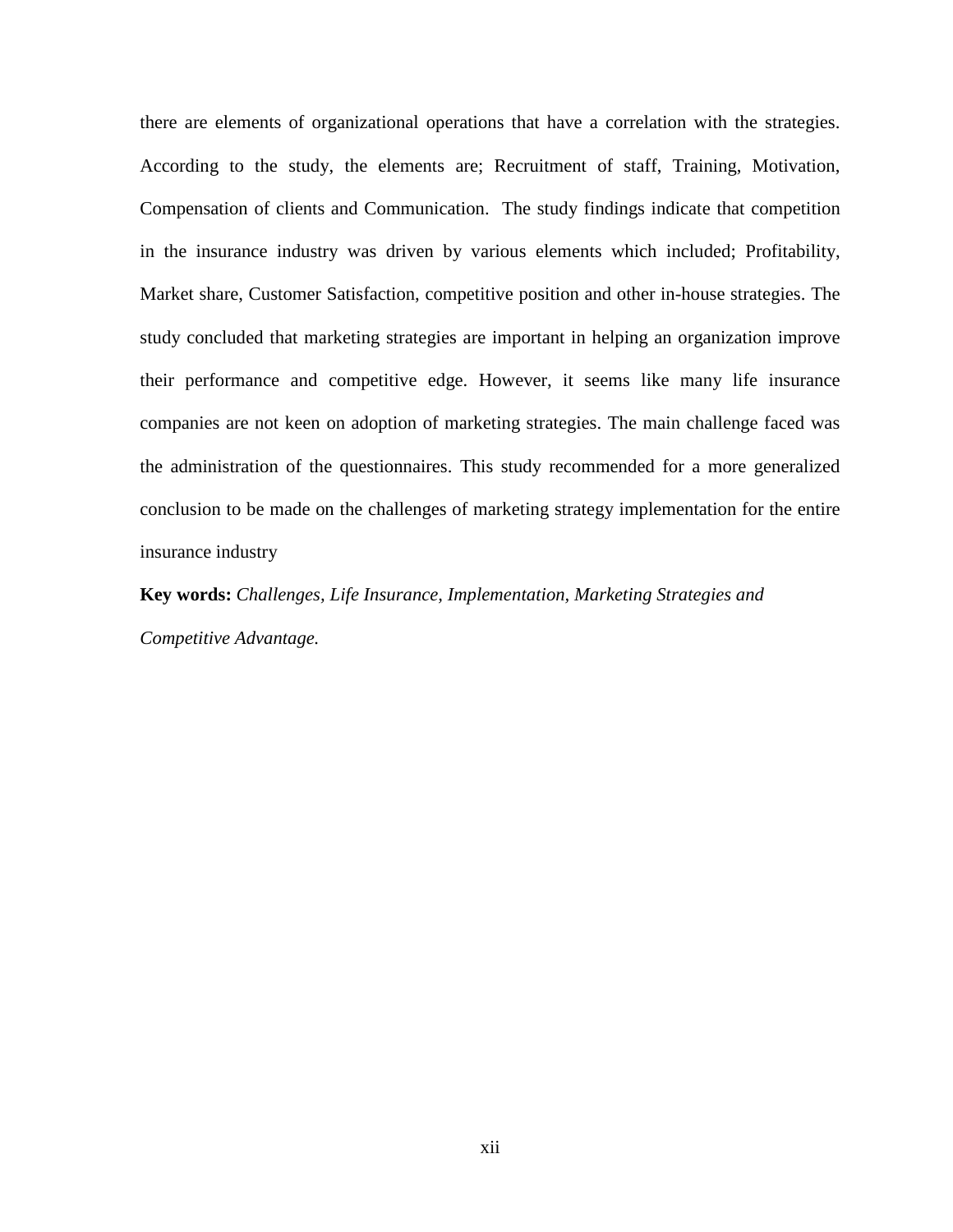### **CHAPTER ONE: INTRODUCTION**

### **1.1 Background of the study**

Strategy implementation is the process that turns plans into action assignments and ensures that such assignments are executed in a manner that accomplishes the plan's stated objectives Kotler (1984). It is also portrayed as a lively process by which companies identify future opportunities Reid (1989). Although formulating a consistent strategy is a difficult task for any management team, making that strategy work – implementing it throughout the organization – is even more difficult Hrebiniak, (2006). A myriad of factors can potentially affect the process by which strategic plans are turned into organizational action. Unlike strategy formulation, strategy implementation is often seen as something of a craft, rather than a science, and its research history has previously been described as fragmented and eclectic (Noble, 1999b). It is thus not surprising that, after a comprehensive strategy or single strategic decision has been formulated, significant difficulties usually arise during the subsequent implementation process.

### **1.1.1 Marketing and Marketing strategies**

Marketing is a general term used to describe all the steps that lead to final sales. It is the process of planning and executing pricing, promotion and distribution to satisfy individual and organizational needs.

Marketing is more than just the process of selling a product or service. Marketing is an essential part of business, and without marketing, even the best products and services fail.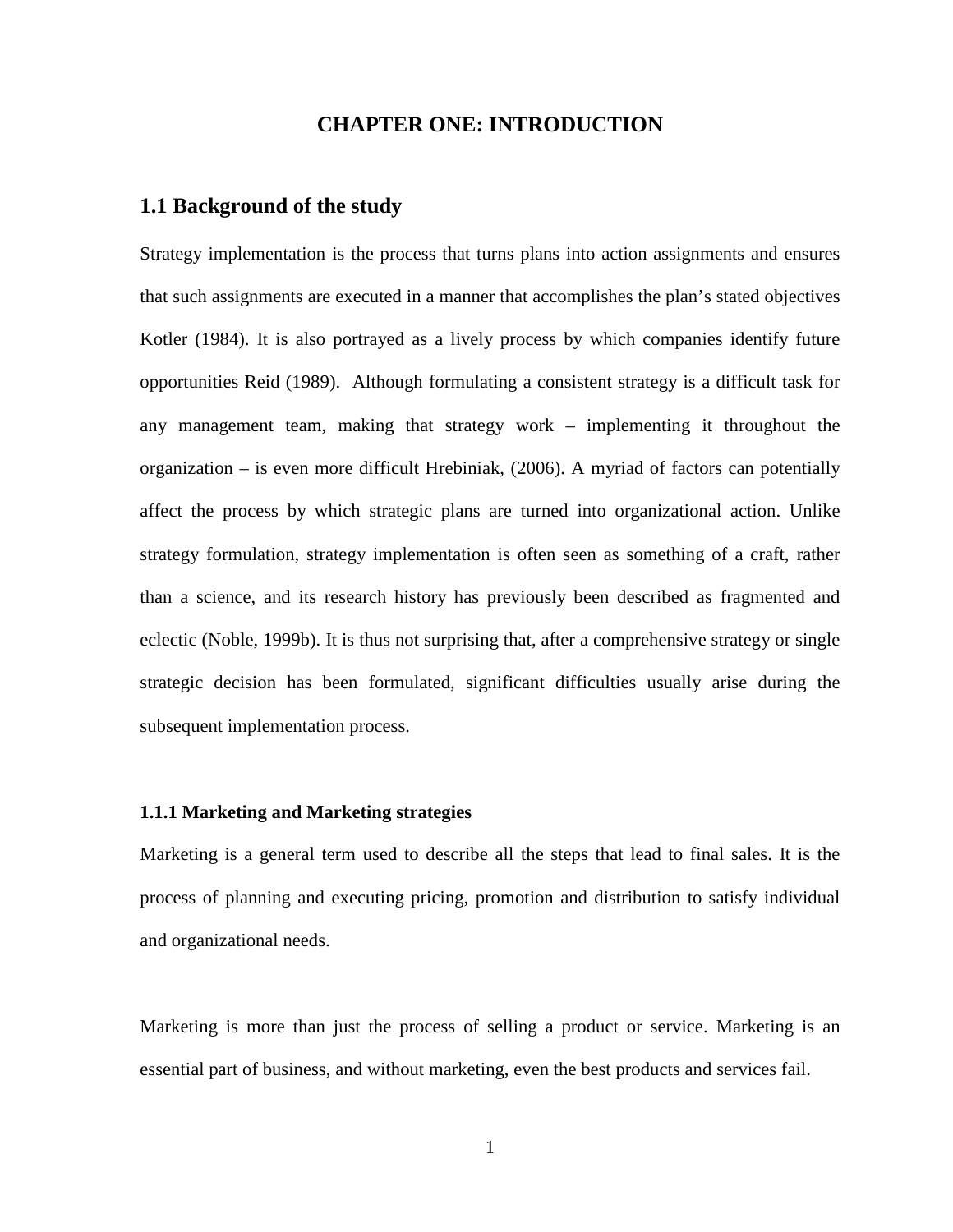Companies constantly fail because they do not know what is happening in the marketplace and as a result, they are not fully meeting their customer's needs. They mistakenly believe that with the proper amount of advertising, customers will buy whatever they are offered. Marketing consists of making decisions on the four P's: Product, Place/Distribution, Promotion and Pricing

Before a business owner can make decisions on the four P's, he/she must devise a plan. A plan provides a business with guidance on making decisions. Marketing plans are also marketing strategies which outline exactly how marketing objectives will be achieved.

A marketing strategy is therefore a process that can allow an organization to concentrate its limited resource upon the greatest opportunities to increase sales and achieve a sustainable competitive advantage (Baker, 2008). A marketing strategy should be centered on the key concept that customer satisfaction is the main goal. Companies respond to environmental factors and one of the environmental influences to a business arises from competition. They have to respond strategically to environmental factors in order to be sustainable. Increased competition threatens the attractiveness of an industry and reduces the profitability of the players (Hamel and Prahalad, 1993). It exerts pressure on firms to be proactive and to formulate successful strategies that facilitate proactive response to anticipated and actual changes in the environment.

Firms therefore focus on gaining a competitive advantage to enable them respond to, and compete effectively in the market. By identifying their core strengths, firms are able to concentrate on areas that give them a lead over competitors, and provide a competitive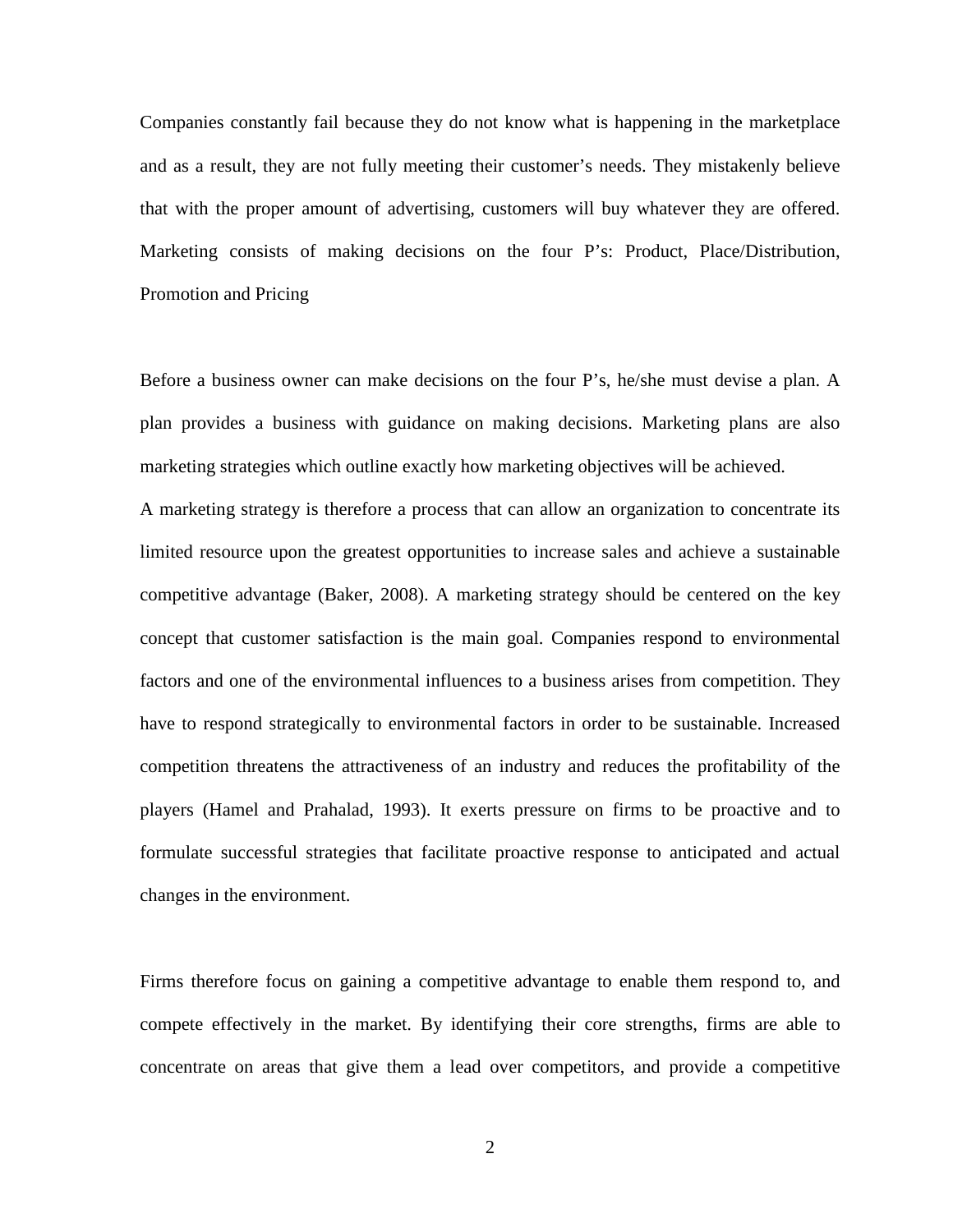advantage (Hamel and Prahalad, 1993). According to Johnson and Scholes (1997), core strengths are more robust and difficult to imitate because they relate to the management of linkages within the organizations value chain and to linkages into the supply and distribution chains.

Markets are changing all the time. It does depend on the type of product the business produces, however a business needs to react or lose customers. Some of the main reasons why markets change rapidly are that customers develop new needs and wants, new competitors enter a market, with new technologies meaning that new products can be made, a world or countrywide event happening e.g. war, and government introducing new legislation e.g. increases minimum wage.

Though a business does not want competition from other businesses, inevitably most will face a degree of competition. The amount and type of competition depends on the market the business operates in (Hamel and Prahalad, 1993). A business could react to an increase in competition (for instance a launch or rival product) by cutting prices (but can reduce profits), improving quality (but increases costs), spend more promotions (such as doing more advertising, increase brand loyalty; but costs money), and cutting cost (Porter, 1998), for instance use cheaper materials. Some may opt to product improvement, divestiture, and diversification, entry into new markets or even merging or buying out competitors (May et al 2000). A company has competitive advantage whenever it has an edge over its rivals in ensuring customers and defending against competitive forces (Thompson & Strickland, 2002). Sustainable competitive advantage is born out of core strengths that yield long term benefits to the company.

3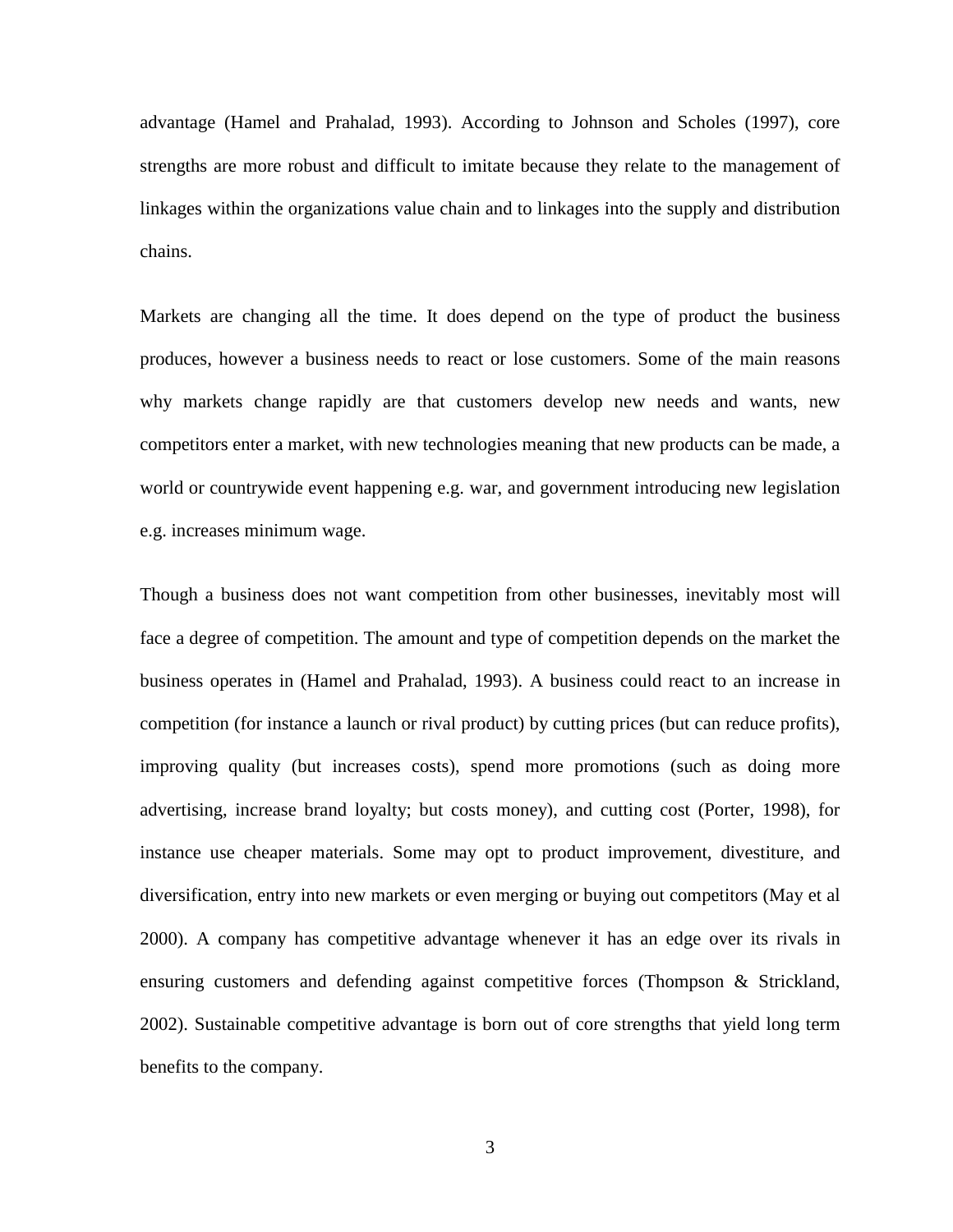### **1.1.2 Competitive Advantage**

When a firm sustains profits that exceed the average for its industry, the firm is said to possess a competitive advantage over its rivals. The goal of much of business strategy is to achieve a sustainable competitive advantage. Porter, (1985) identified two basic types of competitive advantage: cost advantage and differentiation advantage. A competitive advantage exists when the firm is able to deliver the same benefits as competitors but at a lower cost (cost advantage), or deliver benefits that exceed those of competing products (differentiation advantage). Thus, a competitive advantage enables the firm to create superior value for its customers and superior profits for itself (Teece et al., 1997, Stalk and Hout, 1990).

Competitive advantage is a strategically sound explanation of how a firm's competitive approach, using broad generic strategies, can create and maintain a competitive advantage over its competitors. As per Porter, competitive advantage comes from the value that a company can create for its customers. Hence, a company must decide or focus on the type of competitive strategy it wants to adopt – the generic strategies are cost leadership, differentiation, and focus. A cost leadership strategy involves a company choosing to be the lowest cost producer in its industry (Hamel and Prahalad, 1994). Being able to offer the lowest prices can be the result of economies of scale, proprietary technology or preferential access to raw materials. In a cost leadership strategy, a company's products must be viewed as acceptable substitutes from its competitors. Otherwise, a company's products may be priced lower, but customers will perceive the lower quality and then turn to competitor products, (Hitt, Ireland and Hoskisson, 1996).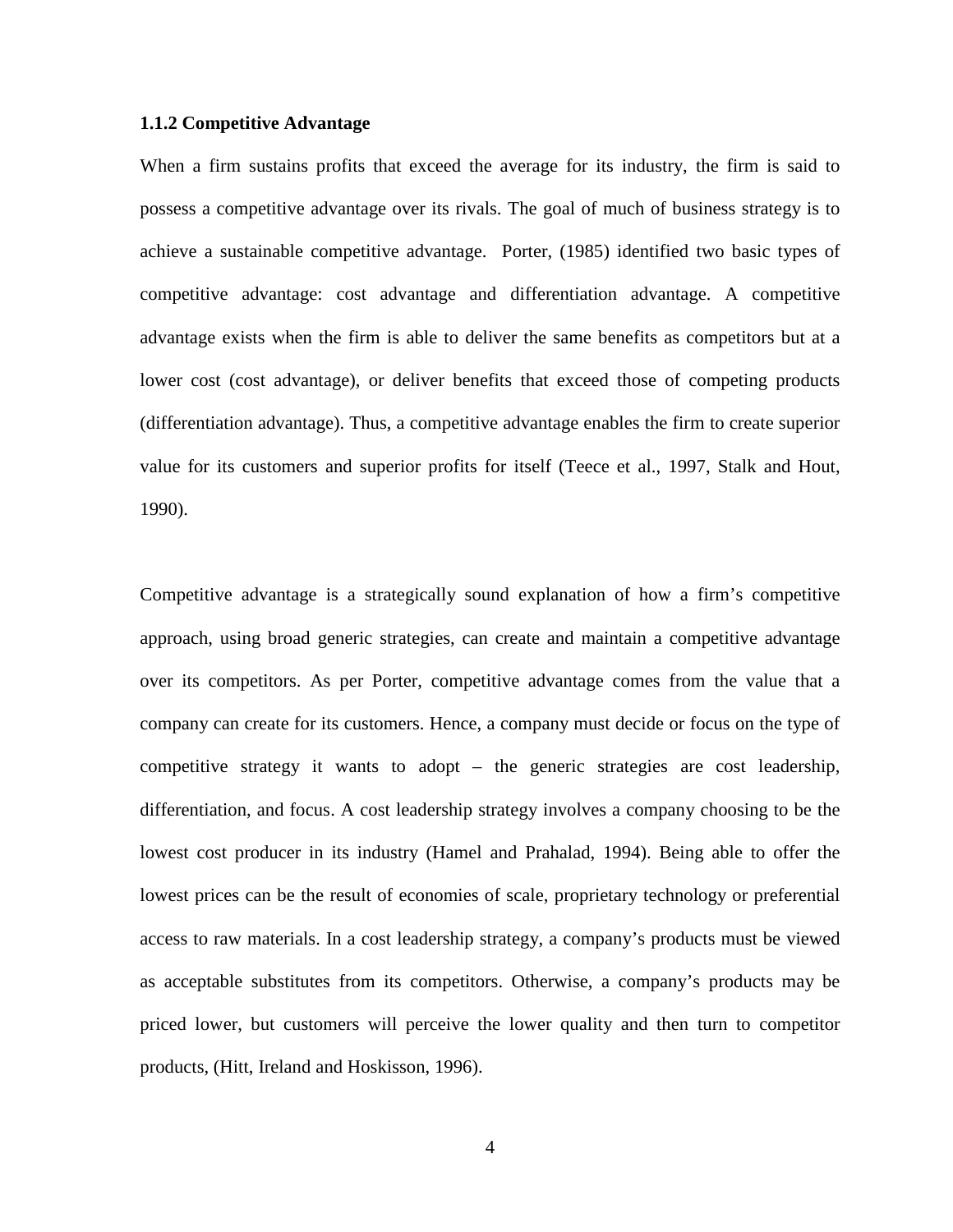The potential of an organization's sustainable competitive advantage depends on the rareness and imitability of its core competencies. The less imitable a competitive advantage is, the more cost disadvantage is faced by the competitor in imitating these competencies. Thus, core competence is an important source of sustained competitive advantage for corporate success and greater is its economic return. Hamel and Prahalad (1994) define core competence as a bundle of skills and technologies that enable a company to provide a particular benefit to customers. Core competencies are not product specific; they contribute to the competitiveness of a range of products or services. They are the roots of competitiveness and individual products and services are the fruit. A core competence is a tapestry woven from the threads of distinct skills and technologies. A skill must meet three tests to be considered as a core competence, i.e., customer value, competitor differentiation, and extendibility.

Competitive advantage is at the heart of firm's performance. It is concerned with the interplay between the types of competitive advantage, i.e., cost, and differentiation, and the scope of the firm's activities. The value chain plays an important role in order to diagnose and enhance the competitive advantage. A sustainable competitive advantage creates some barriers that make imitation difficult. Without a sustainable competitive advantage, above average performance is usually a sign of harvesting (Porter, 1985).

The secret of a sustainable competitive advantage lies in performing every step in the value chain in an appropriate way. A competitive advantage essentially has to be one that not only merely represents better performance than that of its competitors, but also delivers genuine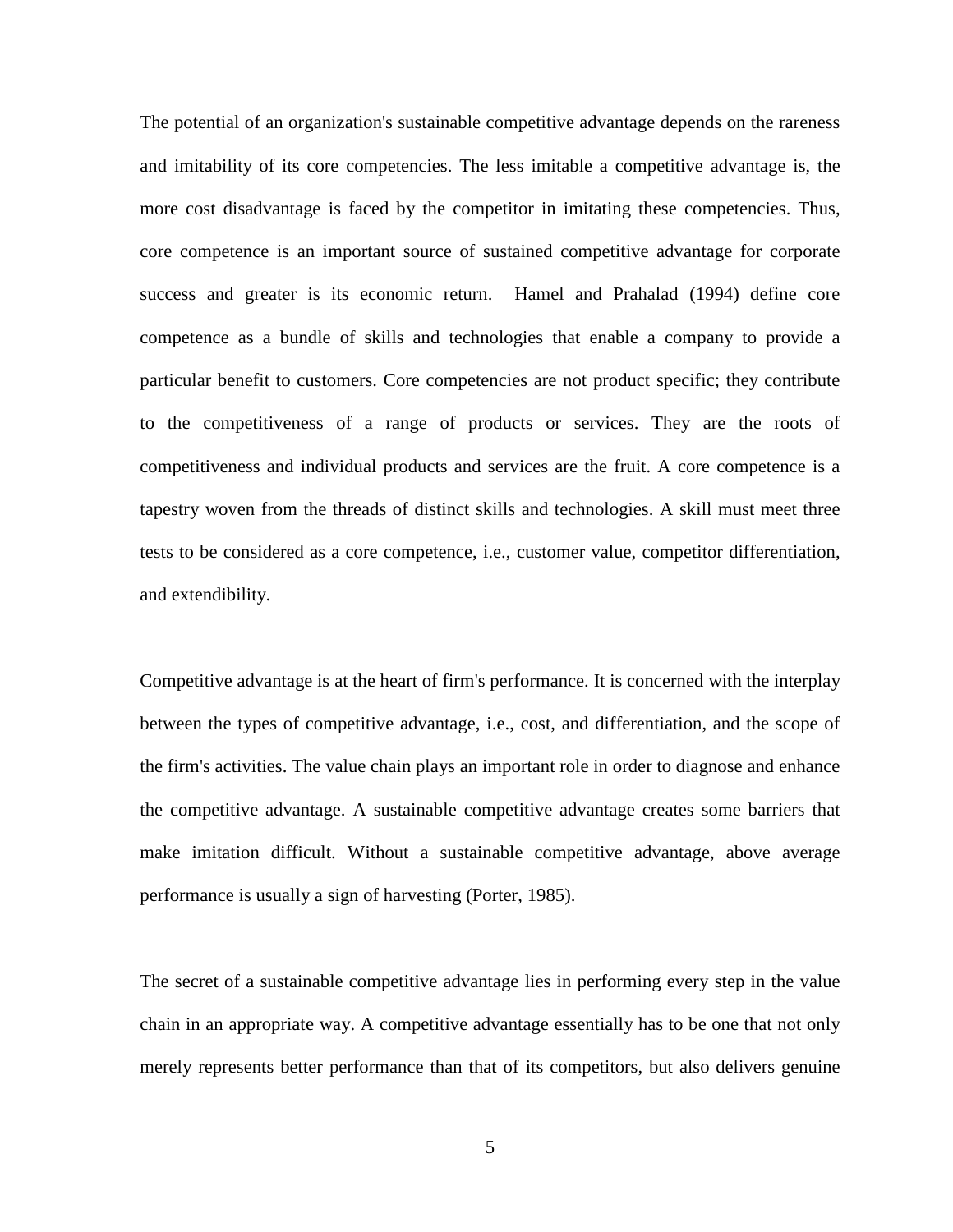value to the customer, thus ensuring a dominant position in the market. The internal resources and capabilities of an organization play a very important role in building competitive advantage. The organizations that want to build competitive advantages, which cannot be eroded (no matter how much change is there in the environment), must make linkages between the advantage and the capabilities underlying it as impenetrable and as confusing as possible. Also the most important part of the competitive advantage stems from a capability that is impossible to replicate (Sinha, 1998).

To acquire competitive advantage in any market, a firm needs to be able to deliver a given set of customer benefits at lower costs than competitors, or provide customers with a bundle of benefits its rivals cannot match. To realize the potential that core competencies create, a company must also have the imagination to envision markets that do not yet exist and the ability to stake them out ahead of competition. A company will strive to create new competitive space only if it possesses an opportunity-horizon that stretches far beyond the boundaries of its current businesses. This horizon identifies, in broad terms, the market territory the management hopes to stake out over the next decade, a terrain that is unlikely to be captured in anything as precise as a business plan (Hamel and Prahalad 1991; Porter 1980).

Companies need to learn to manage tomorrow's opportunities as competently as they manage today's businesses. The discovery of new competitive space is helped when a company has a class of technology generalists that can move from one discipline to another. The new market development can be geared up by developing the capability to redeploy the human resources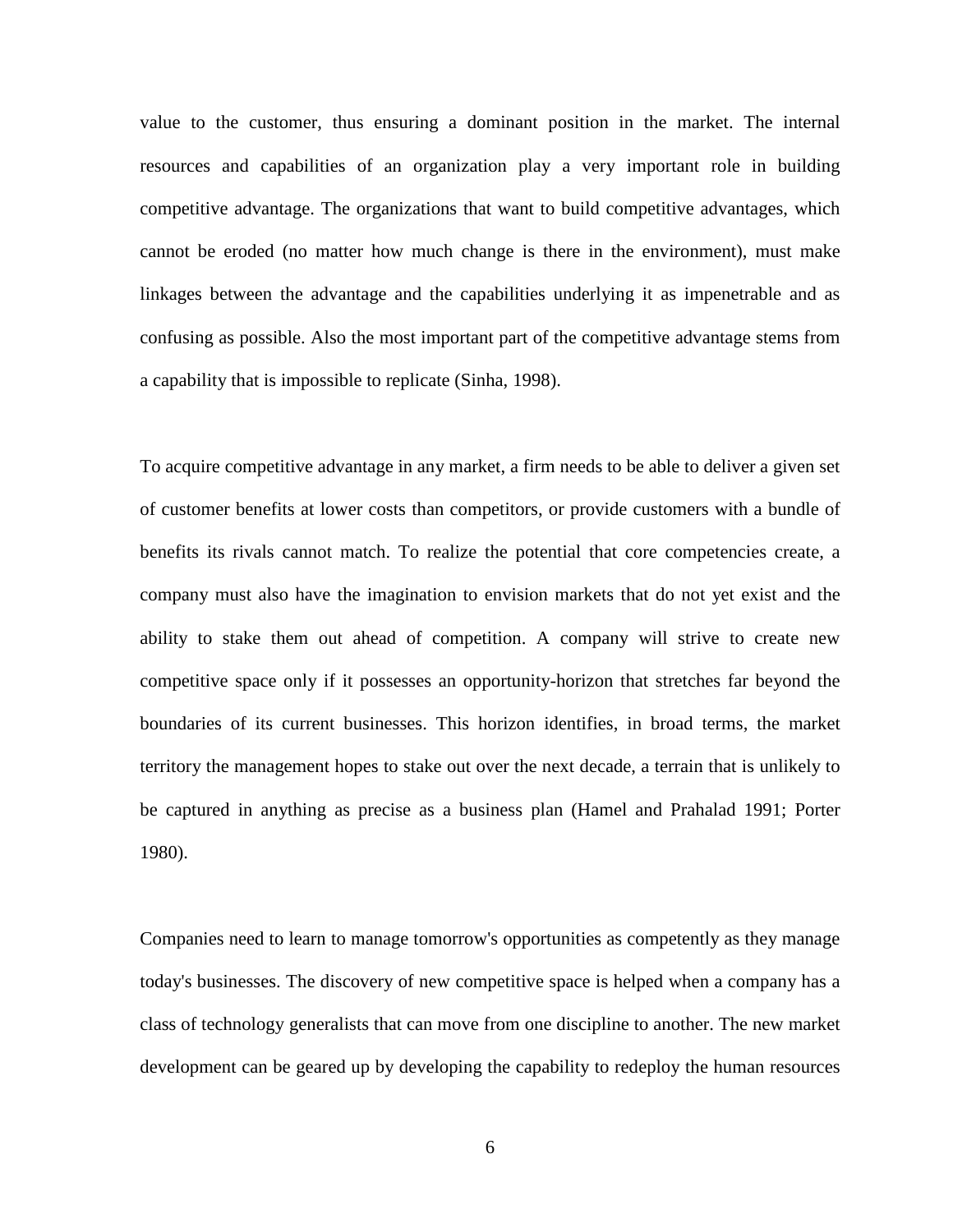quickly from one business opportunity to another. It is the top management's responsibility to inspire the organization with a view of distinct goals and help them to achieve and reach the set target (Hamel and Prahalad, 1991).

### **1.1.3 Challenges of strategy implementation**

The most important problem experienced in strategy implementation in many cases is the lack of sufficient communication. However, a great amount of information does not guarantee understanding and there is still much to be done in the field of communicating strategies. According to Wang (2000), communication should be two-way so that it can provide information to improve understanding and responsibility and to motivate staff. Also they argue that communication should not be seen as a once-off activity throughout the implementation process. In many cases it is not so and therefore communication still remains a challenge to strategic implementation process.

Before any strategy can be implemented, it must be clearly understood. Clear understanding of a strategy gives purpose to the activities of each employee and allows them to link whatever task is at hand to the overall organizational direction Byars et al 1996). Lack of understanding of a strategy is one of the obstacles of strategy implementation Aaltonen and Ikavalko, (2001). They point out that many organizational members typically recognize strategic issues as important and also understand their context in generic terms.

Al-Ghamdi (1998) identified barriers to strategy implementation which includes; competing activities that distract attention from implementing the decision; changes in responsibilities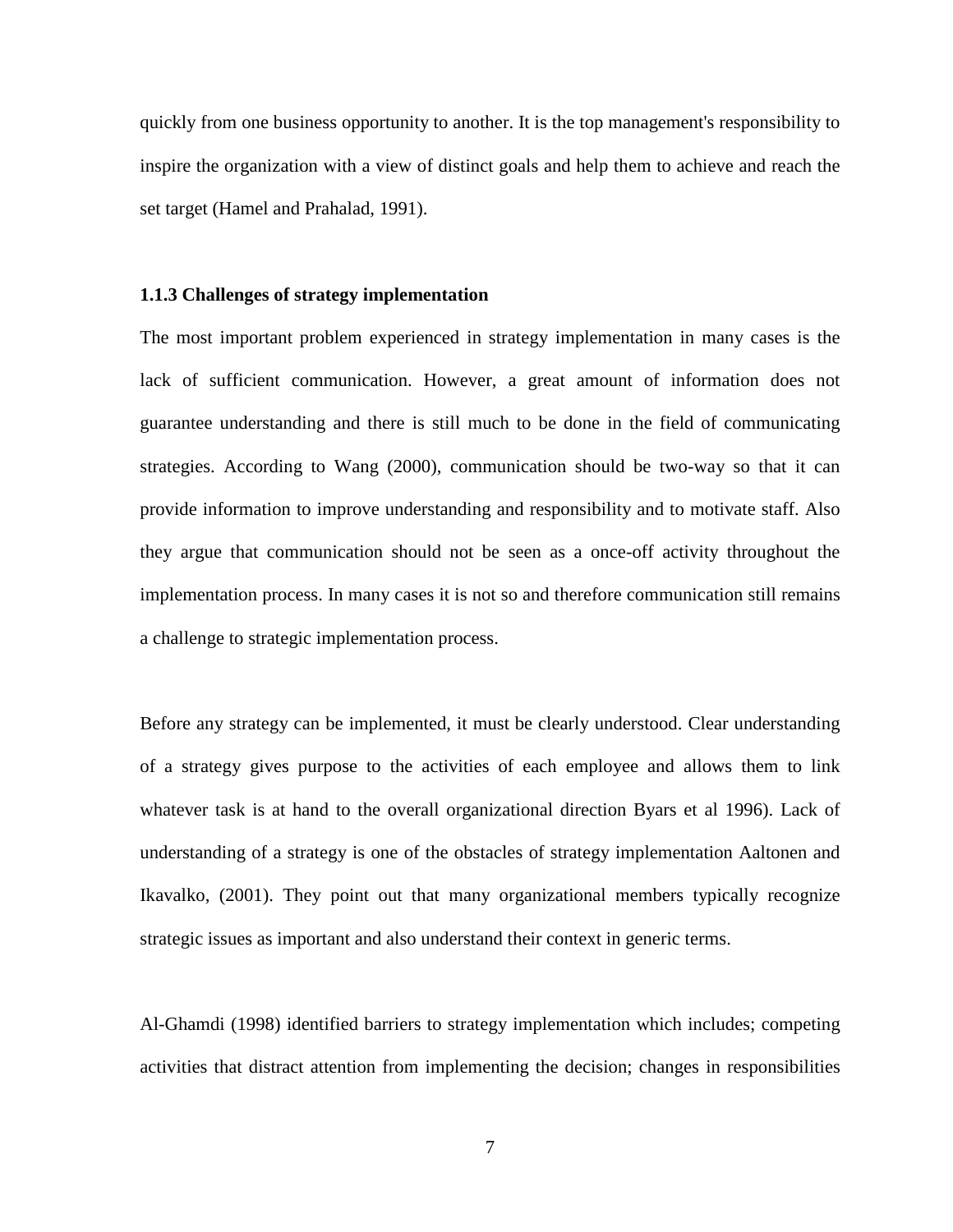of key employees not clearly defined; key formulators of the strategic decision not playing active role enough; key implementation tasks and activities not sufficiently defined; information systems used to monitor implementation are inadequate; overall goals not sufficiently understood by employees; uncontrollable factors in the external environment; surfacing of major problems which had not been identified earlier; advocates and supporters of the strategic decision leaving the organization during implementation: and implementation taking more time than originally allocated. Meldrum and Atkinson (1998) identified two problems of implementation: a flawed vision of what it means to be in a strategic position within an organization: and a myopic view of what is needed for successful management of operational tasks and projects within a strategic brief.

Sterling (2003) identified reasons why strategies fail as unanticipated market changes; lack of senior management support; effective competitor responses to strategy application of insufficient resources; failure to buy-in, understanding, and/or communication; timeliness and distinctiveness; lack of focus; and bad strategy poorly conceived business models. Sometimes, strategies fail because they are simply ill conceived. For example business models are flawed because of a misunderstanding of how demand would be met in the market. Awino (2001) identified for problem areas of how demand would be met in the market. He cited lack of fit between strategy and structure, inadequate information and communication systems; and failure to impart new skills.

Organizational politics is another challenge to strategy implementation. Organization politics are tactics that strategic managers engage in to obtain and use power to influence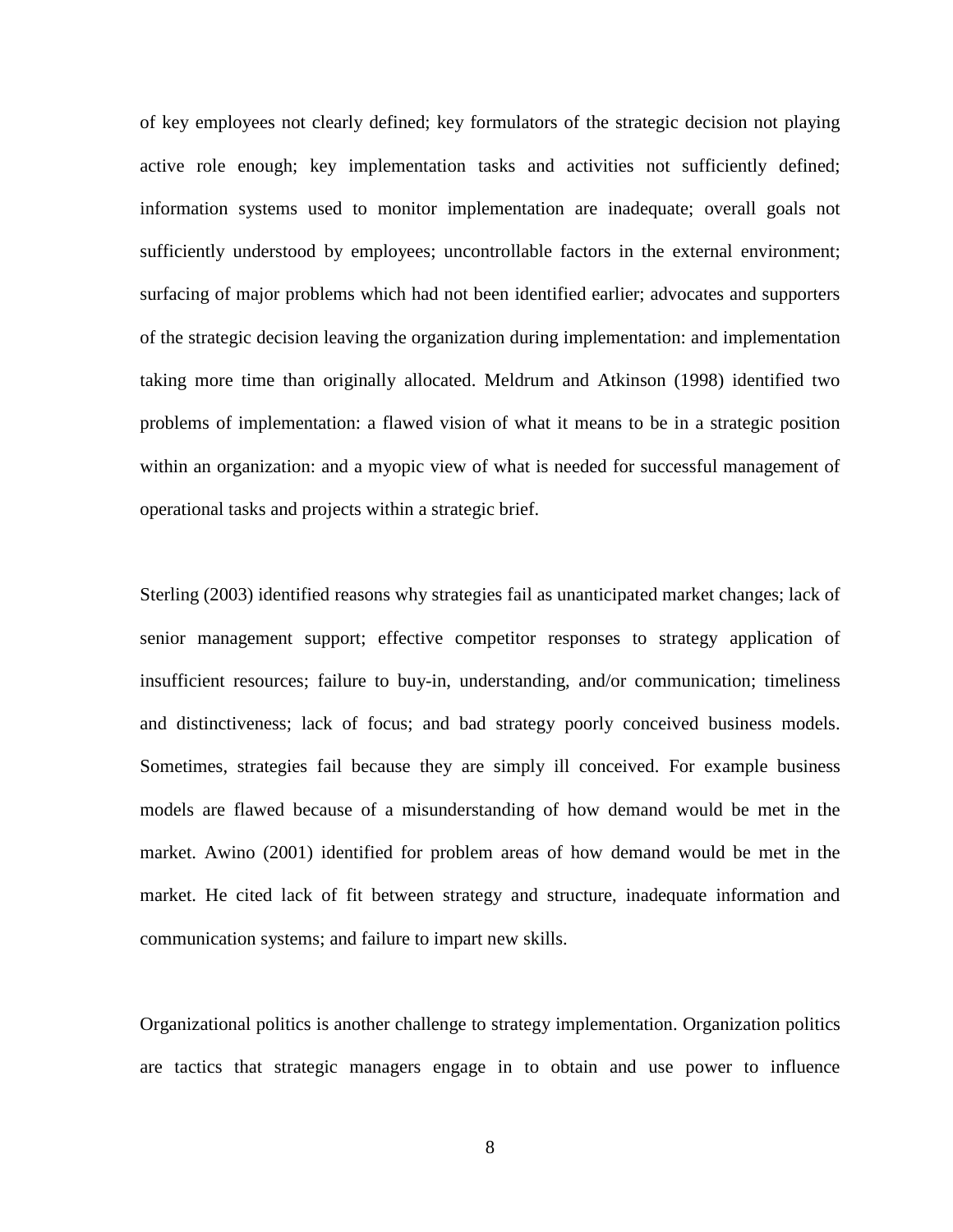organizational goals and change strategy and structure to further their own interests (Hill and Jones, 1999). Wang (2000), states that it is important to overcome the resistance of powerful groups because they may regard the change caused by new strategy as a threat to their own power. Top-level managers constantly come into conflict over that correct policy decisions would be and power struggles and coalition building is a major part of strategic decision making. According to them, the challenge organizations face is that the internal structure of power always lags behind changes in the environment because in general, the environment changes faster than the organization can respond

### **1.1.4 Life Insurance Industry in Kenya**

Life insurance is a contract between the policy owner and the insurer, where the insurer agrees to pay a designated beneficiary a sum of money upon the occurrence of the insured individual's or individuals' death or other event, such as terminal illness or critical illness. In return, the policy owner agrees to pay a stipulated amount at regular intervals or in lump sums.

In Kenya life insurance industry is governed by the Insurance Act and regulated by the Insurance Regulatory Authority. By end of 2009 there were 23 life insurance companies according to the Association of Kenya Insurers annual report 2009. The statue regulating the industry is the Insurance Act, Law of Kenya, and Chapter 487. The office of the Commissioner of insurance was established under the Act's provisions o strengthen the Government regulation under the Ministry of Finance. There is also self regulation by the Association of Kenya Insurer (AKI).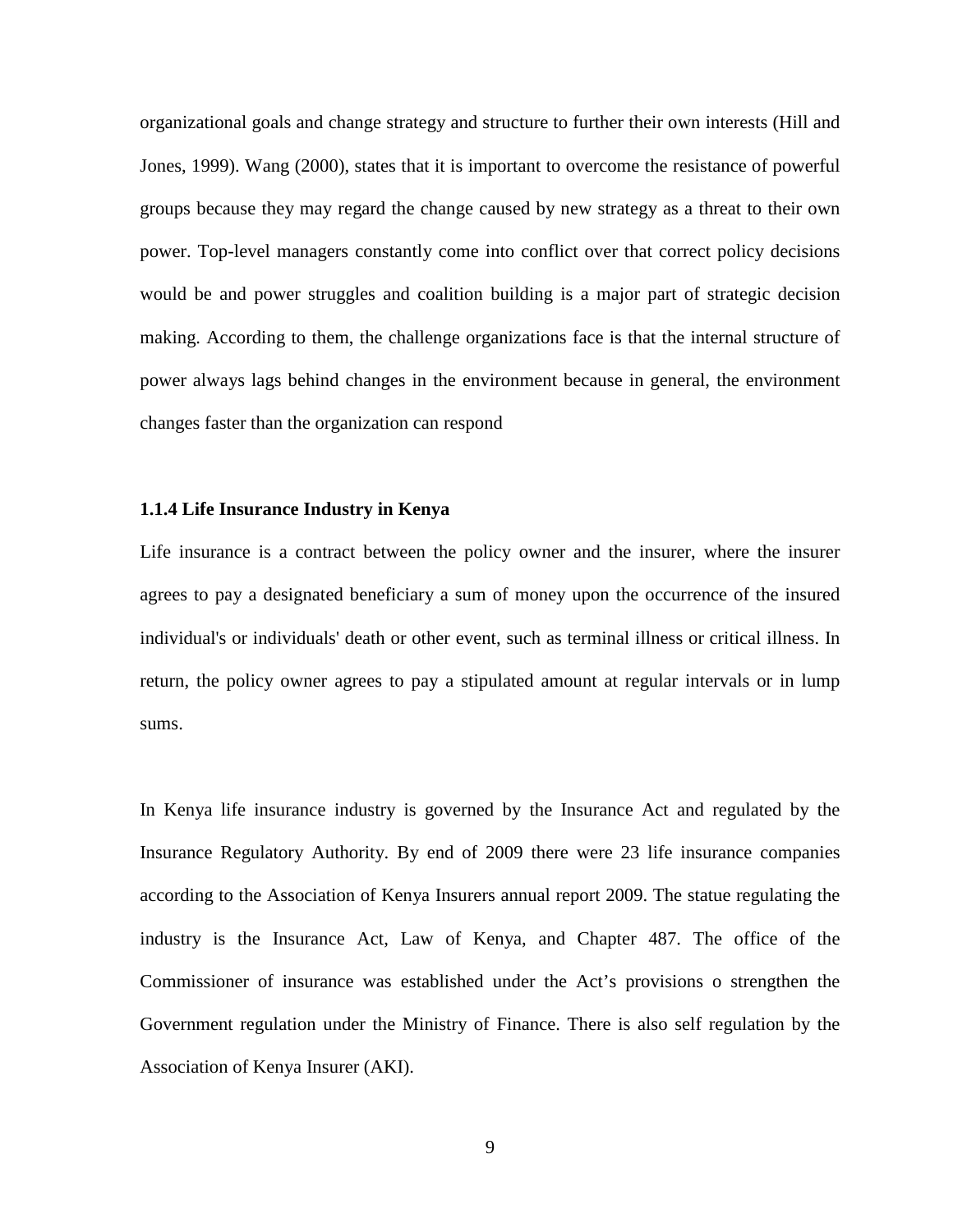According to the AKI 2009, the penetration of insurance in the year 2009 was 2.84% compared to 2.63% in 2008. Life insurance recorded a penetration ratio of 0.94% (2008:0.87%) while that of non-life insurance was 1.90% (2008:1.76%). AKI annual report (2009) According to the report the total premium income and pensions contributions from all the three classes of Life insurance business (Ordinary Life, Group Life and Deposit Administration) was Kshs 21.36 billion in 2009 compared to Kshs. 18.30 billion in 2008.This represents a growth of 16.7% (2008: 20.9%). However, the contribution of the life insurance sector to the GDP was 0.94% (2008: 0.87%). Ordinary life business recorded a gross premium income of 7.59 billion in 2009 compared to 7.11 billion in the year 2008. The growth in the ordinary life business during the year was 6.8% (2008: 17.3%) Group life business recorded gross premium income of Kshs. 5.61 billion compared to Kshs. 4.57 billion in 2008. The growth in group life business during the year was 22.8% (2008: 26.9 %).

### **1.2 Statement of the Problem**

Insurance companies need sound systems of marketing strategies implementation so as to achieve a competitive edge over the competitors and also to achieve results within the environment in which they operate. According to Kiruthi, (2001) "all organizations must grapple with the challenges of the ever changing environment in which they operate. Most insurance companies have adopted marketing strategies especially in the last decade. However, it has been found that, in most of these organizations this activity still remains the reserve of senior managers in headquarters and only pass the strategy to line managers to implement. They face a lot of challenges in implementing the strategies owing to poor communication, lack of understanding the strategy, lack of senior management support, lack of focus and unanticipated market changes.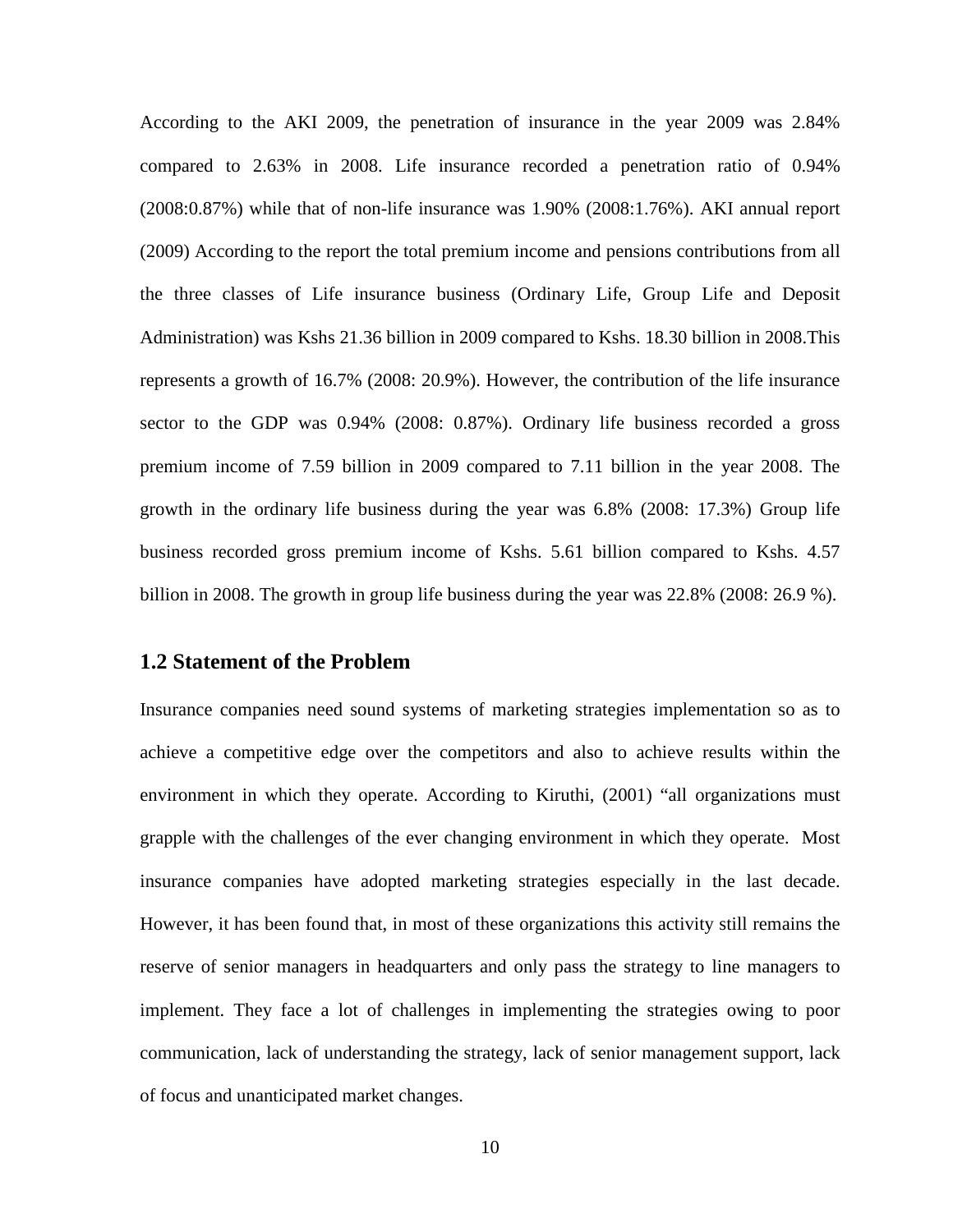For example Musyoka (2008), looked at challenges faced in strategy implementation at Jomo Kenyatta Foundation. He concluded that challenges are those from sources in the operating environmental changes, such as stiff competition compounded by entrance of new competitors, Gioche (2006) analyzed the level of involvement of project managers in strategic planning and the challenges of implementation in international NGOs, her main aim was to establish the level of involvement of project managers in international NGOs in strategic planning. Muthuiya (2004) looked at strategy implementation and its challenges in non profit organizations in Kenya. The objective of his study was to examine the strategy implementation and its challenges among non profit organizations in Kenya with reference to AMREF-Kenya

Ichangi (2006) focused on managing resistance to change in strategy implementation in public universities in Kenya. Her research findings showed that there was resistance to change at varying levels. On the other hand, Ochanda (2005) examined challenges of strategy implementation at Kenya Industrial Estate Limited. He concluded that strategy implementation no doubt appears to b the most difficult part of strategic planning process and many strategies fail at the implementation stage, while Muthuiya (2004) studied the challenges encountered by AMREF-Kenya in implementing its organizational strategies. He concluded that AMREF-Kenya is facing strategy implementation challenges. Gioche (2006) also looked at the level of involvement of project managers in strategic planning and the challenges of implementing in international NGOs in Kenya. She sampled 40 international NGOs which she chose form 1,200 international NGOs currently operating in the country. Her study revealed that it is imperative for top management to involve project managers in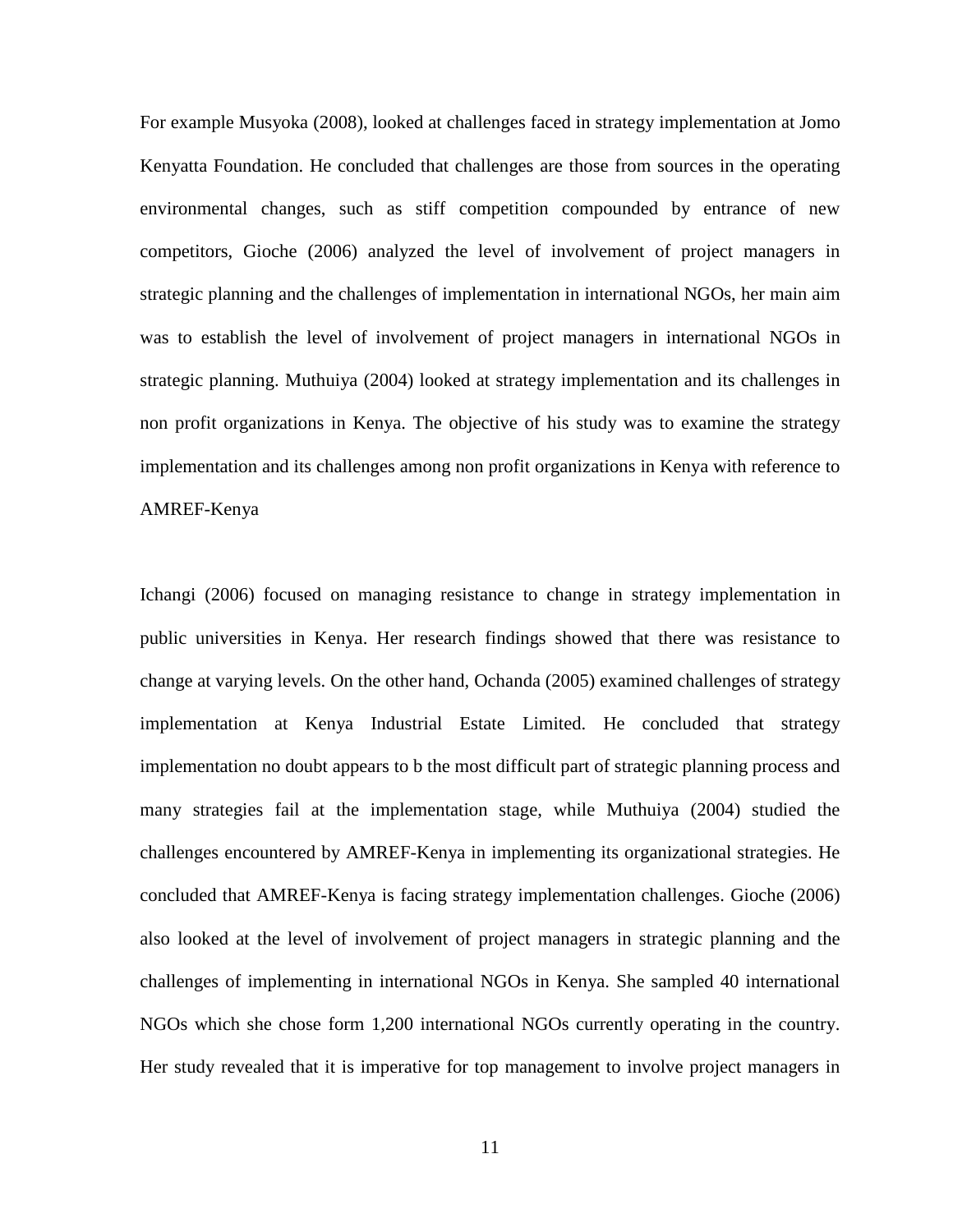the strategic planning process in their organizations. In essence this will ease implementation by reducing the challenges encountered in trying to interpret strategies while implementing at the same time.

Whereas many management scholars in Kenya have researched on challenges facing organizations in implementing their organizational strategies, there is no known researcher who has researched specifically on the challenges facing life insurance companies in implementing their marketing strategies. Therefore this study will seek to determine challenges faced by life insurance companies in implementation of marketing strategies. It will be guided by the following research questions:

- (i) What challenges face the insurance companies in implementing the marketing strategies?
- (ii) What actions if any should Life Insurance Company take to successfully implement marketing strategy?

### **1.3 Objective of the study**

- (i) To establish the challenges faced by the insurance companies in implementation of marketing strategies
- (ii) To establish that life insurance companies have strategy control and feedback mechanisms to check the effectiveness of the implementation process.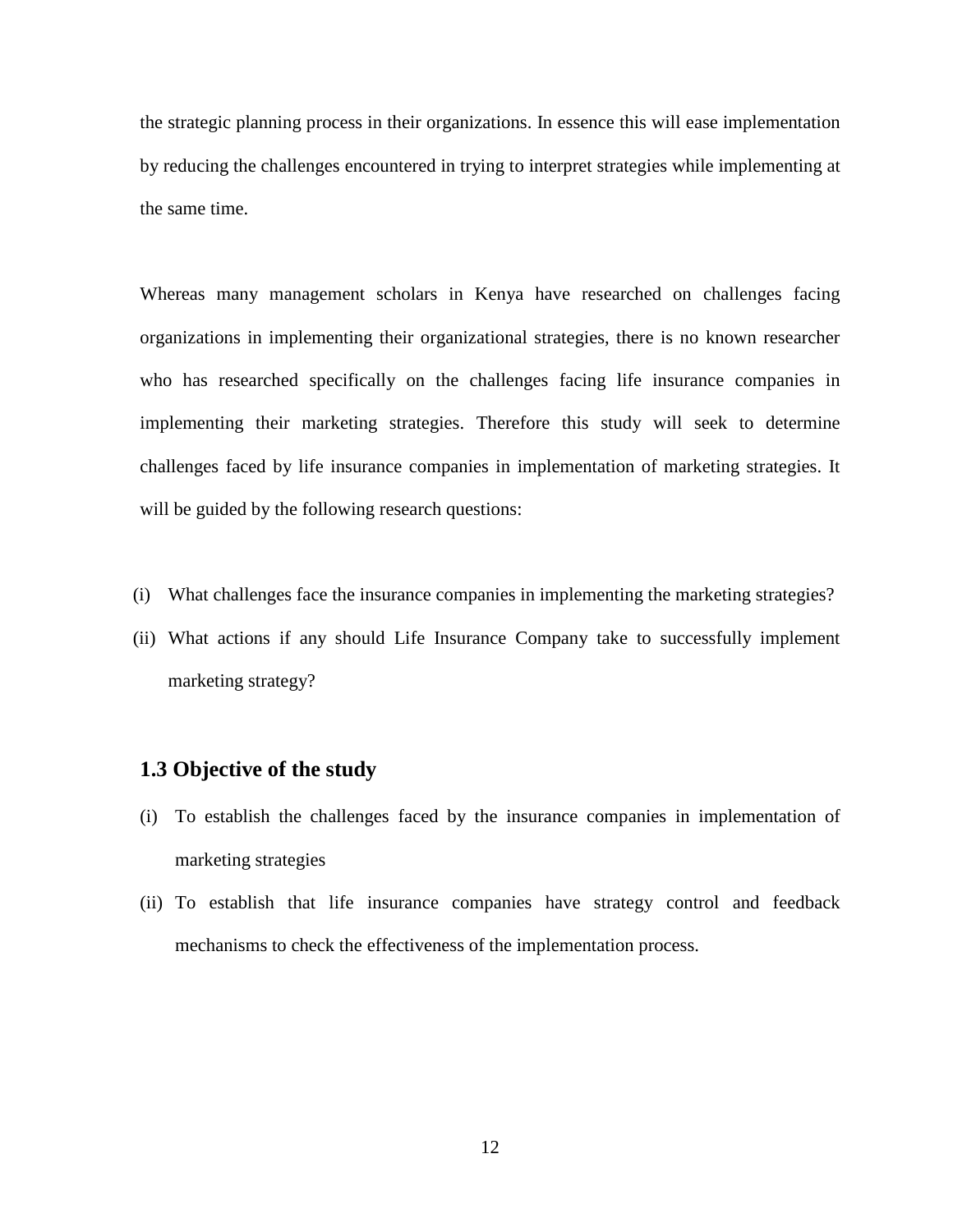### **1.4 Value of the study**

This study will help life insurance companies to understand how best to implement the marketing strategies. It will also help the Insurance Regulatory Authorities to better understand the problems faced by life insurance companies in implementing marketing strategies. This study will increase the level of literature available in understanding how life insurance companies go about implementing marketing strategies. Finally the study will increase literature available on life insurance in Kenya which may be used by all the stakeholders.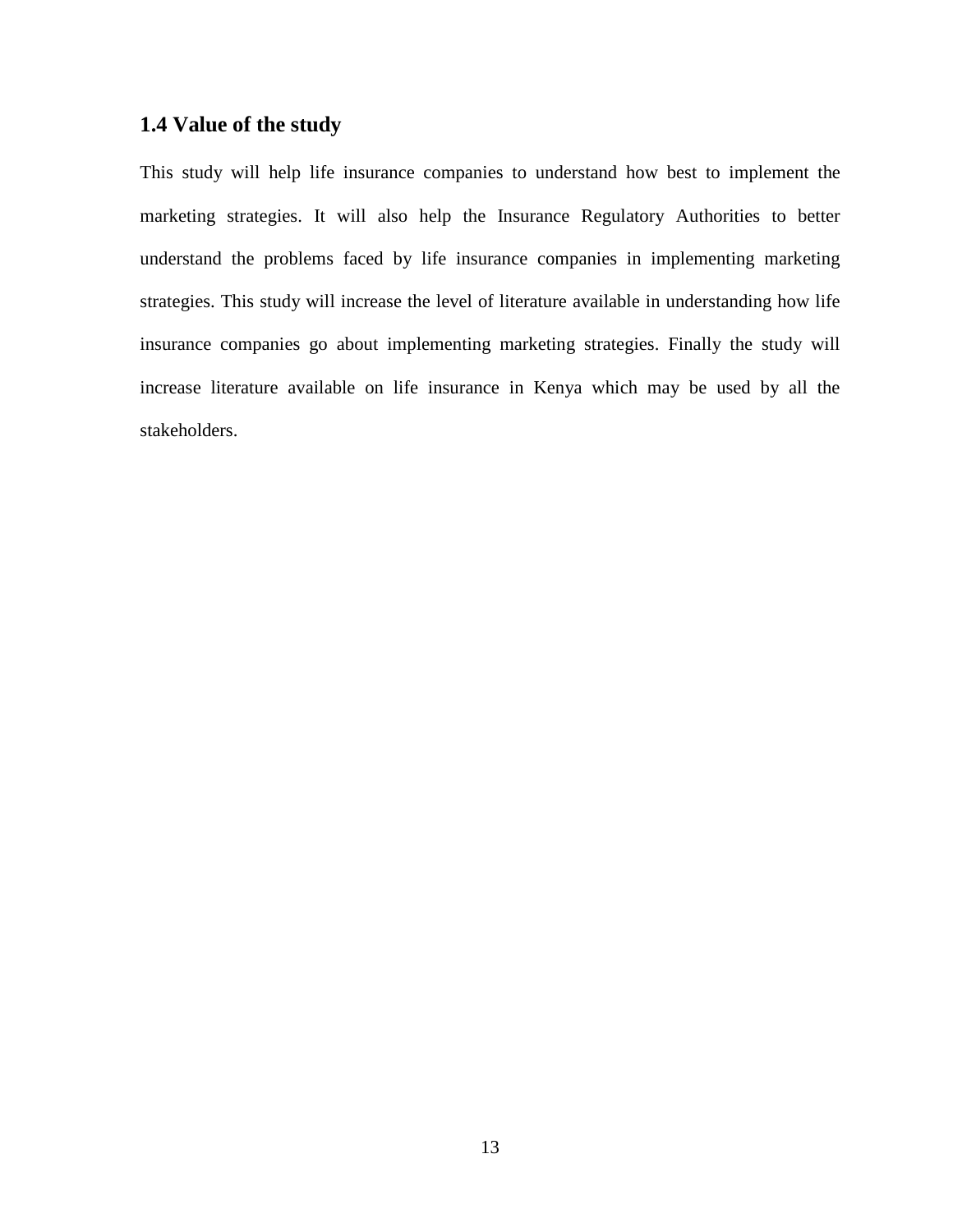### **CHAPTER TWO: LITERATURE REVIEW**

### **2.1 Introduction**

This study had two diverse research objectives in the chapter, which made it both exploratory and confirmatory in nature. First the study developed a theoretical analysis of marketing strategy orientation as well as empirical typologies of marketing strategy orientation in the insurance industry.

### **2.2 Theories and concepts of marketing strategies**

There are different theoretical bases that emphasize different issues regarding strategy implementation. In order to analyze strategy implementation, the researchers reviewed here make use of a variety of theories.

Since the early 1980's, Michael Porter's strategy typology has been one of the most widely accepted methods of discussing, categorizing and selecting company strategies. Porter (1985) novel idea that strategies can be classified into generic types (differentiation, cost leadership, focus or combination) has been the basis for much of the strategy research and practice in the past quarter century. Porter contends that by implementing one of these strategies, a company will have a competitive advantage and earn above average industry returns. Many important gaps in our understanding of Porter's typology will exist, hindering managers attempt to implement the strategies.

Managers have essentially been left to interpret Porter's theory and then determine implementation on their own.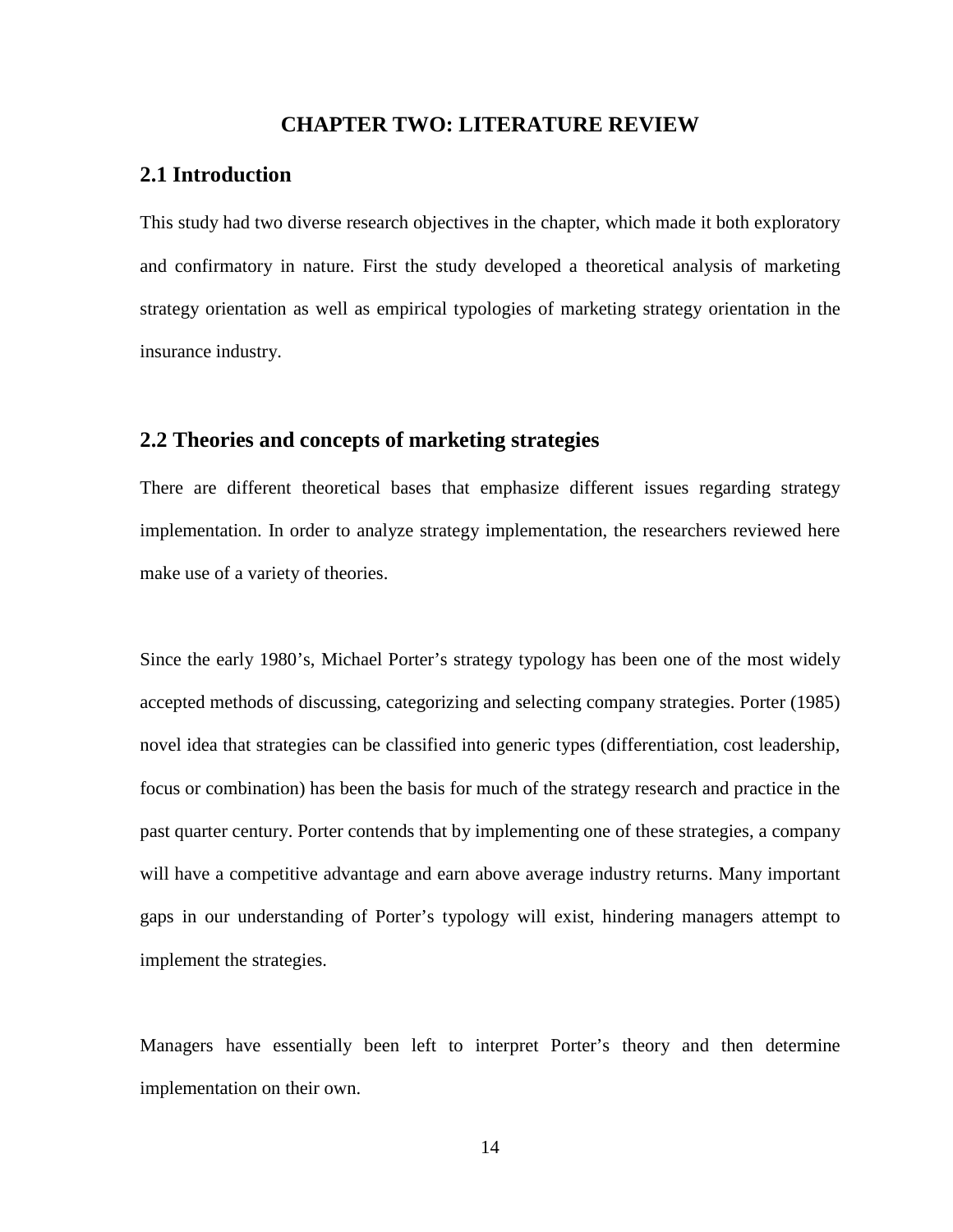In order to analyze strategy implementation, researchers use a variety of theories, including agency theory (Govindarajan & Fisher, 1990). Organization theory (Govindarajan and Fisher, 1990) psychology (Kim and Mauborgne, 1991, 1993), social system theory (Walker and Ruekert, 1987), social learning theory (Govindarajan, 1988), expectancy theory (Guth and Macmillan, 1986; Judge and Stahl, 1995). The more exotic of these theories provide surprising and useful additional insights regarding strategy implementation. Guth and Macmillan (1986) point out that a richer, if more complex explanation for individual managers' commitment to a strategy comes from the expectancy theory of motivation.

They draw on an expectancy model and find three fundamentally different sources of low to negative individual manager. Commitment to implementing a particular strategy perceived inability to execute strategy, low perceived probability that strategy will work and perception that outcomes will not satisfy individuals goals. Kim & Mauborgue (1991, 1993) bring the scope of procedural justice judgments as a psychological phenomenon from legal settings to social settings to analyze the effects of procedural justice on strategy decision making and implementation.

Although formulating a consistent strategy is a difficult task for any management team, making that strategy work – implementing it throughout the organization – is even more difficult (Hrebiniak, 2006). A myriad of factors can potentially affect the process by which strategies plans are turned into organizational action. Unlike strategy formulation, strategy implementation is often seen as something of a craft, rather than a science, and its research history has previously been described as fragmented and ethnic (Noble, 1999b). It is thus not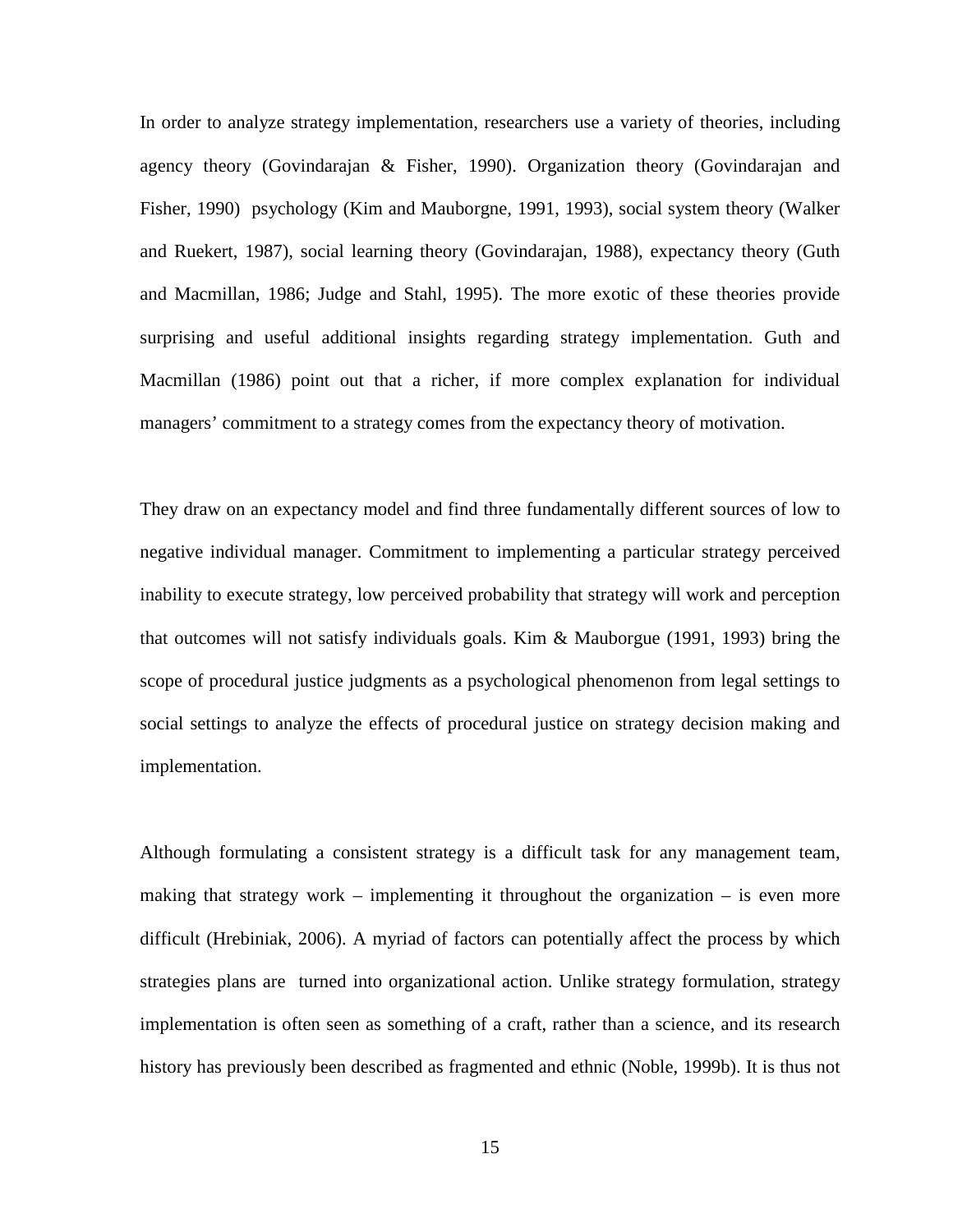surprising that, after a comprehensive strategy or single strategic decision has been formulated, significant difficulties usually arise during the subsequent implementation process. The best-formulated strategies may fail to produce superior performance for the firm if they are not successfully implemented, as noble (1999b) notes.

According to the White Paper strategy implementation of Chinese corporations in 2006, strategy implementation has become "the most significant management challenge which all kinds of corporations face at the moment. The survey reported in that white paper indicates that 83 percent of the surveyed companies failed to implement their strategy smoothly, and only 17 percent felt that they had a consistent strategy implementation process. Menon et al (1999) note that scholars have tended to investigate formulation and implementation issues, separately rather than as integrated components. This is an important oversight because primary objective or the strategy development process is to improve implementation capability and it is capability that results in superior performance (Farjourn 2002; Ramanujam et al, 1986; Sinha 1990; Venkatraman and Ramanujam 1987). As stated by Noble and Mokwa (1999, p. 57). "Marketing Strategies only result in superior returns for an organization when they are implemented successfully".

### **2.3 Strategy Implementation and challenges**

Considering that faulty implementation can make a sound strategic decision ineffective and a skilled implementation can make a debatable choice successful, it is important to examine the process of implementation (Andrew, 1987). Strategy implementation is critical to success. Implementation represents a disciplined process or a logical set of connected activities that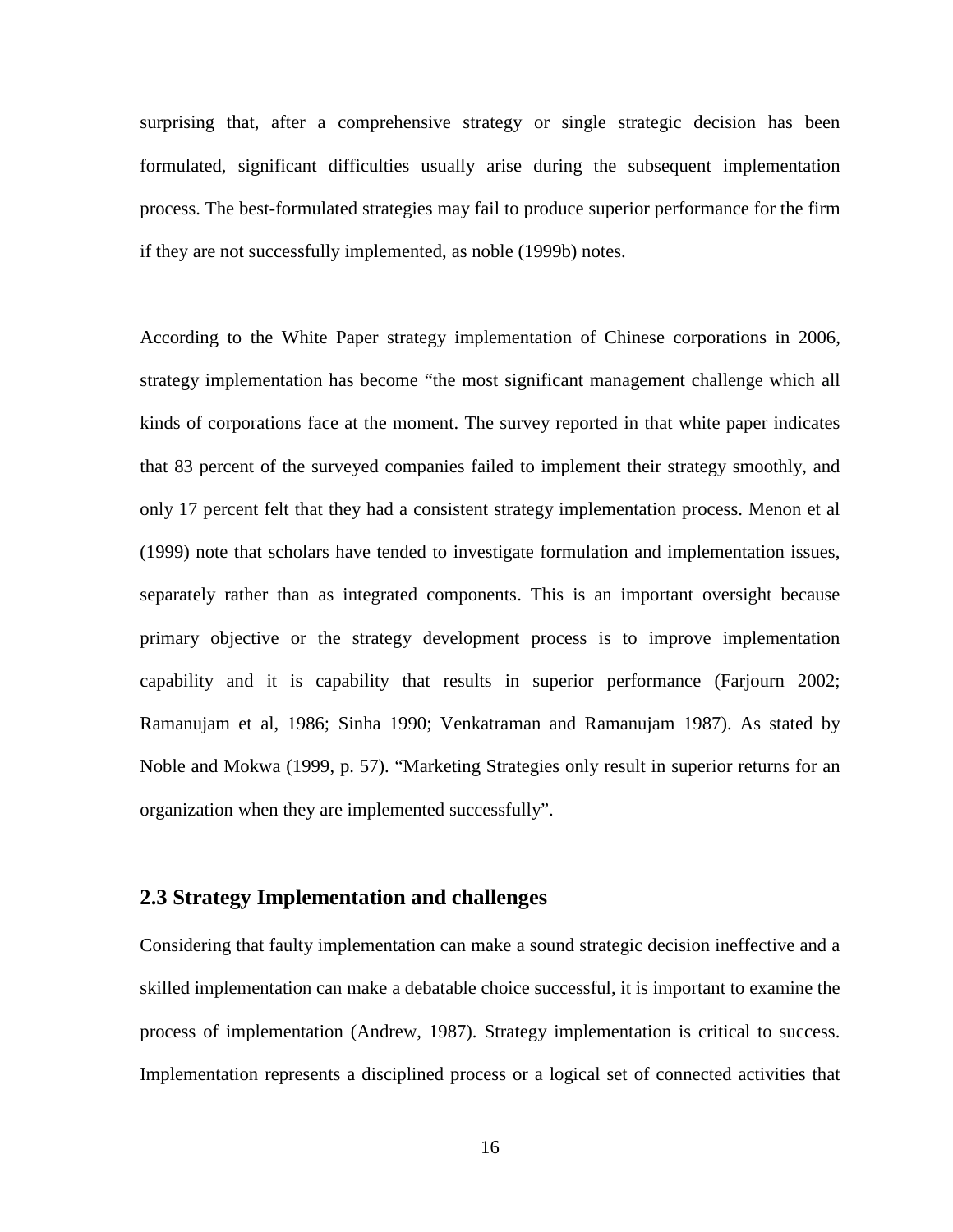enables an organization to take a strategy and make it work. Without a carefully planned approach to implementation, strategic goals cannot be attained. Developing such a logical approach, however, represents a real challenge to the management. A host of factors, including politics, inertia, resistance to change, routinely can get in the way of strategy implementation. It is apparent that making strategy to work is more difficult than strategy formulation (Hrebiniak, 2005). There are many organisational characteristics that act as challenges to strategy implementation. Such are structure, culture, leadership, policies, reward, and ownership of the strategy (Burnes, 2000). These challenges are of both institutional and operational nature.

#### **2.3.1 Structural Challenges**

Organizational structure imposes certain boundaries of rationality, but is necessary due to the individual's limited cognitive capabilities (March and Simon, 1958). Changes in strategy often call for changes in the way an organisation is structured. This is because, when an organisation changes its strategy, the existing organisational structure may be ineffective (Wendy, 1997).

Miller and Colleagues (1988) points out that there is an intrinsic association between strategy making and structure. The structure of an organisation importantly influences the flow of information and the context and nature of human interaction. It channels collaboration, specifies modes of coordination, allocates power and responsibility, and prescribes levels of formality and complexity. The underlying argument that relates structural conditions to the strategic problem is the way an organisation perceives and processes information particularly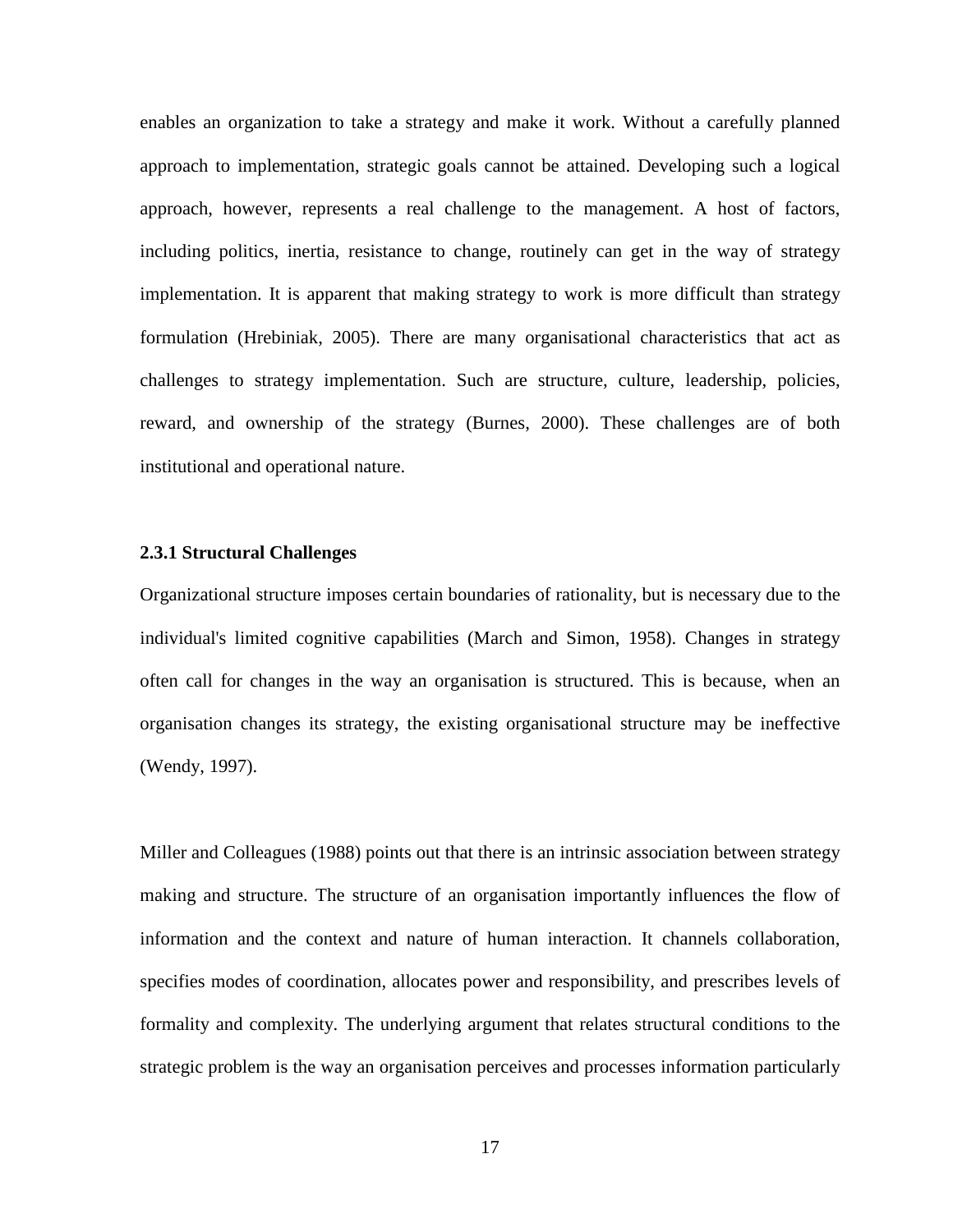strategic stimuli (Galbraith and Merril, 1991). Chandler (1962) hypothesized that structure is determined by strategy, and correspondingly that the successful implementation of a strategy can be aided by the adoption of an appropriate organisational structure.

#### **2.3.2 Leadership Challenges**

Leadership has a fundamental influence on the success of a strategy. Barnajee (1999) observes that the influence is in three major areas, that is, does the leader have a vision? That is, are the leaders of the organisation able to perceive quickly the trends? Does the leader have powers? That is, are the leaders of the organisation, through whatever devises they choose to use, able to translate strategic aspirations into operating realities? Doe the leadership have the political astuteness necessary to neutralize the negative effects of conflicting internal interests and transform these sectional interests into a vector of coordination policies and activities that support the overall company? Leadership is the process of influencing others towards the achievement of organizational goals (Bartoi and Martin, 1991). The leadership challenge is to galvanize commitment among people within an organisation as well as stakeholders outside the organisation to embrace change and implementation strategies intended to position the organisation to do so. Leaders galvanize commitment to embrace change through three interrelated activities, the activities being to clarify strategic intent, building an organisation, and shaping organizational culture (Pearce and Robinson, 2002).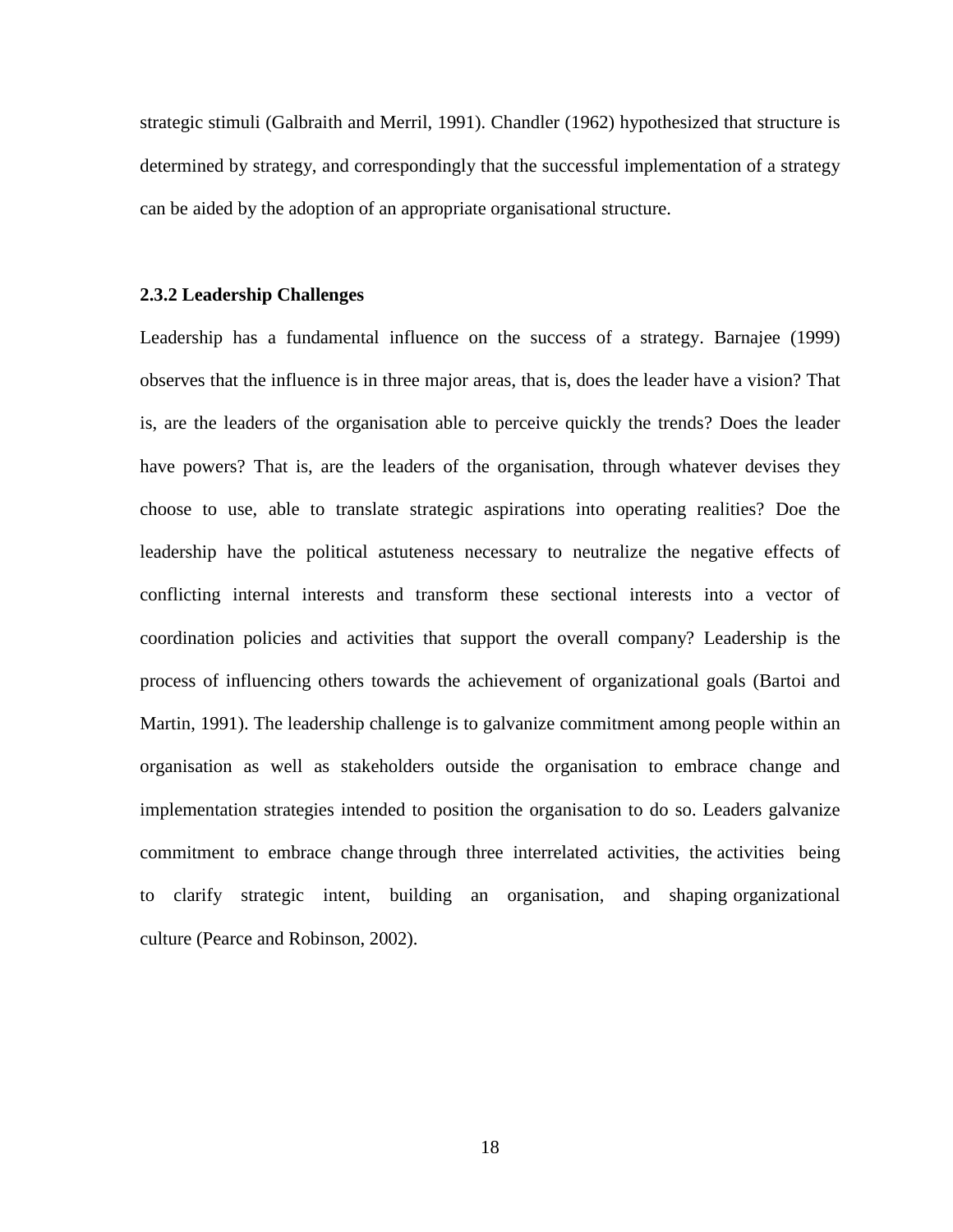### **2.3.3 Cultural Challenges**

Culture means the powerful and complex set of values, traditions, and behavioural patterns that somehow bond together the people who comprise an organisation. The culture of an organisation can have profound effects. As Ancsoff (1965) points out, behaviour is not value free i.e. individuals show preferences for certain behaviour and may persist with it even if it leads to sub optimal results. For a strategy to be successfully implemented, it requires an appropriate culture. When firms change strategies, and sometimes structures, they sometimes fail because the underlying values do not support the new approach (O'Reilly 1989). Strategists should, therefore, strive to preserve, emphasize, and build aspects of an existing culture that support proposed new strategies. Kazmi (2000) observes that culture may be a factor that drives strategy rather than the other way round.

### **2.3.4 Reward or Motivational Challenges**

The reward system is an important element of strategy implementation. Johnson and Scholes, 2002) observe that incentives such as salary, raises, stock options, fringe benefits, promotions, praise, criticism, fear, increased job autonomy and awards can encourage managers and employees to push hard for successful implementation of strategy. According to Galbraith and Merril (1991) it is well understood that the basic underlying objective of incentive program is to directly influence the action and the behaviour of those covered under the programme. A properly designed program must correspond in terms of motivating relevant decisions to the desired strategic outcome. In order to be certain that strategy implementation is integrated into day-to-day operations, it is crucial that the reward system be congruent with the strategies being implemented. That is, implementation success or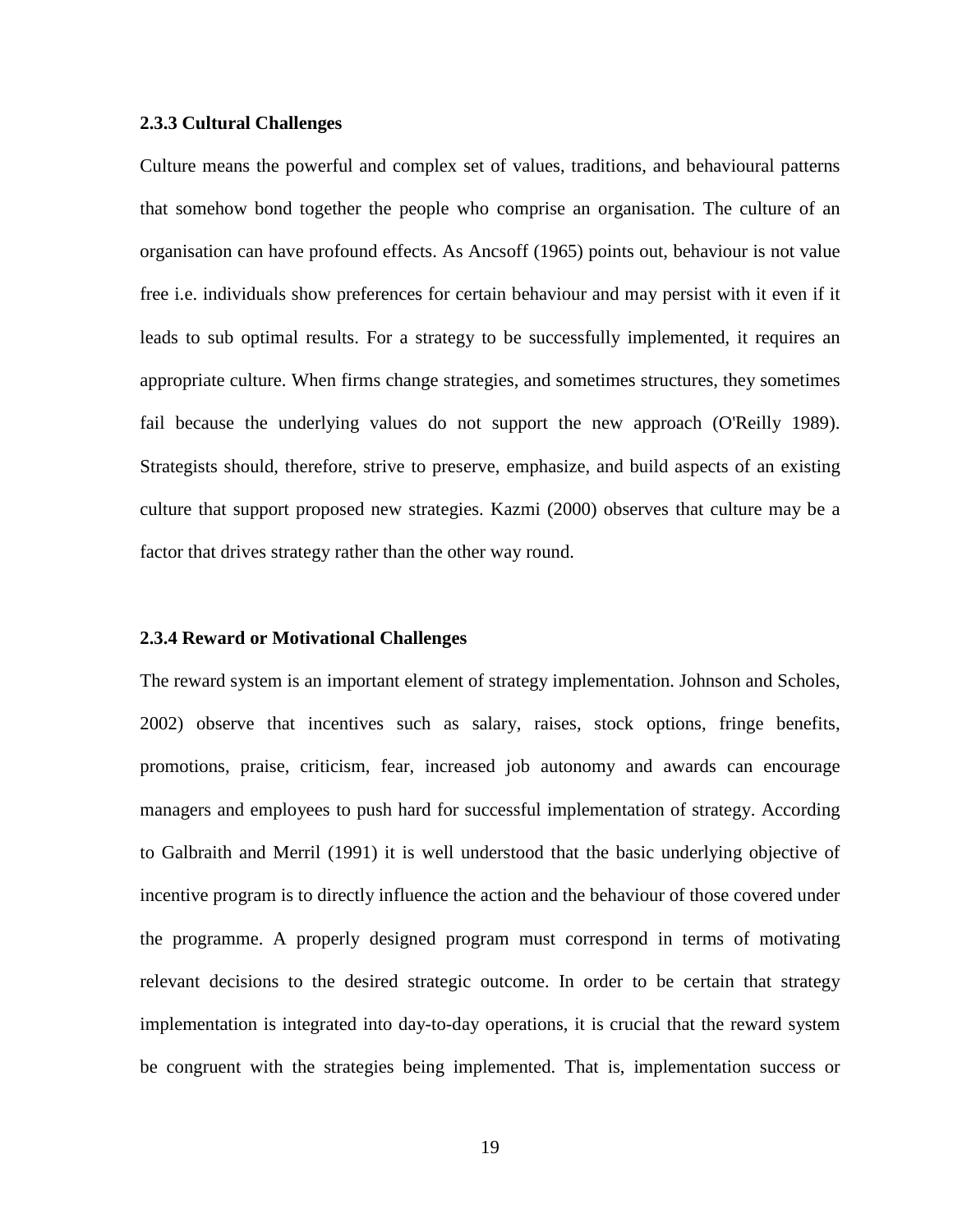failure should trigger direct positive or negative consequences in both individual compensation and non-monetary rewards (Judson 1991). If strategy implementation is a top priority, then the reward system must be clearly and tightly linked to strategic performance. Motivating and rewarding good performance by individuals and organisational units are key ingredients in effective strategy implementation (Pearce & Robinson, 1997).

#### **2.2.5 Policies, Procedures and Support Systems**

David (1997) observes that changes in an organisation's strategic direction do not occur automatically. On a day-to-day basis, policies are needed to make a strategy work. A policy is a general guideline for decision making (Stoner & Colleagues, 2001). Policy refers to specific guidelines, methods, procedures, rules, forms, and administrative practices established to encourage work towards stated goals. According to Galbraith & Merril (1991) and Stoner & Colleagues (2001) policies set boundaries, challenges and limits on the kinds of administrative actions that can be taken to reward and sanction behaviour, they clarify what can and cannot be done in pursuit of an organisation's objectives. Most organisations have some form of policies rules, and procedures that help in implementing strategy in cases where routine action is required (Stoner & Colleagues, 2001). Policies enable both managers and employees to know what is expected of them thereby increasing the likelihood that strategies will be implemented successfully. Hussey (1988) observes that whatever the scope and form of the policies, they serve as a mechanism for implementing strategies and realizing objectives. They provide the means of carrying out strategic decisions.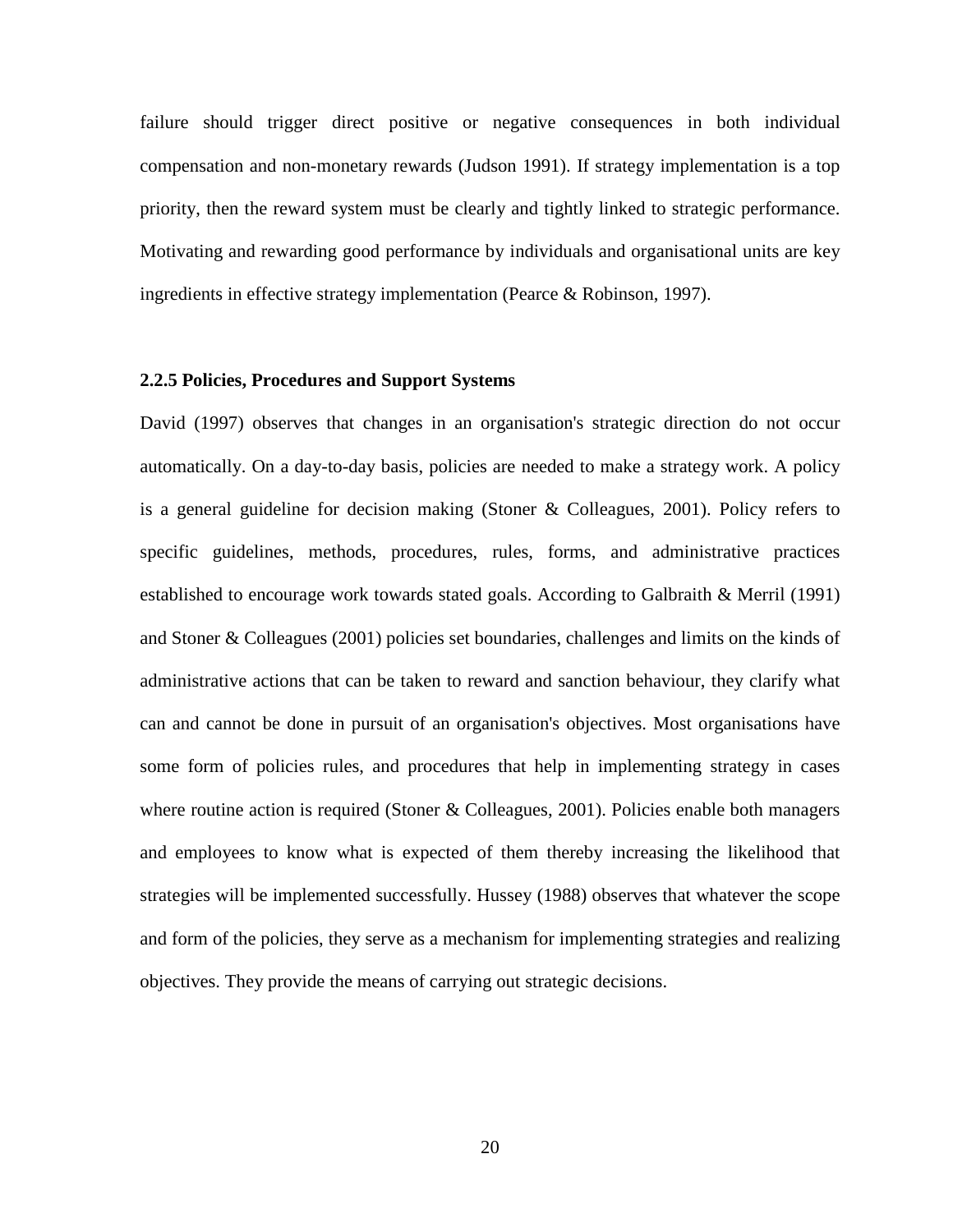### **2.3.6 Operational Challenges**

Most managers in an organisation do not directly develop the organization's strategic plan (Reid, 1990). Those who are usually interested in the benefits and results of planning are frequently not responsible for implementation of the strategic plan. It is a disparate activity relying on input from some and interpretation by others (Donelly & Colleagues, 1992). In well managed organisations a relationship exists between strategic planning and the planning done by managers at all levels (Wallace, 1987). Operational planning is based on forecasts of future demand for the output of the system. But even with the best possible forecasting and the most finely tuned operation system, demand cannot always be met with the existing system capacity in a given time period (Stoner & Colleagues, 1996). Once the strategic plans and goals of the organisation are identified, they become the basis of planning activities undertaken by tactical and operational managers. Goals and plans become more specific and involve shorter periods of time as planning moves from the strategic level to the operational level. If done properly planning results in a clearly defined blue print for management action at all levels in the organisation (Gluck, 1985).

#### **2.3.7 Resource Allocation**

Resource allocation is a critical management activity that enables strategy implementation (David, 1997). Its insufficiency is a common strategy implementation challenge. Allocating resources to particular divisions and departments does not mean that strategies will be successfully implemented. This is because a number of factors commonly prohibit resource allocation. David (1997) observes that in organisations that do not use a strategic management approach to decision making, resource allocation is often based on political or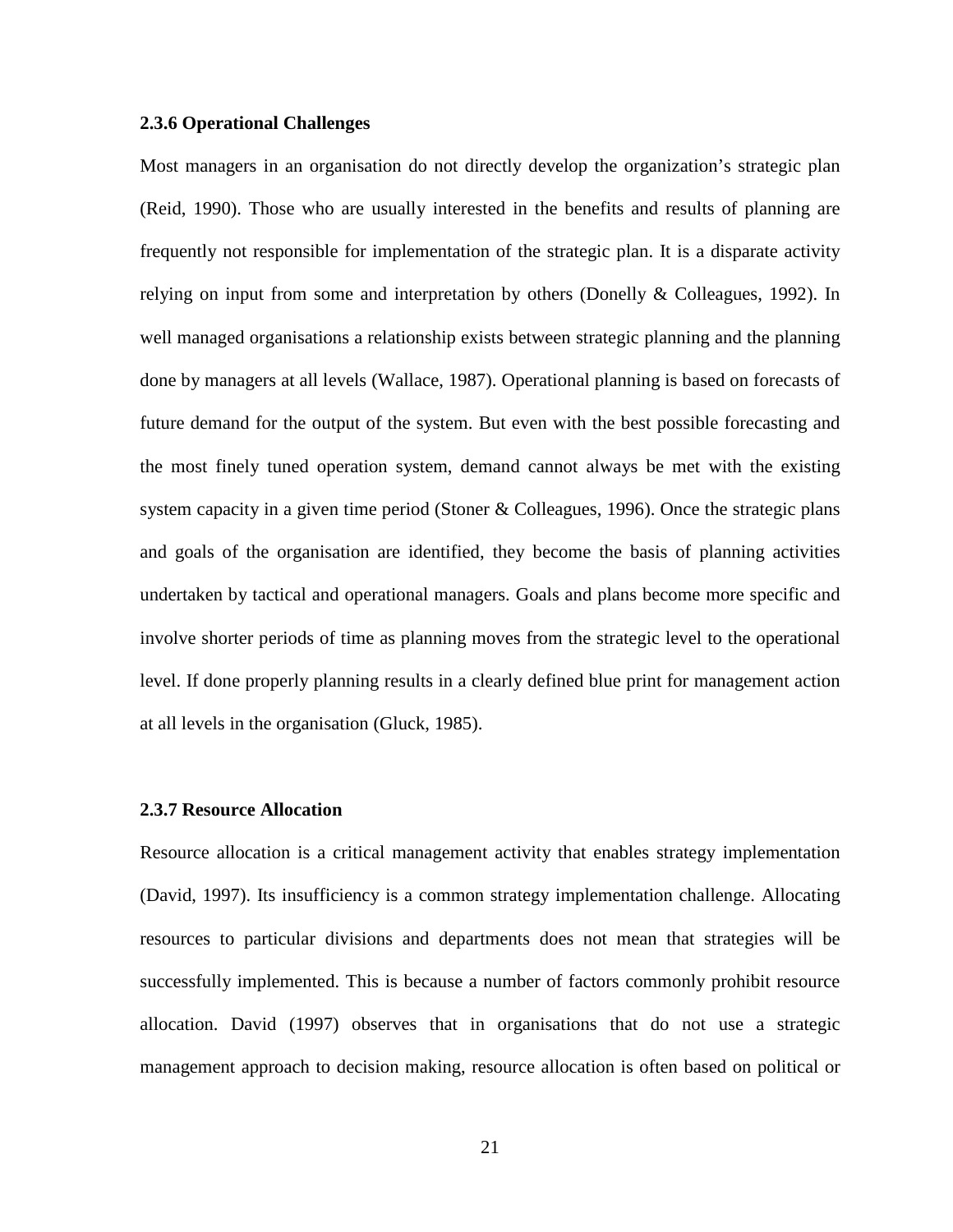personal factors such as overprotection of resources, emphasis on short run financial criteria, organizational policies, vague strategy targets, reluctance to take risks, and luck of sufficient knowledge. Strategic management enables resources to be allocated according to priorities established by annual objectives. Nothing can be so detrimental to strategic management and to organizational success than for resources to be allocated in ways not consistent with priorities indicated in approved annual objectives. All organisations have at least four types of resources that can be used to achieve desired objectives. These are financial resources and technological resources, physical resources, human resources and technological resources (Thompson 1990).

Strategies are a critical element in organization functioning, but whereas organizations have good strategies, successful strategy implementation remains a major challenge. Muthuiya (2004). The assumption made by many organizations is that once strategic planning is done and a strategy is in place, implantation is obvious. In contrast, transforming strategies into action is a far more complex difficult and challenging task. This continues to be a bottleneck in many organizations and a major hindrance to achievement of corporate goals and objectives. Today, it is even more difficult for organizations to implement strategies considering the environment turbulence.

Gioche (2006) analyzed the level of involvement of project managers in strategic planning and the challenges of implementation in international NGOs, she found out that strategy implementation is primarily on administrative task that entails figuring out workable approaches to executing the strategy and ensuring people accomplish their jobs in day-to-day operations through supportive management. The reason why organizational performance is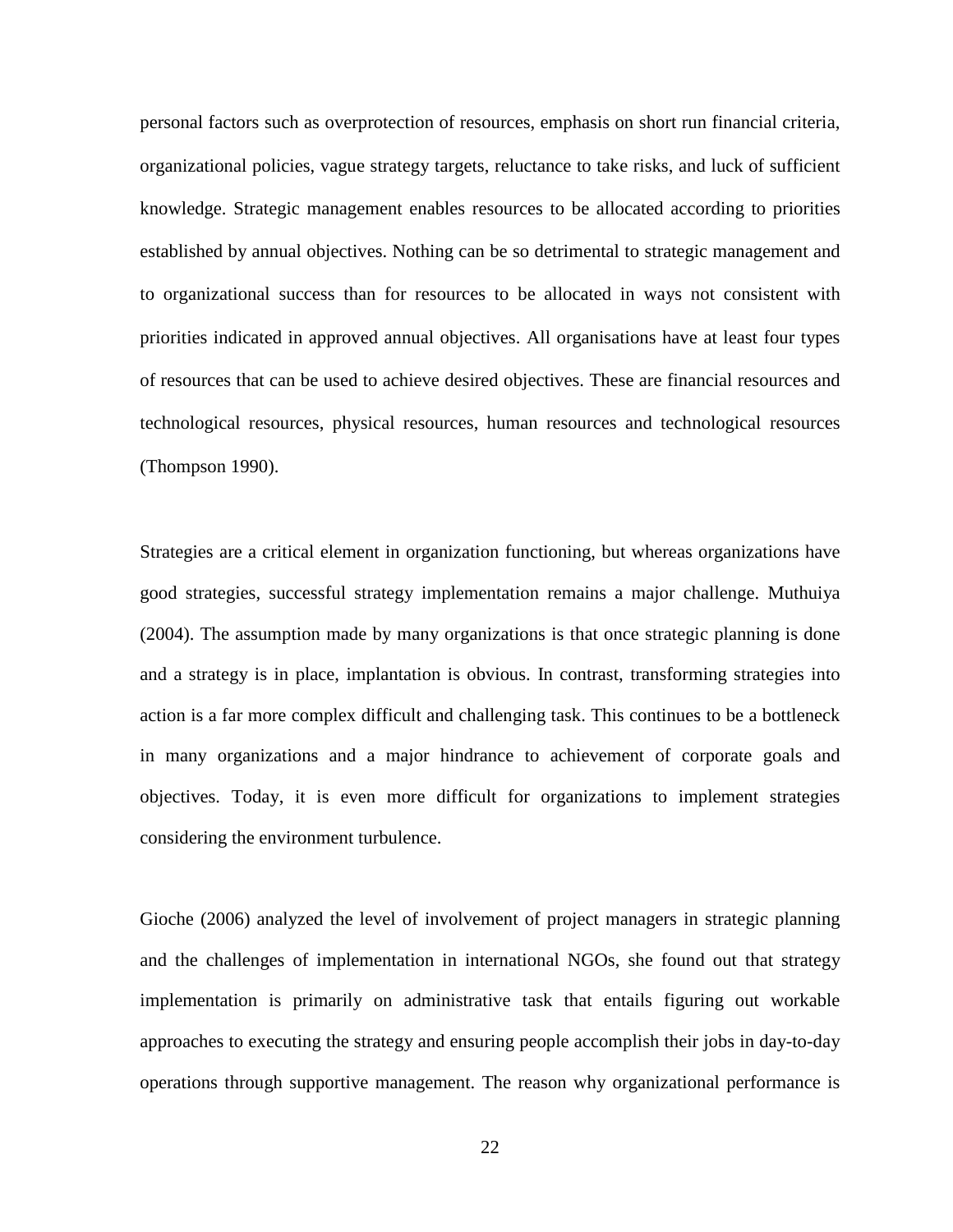linked so tightly to the task of formulating and implementing strategy is simple but telling. This is because if managers develop a great strategy and the implantation is not properly done, the performance will always fall short of full potential.

Effective implementation is vital for the success of any strategic plan. According to Okumus (2001) there continues to be a lack of frameworks for strategy implementation both in the literature and in practice. He identifies ten key variables that are important for successful strategy implementation. These are strategy formulation, environmental uncertainty, organizational structure, culture, operational planning, communication resource allocation, people, control and outcome. According to Koske (2003), leadership is considered to be one of the most important elements affecting organizational performance. The leadership of the organization should be at the fore front in providing vision, initiative, motivation and inspiration.

According to Aosa (1992), once strategies have been adopted, they need to be implemented: they are of no value unless they are effectively translated into action. He observed that strategy implementation is likely to be successful when congruence is achieved between several elements. Of particular importance includes: organization structure, culture, resource allocation, systems and leadership (Aosa, 1992; Hunger and Wheeleny 1994).

However, poor implementation of an appropriate strategy may cause that strategy to fail (Kinuthia, 2001). An excellent implementation plan, will not only cause the success of an appropriate strategy, but can also resource an inappropriate strategy. Koigi (2002) notes that firms need good strategies to enhance their success. The strategies chosen for implementation depend on factors such as leadership, resource available to the firm and changes in the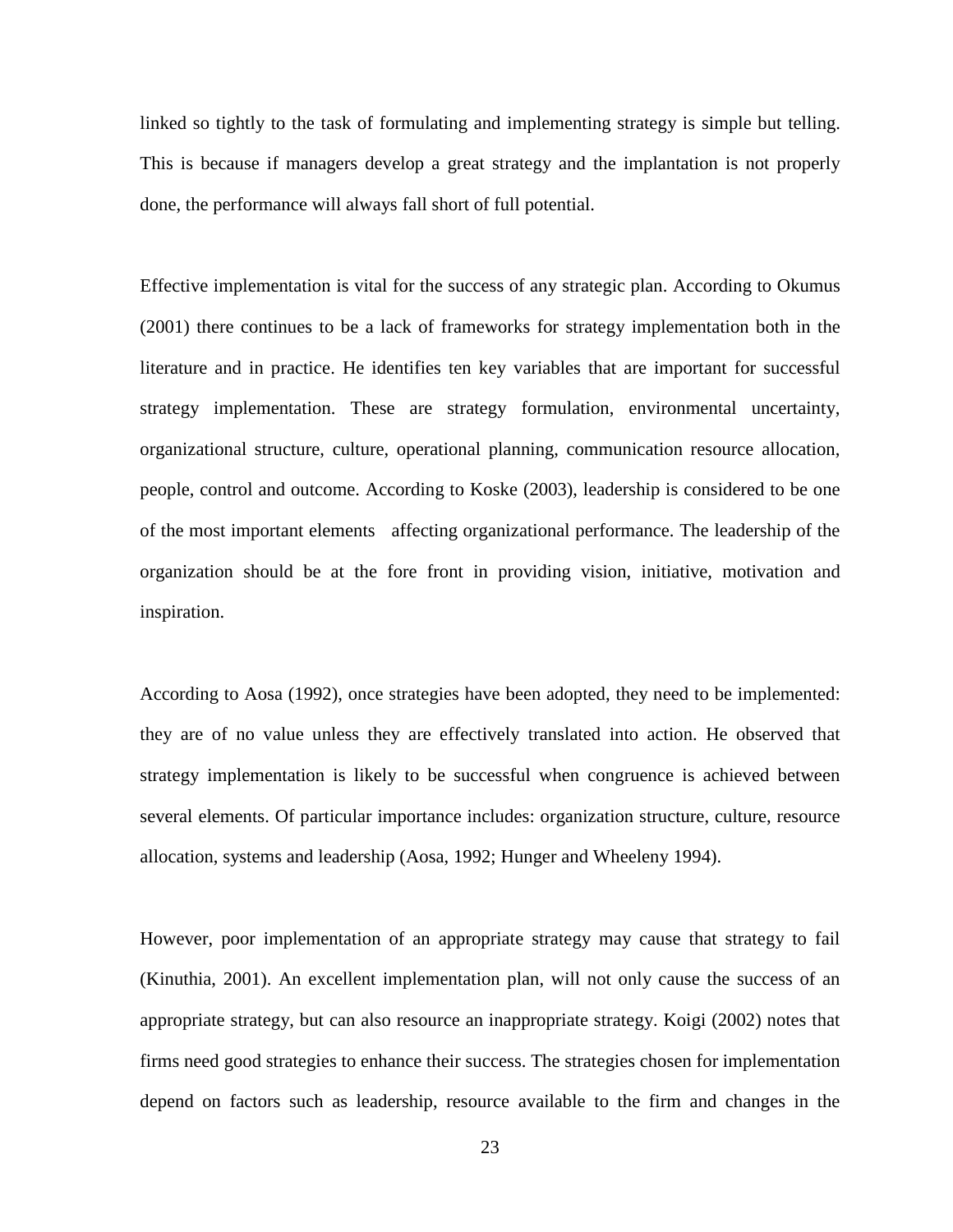environment. Therefore, firms must seek their strategic fit between their internal resources in their strengths and weaknesses, and their external environment i.e opportunities land threats. Awino (2000) identified 4 problem areas affecting successful strategy implementation; lack of fit between strategy and structure; inadequate information and communication systems; and failure to impart new skills.

Musyoka (2008) looked at challenges faced in strategy implementation at Jomo Kenyatta foundation. He concluded that challenges are those from sources in the operating environmental changes such as stiff competition compounded by entrance of new competitors. On the other hand, Ichangi (2006) focused on managing resistance to change in strategy implementation and she found out that there was resistance to change at varying levels. Further findings showed that some of the causes of resistance to change were lack of enough communication and awareness creation amongst the employees.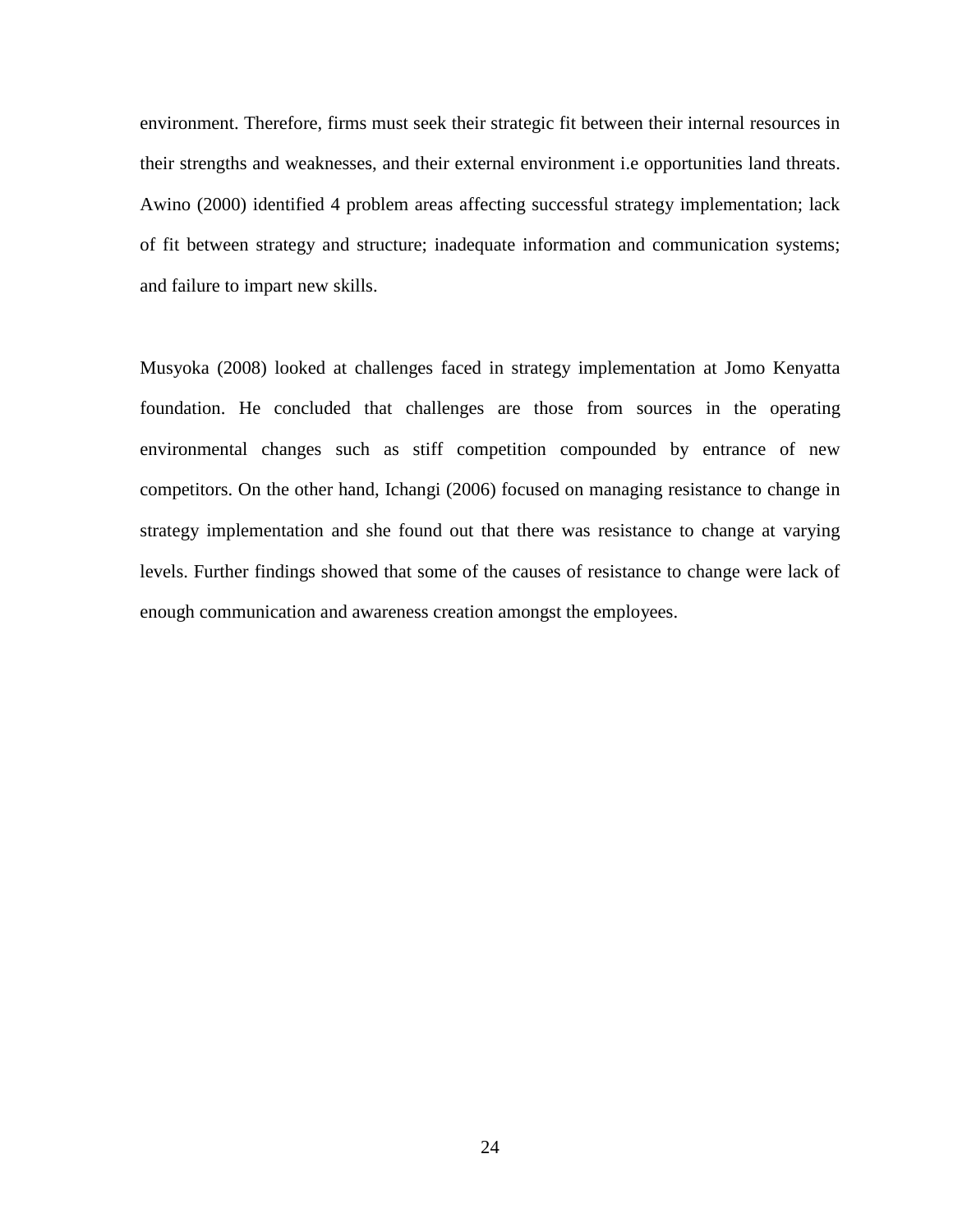## **CHAPTER THREE: RESEARCH METHODOLOGY**

# **3.1 Introduction**

This chapter comprises of the research design, the population of interest, the population sample, data collection instruments, and the data analysis technique that were used to establish the challenges faced by life insurance companies in implementation of marketing strategies in Kenya.

## **3.2 Research Design**

The study employed a survey design. A survey research is a process of collecting data in order to answer questions regarding the current status of the subjects in the study. According to Kothari (2004) the main purpose of the explanatory survey is formulating a problem for more precise investigation. Thus explanatory research has as its primary objective the development of insights into the problem. The survey was appropriate as it sought to ascertain the challenges faced by life insurance companies in implementation of strategy in Kenya.

# **3.3 Population of the Study**

The population of the study comprised all Life insurance companies in Kenya. There are an estimated 23 life insurance service providers in Kenya. These companies are registered members of The Association of Kenya insurance companies.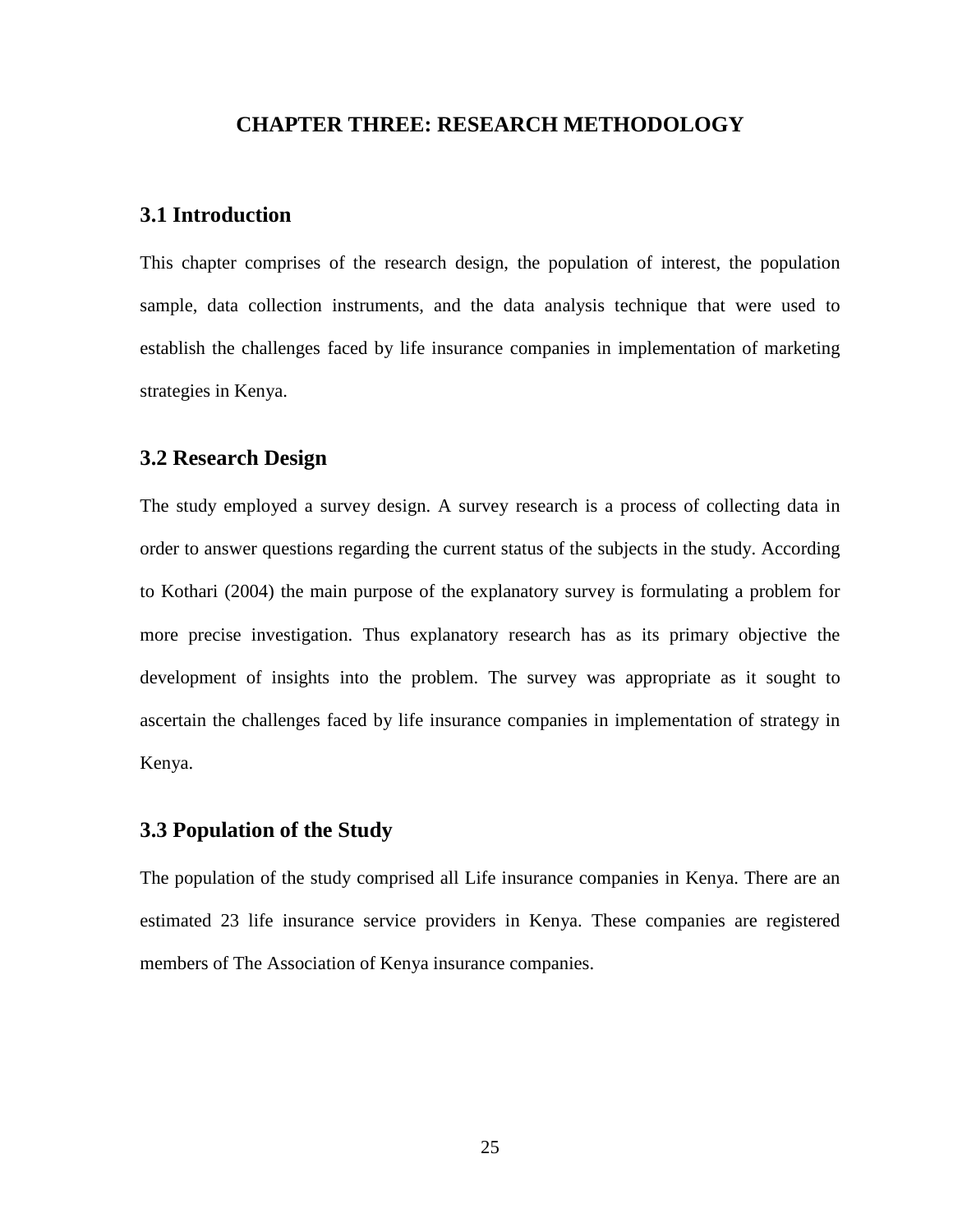## **3.4 Data Collection**

The study collected both primary and secondary Data. Primary data was collected using a closed ended questionnaire. Secondary data was collected from annual reports from the life insurance companies. The respondents of the study were Sales and Marketing Managers, In order to accomplish the research objectives, the study covered different aspects in strategy implementation in the life insurance industry. The study specifically targets the 23 life insurers. Specifically the study analyzed the challenges of strategy implementation. The study was limited to the sampling population, which was drawn from the 23 life insurance companies.

## **3.5 Data Analysis**

The study used a combination of various techniques of data analysis to determine an overall picture of the variables in the population. As soon as collection of data was finalized, and compiled, it was classified and analyzed to determine its validity. The questionnaires were coded and edited for completeness using SPSS statistical package. Screening of respondents for further analysis was done by measuring the level of awareness of respondents. Descriptive statistics (measures of central tendency and measures of dispersion) were used to describe, organize and present the data. A range of Descriptive statistical measures were also used. These measures included the mean, mode and median. Graphs, tables and charts were used exclusively to display the findings.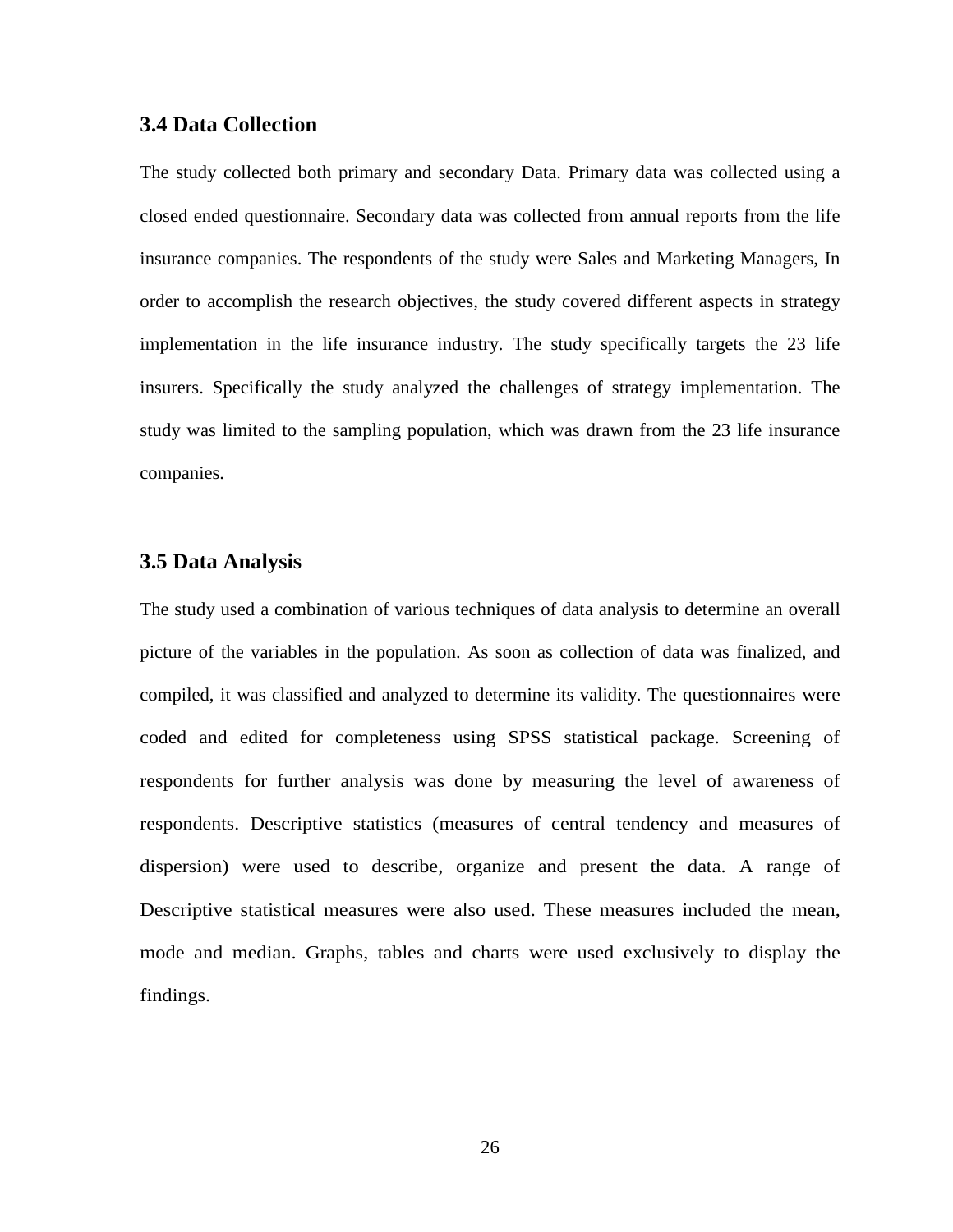# **CHAPTER FOUR: DATA ANALYSIS AND INTERPRETATION OF RESULTS**

# **4.1 Introduction**

This chapter presents analysis and findings of the study as set out in the research in the methodology. The results are presented in order of objectives i.e. to establish the challenges faced by the insurance companies in implementation of marketing strategies and to establish whether life insurance companies have a control and feedback system to assess the effectiveness of the implementation process in the life insurance industry in Kenya. The questionnaire was designed in line with the objectives of the study. The total number of questionnaires given out was 23 and 16 were completed and returned. (Appendix--- list of respondent life insurance companies

## **4.2 The Response rate**

The response rate is expressed as the return rate calculated as a percentage of the total number of questionnaires that the researcher gave out. Out of the total 23 questionnaires the researcher administered, only 16 were returned. The response rate was therefore 69.5%.This percentages is fairly representative. Mugenda and Mugenda (1999) stipulate that a response rate of 50% is adequate for analysis and reporting. A response rate of 60% is good and a response rate of 70% is over very good this response rate of 69.5%.It is therefore an adequate rate to base conclusions.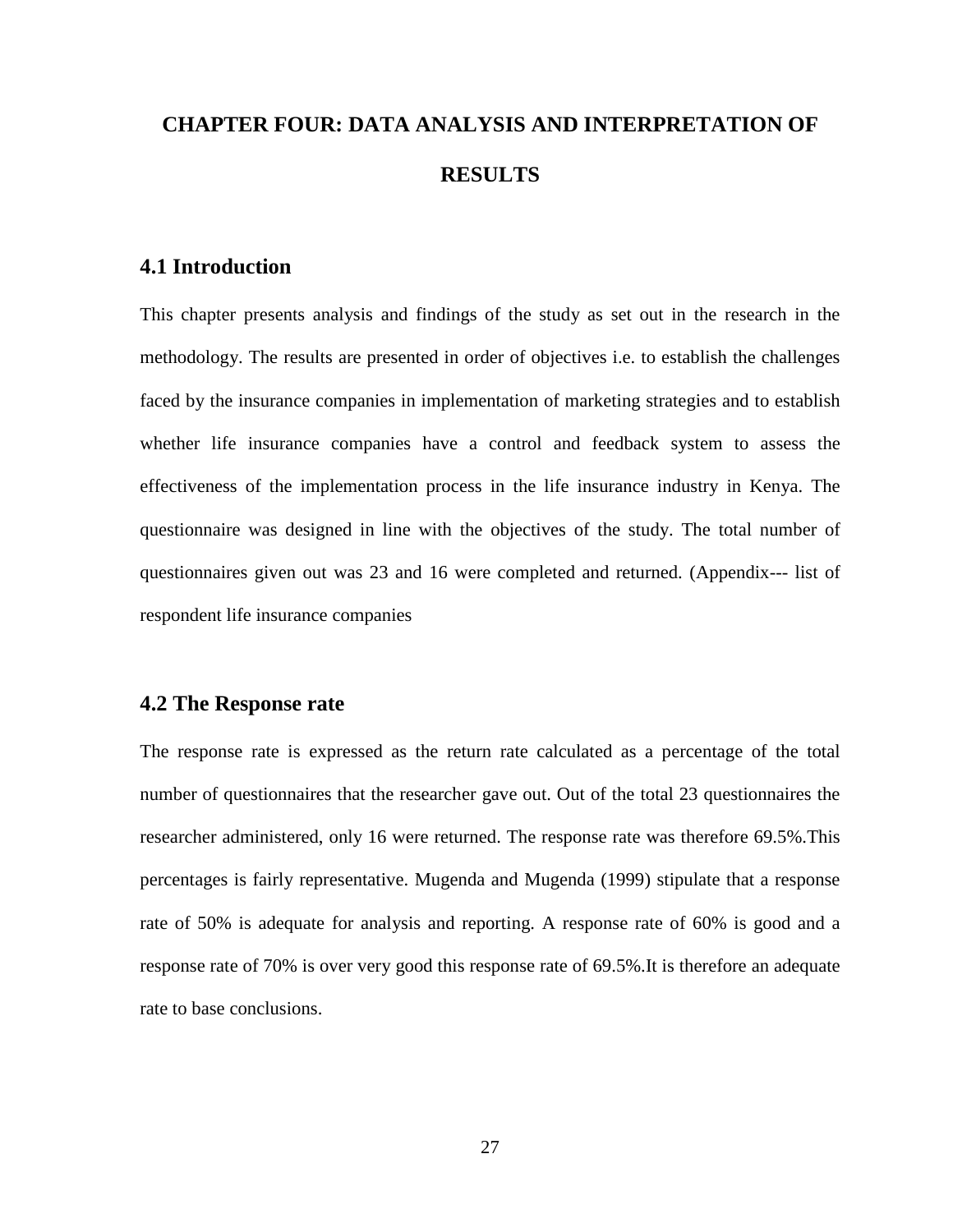# **4.3 Demographics**

This section analyses the key characteristics of the insurance company and is intended to establish certain attributes like years of operation, ownership structure, and size in terms of number of employees. Frequency tables and percentages are extensively used. Graphs and pie charts are used to illustrate the data as given below.

## **4.3.1 Years of operation**

The Years of operation is important is important. It enabled the study to establish the relationship between operational experience and strategy implementation.



**Figure 4.1 Years of Operation in Kenya** 

From figure 4.1 the findings established that most the life insurance companies had a relatively long experience with many years of operations in Kenya, 68% of the respondents indicated they had operated for over 31years, the companies were therefore well established in Kenya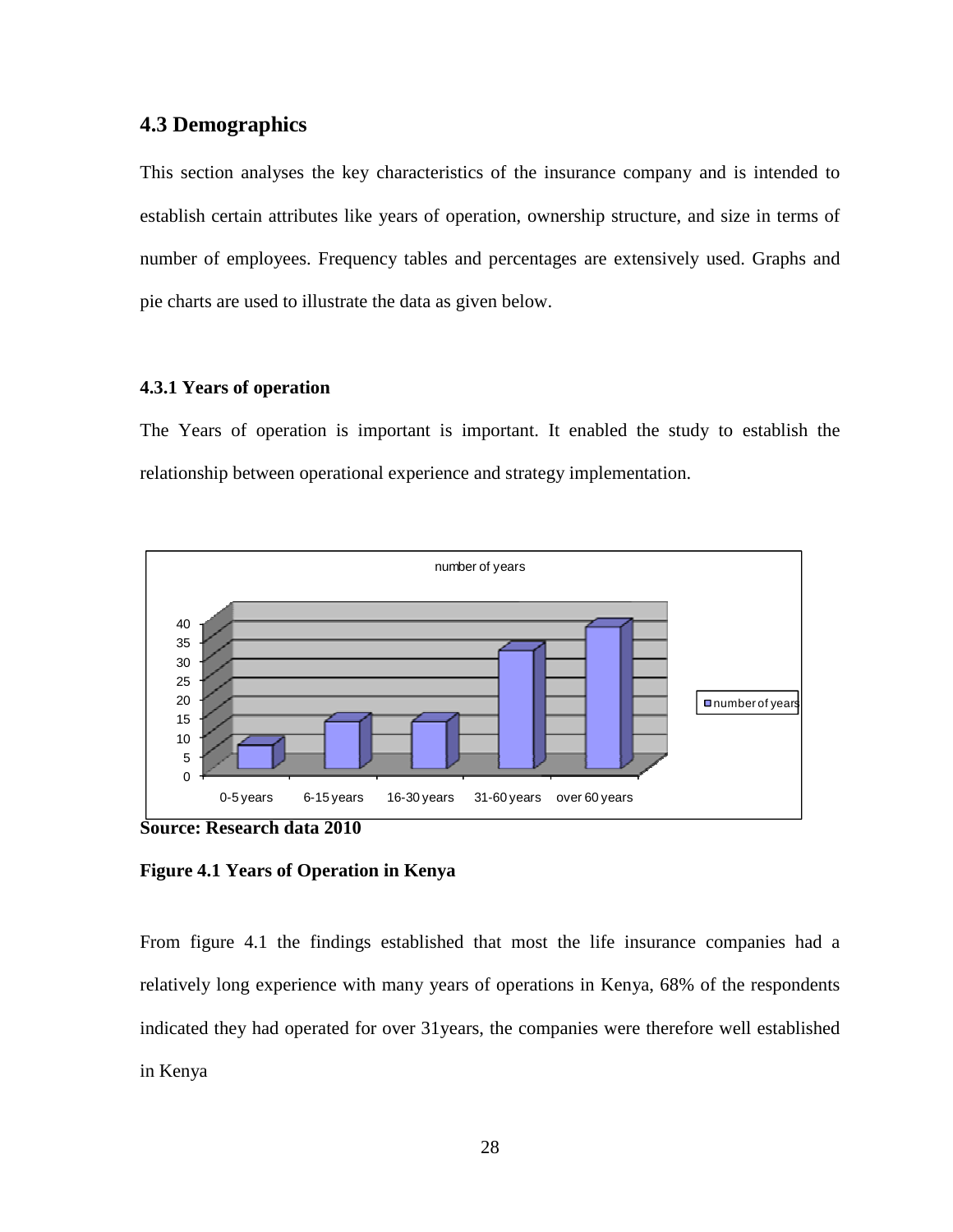#### **4.3.2 Form of ownership**

Respondents were required to indicate the form of ownership of the life insurance companies. This enabled the researcher to determine if the ownership determined the level of strategy implementation

| <b>Variable</b> | <b>Frequency</b> | $\frac{0}{0}$ | Valid %    | cumulative % |
|-----------------|------------------|---------------|------------|--------------|
| valid           |                  |               |            |              |
| local           | 11               | 68.75         | 70         | 70           |
| foreign         | $\overline{5}$   | 31.75         | 30         | <b>100</b>   |
| total           | <b>16</b>        | 100           | <b>100</b> |              |

**Table 4.1 Form of Ownership** 

## **Source: Research data 2010**

From Table 4.2 above 68.75% of the life insurance companies were locally owned while 31.75% were multinational or foreign owned. The implication here is that the life insurance companies had a competitive advantage of ownership as far as marketing strategy implementation.

#### **4.3.3 Size in terms of employees**

The size of the Life insurance companies in terms of employees gave the study an overview of the growth and development of the Life insurance companies based on their employee establishment. This was to enable the researcher to determine if the employee growth was influenced by the marketing strategy as a source of profitability for the Life insurance companies.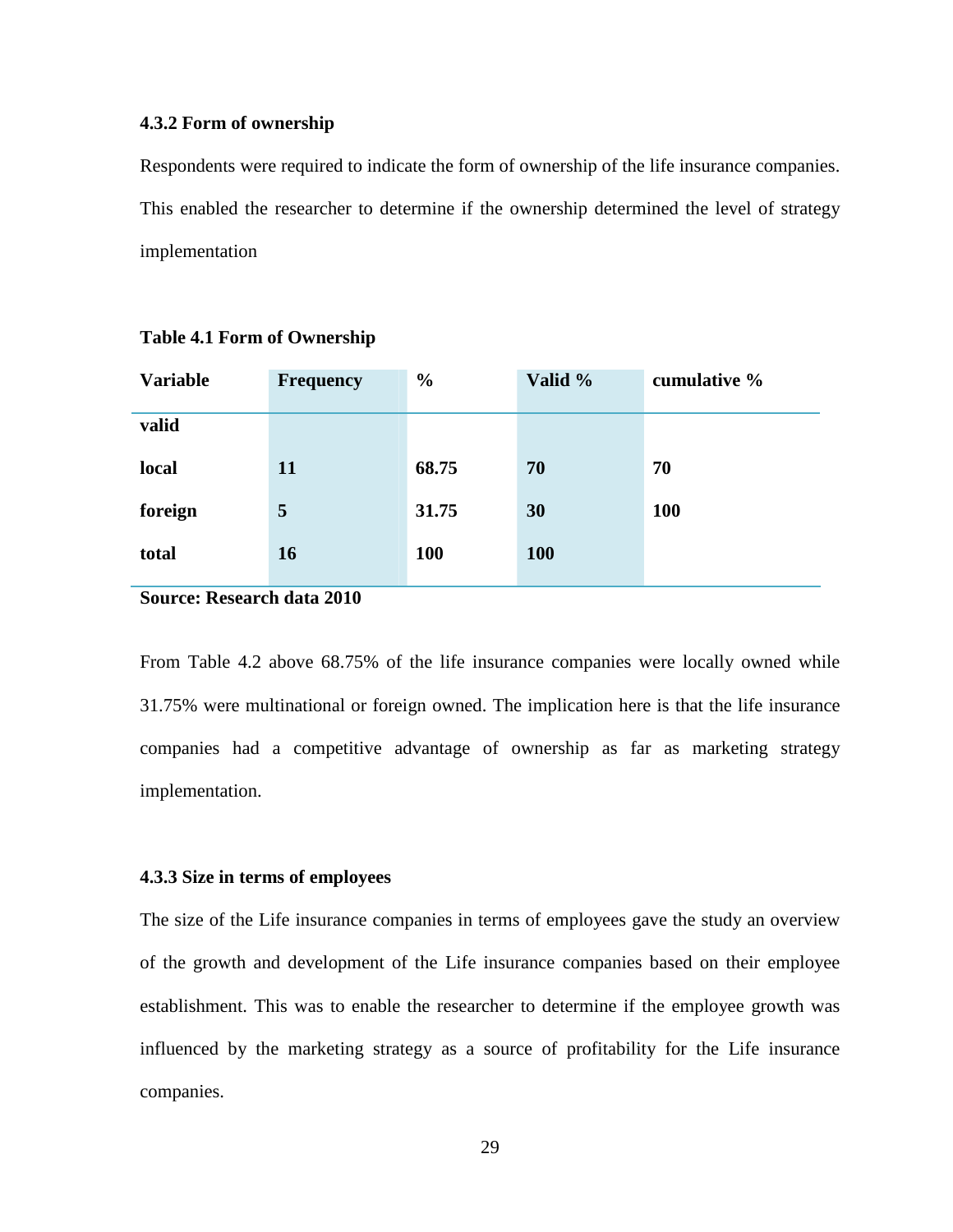

**Source: Research data 2010** 

#### **Figure 4.2 Company Size in Terms of Employees**

From figure 4.2 above, 50% of the Life insurance companies had between 51-150 employees, 18.75% had between over 250, while 25% had between 151-249 employees, Just 6.25% had below 50 employees thereby indicating that the bulk of the Life insurance companies were small and medium sized companies.

## **4.3.4 Core Services**

Respondents were required to indicate the various financial services that the Life insurance companies provided to their customers. The following services were listed.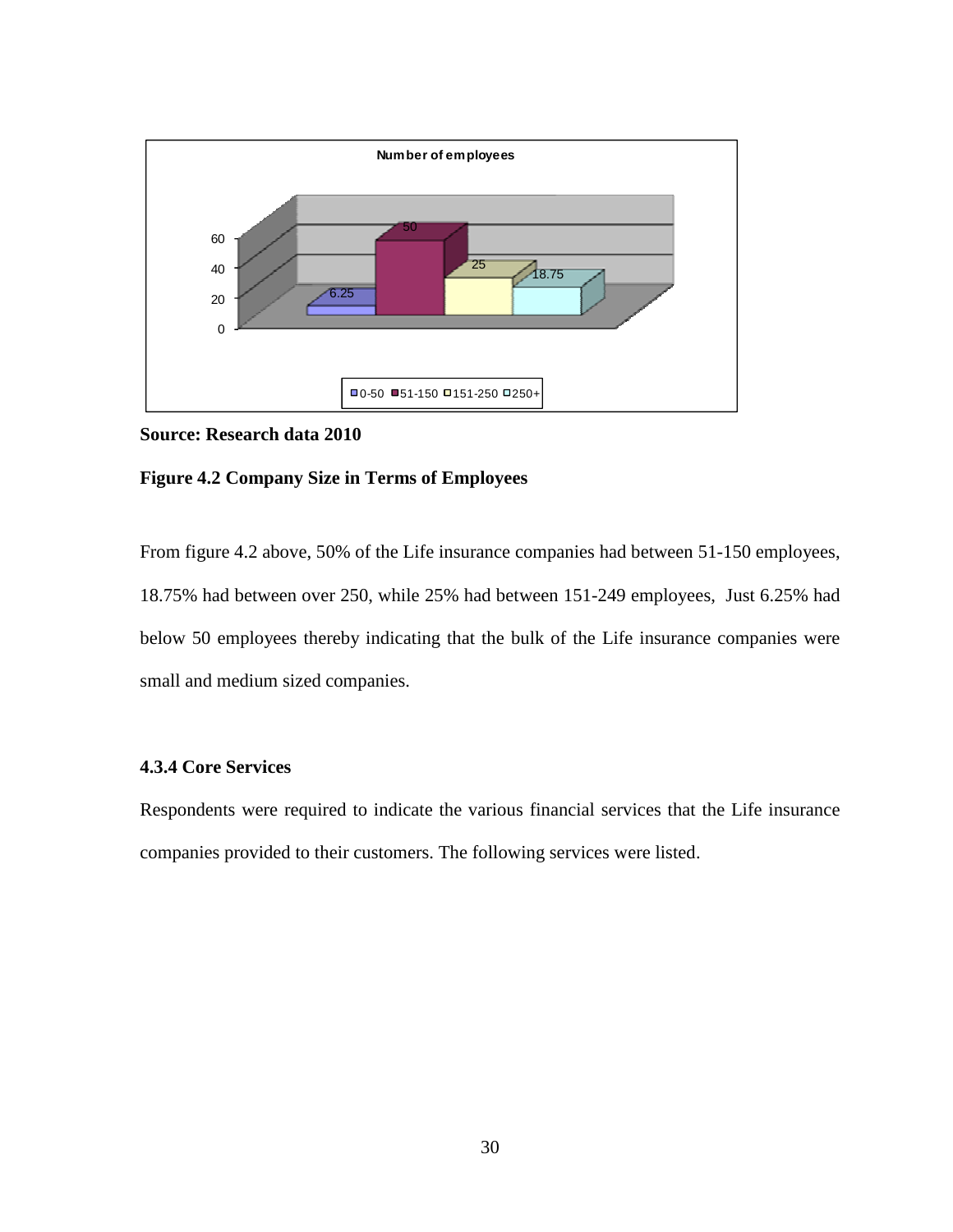

## **Source: Research data 2010**

**Figure 4.3 Core Life insurance Business Areas** 

According to table 4.2 above most of the life insurance companies were involved in individual life insurance with a frequency of 12 and rated first, this was followed by group life with a frequency of 9 and group pension at  $3<sup>rd</sup>$  position. The least offered service was group and individual pension plans with a frequency of 4.

## **4.3.5 Functional area or Department**

Respondents were required to indicate their department. The main reason of the challenge question was to determine their ability to determine the aspects of marketing strategies relevant to their companies. The table below illustrates the findings.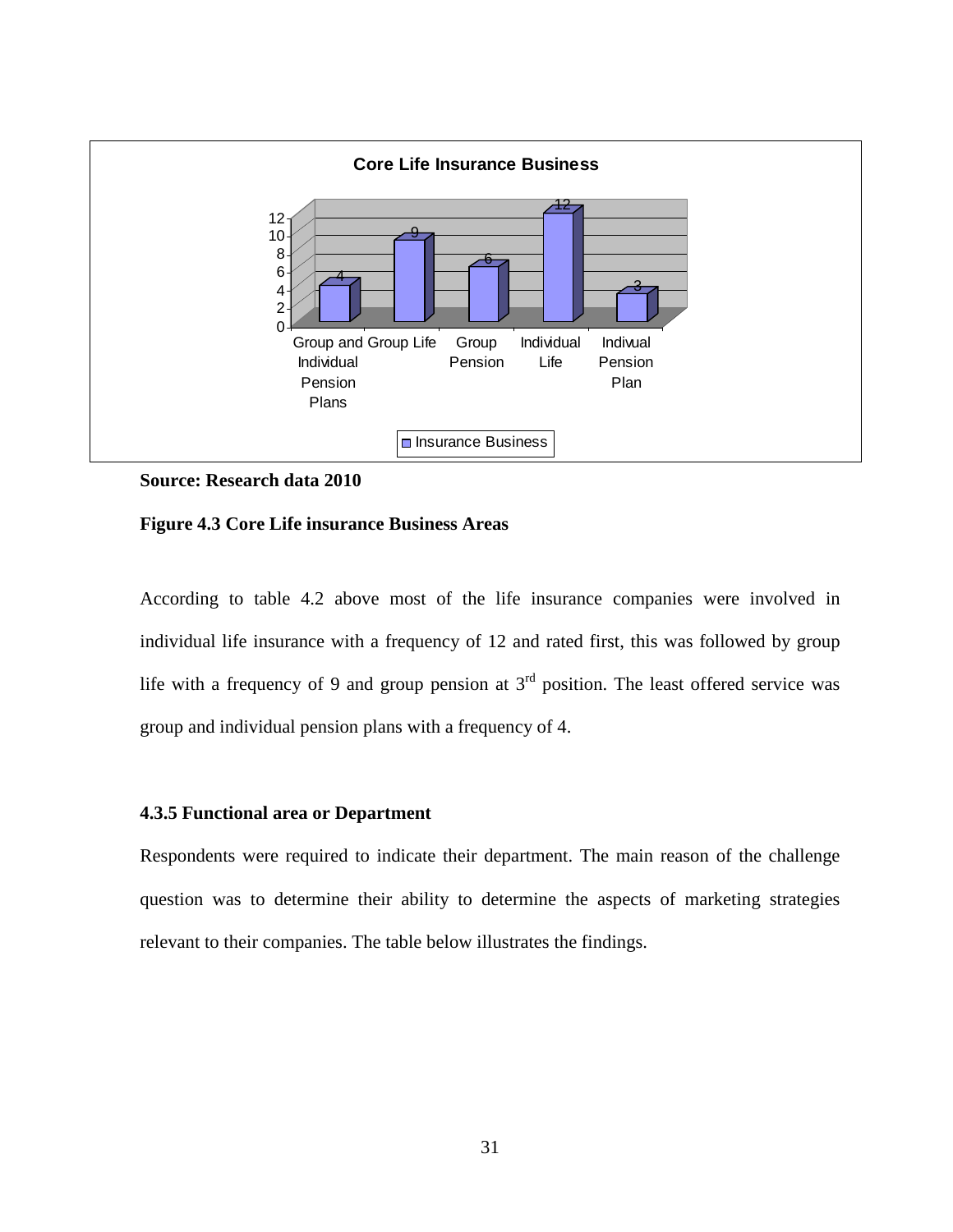| <b>Functional area</b> | <b>Frequency</b> | $\frac{0}{0}$ | Valid %   | <b>Cumulative</b> |
|------------------------|------------------|---------------|-----------|-------------------|
| Life pensions          | 5                | 31.75         | 30        | 30                |
| <b>Marketing</b>       | 8                | 50            | 50        | 80                |
| <b>Group life</b>      | 2                | 12.5          | <b>10</b> | 90                |
| sales                  |                  | 6.25          | 10        | <b>100</b>        |

**Table 4.2 Functional area or Department** 

**Source: Research data 2010** 

According to Table 4.3 functional area or Department above 50% of the respondents were working in marketing division, 31.75% in pensions, 12.5% in group life and a paltry 6.25% in sales. The respondents were therefore better placed to respond to marketing strategy issues in life insurance firms.

## **4.3.6 Length of Service in the company.**

The study set to find out the length of service of the employees in their companies. The aim of the challenge question was to establish the experience of the employees. Below are the responses.



**Source: Research data 2010** 

**Figure 4.4 Length of Service in the Company**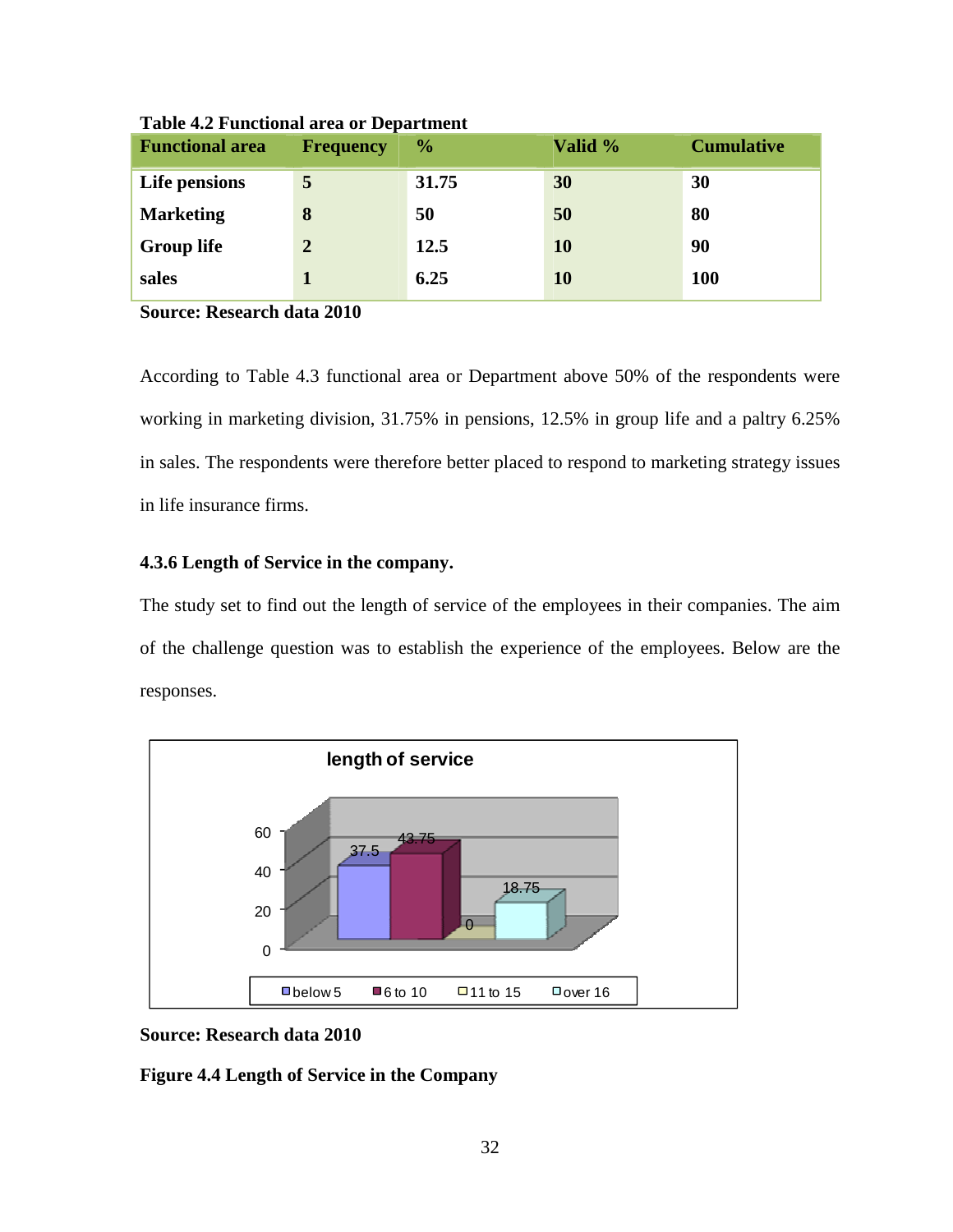## **4.4 Marketing Strategies**

This section analyses the key marketing strategies in the insurance companies and is intended to establish certain attributes like their effect on the company performance and the perceptions of employees. Frequency tables and percentages are extensively used. Graphs and pie charts are used to illustrate the data as given below

## **4.4.1 Elements which influences annualized premium income**

Organizations face various challenges and threats in their pursuit to implement marketing strategies. There are elements of organizational operations that have a correlation with the strategies. This study set to find out the effects of elements which influences annualized premium income.

 On a scale Where, l-No extent, 2-Small extent, 3-Moderate extent, 4-Large extent, 5-Very Large extent respondents were required to indicate the extent to which these elements influenced marketing strategies. The respondents were required to rate: Recruitment of sales force, Training, Motivation, Compensation and Communication.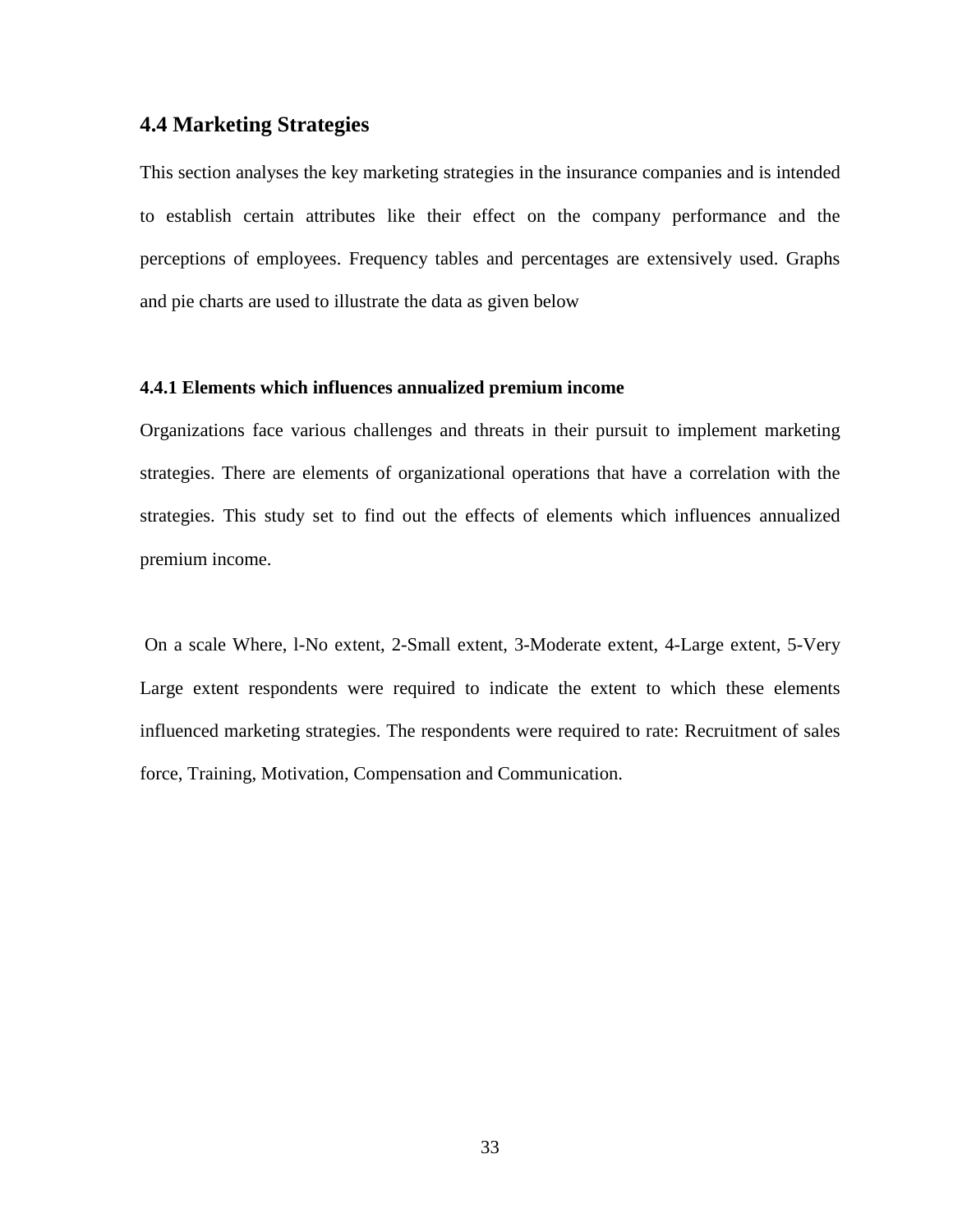

**Source: Research data 2010** 

#### **Figure 4.5 Influences Annualized Premium Income**

According to figure 4.4 the elements which influences annualized premium income were all positively correlated with premium income. This was a confirmation that the elements were all important as strategies in the insurance companies. According to the findings Recruitment of staff was rated to a very large extent 43.75%, those who said it was to a large extent were 50 % making this element to be important at 75% rating. On the other hand training of staff was rated to a very large extent 43.75%, those who said it was to a large extent were 37.75% making this element to be important at 93.75% rating, while the motivation element was found to be important to annualized income. According to the findings motivation of staff was rated to a very large extent 43.75%, those who said it was to a large extent were 31.25% making this element to be important at 81.5% rating.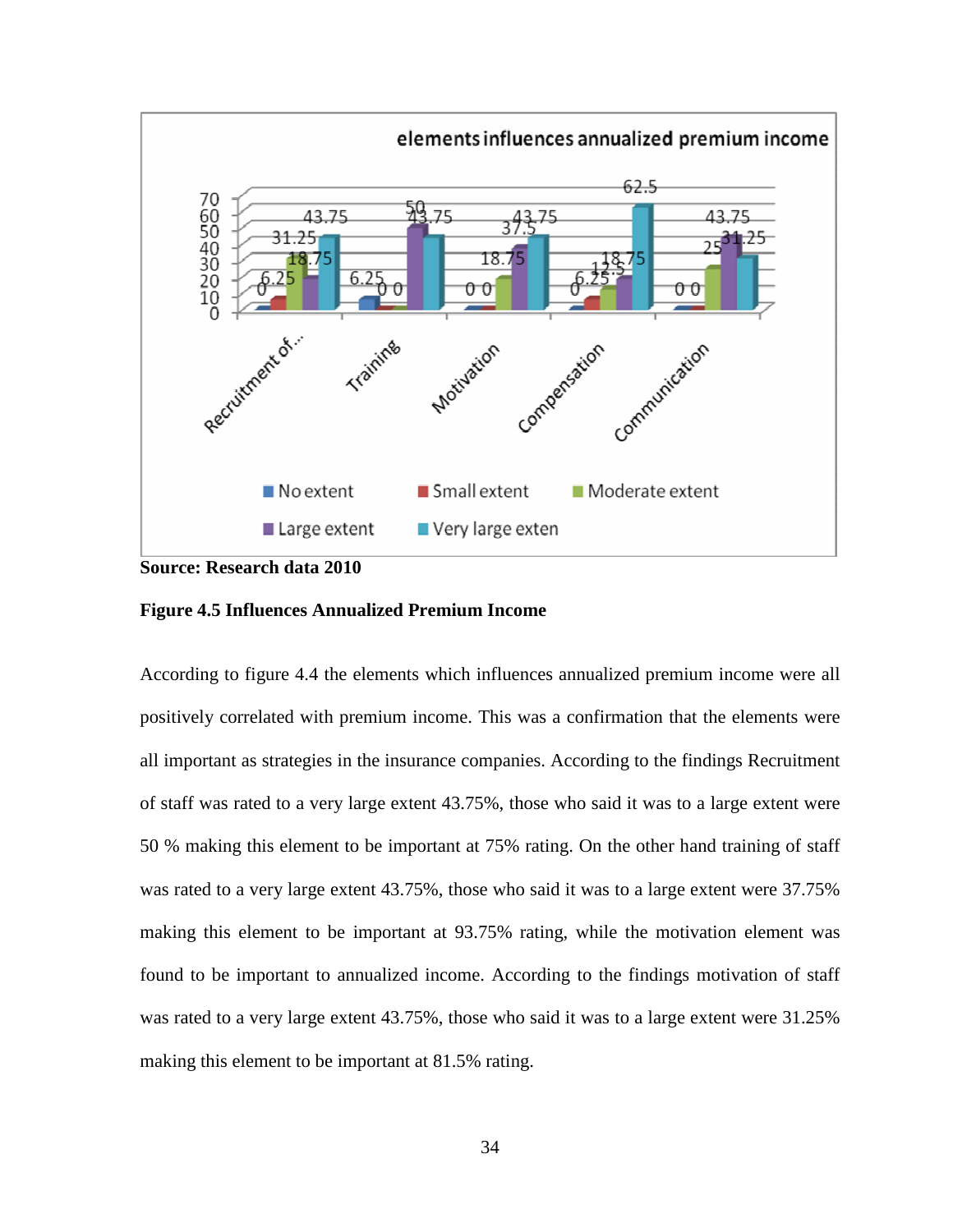According to the study findings Recruitment of staff was rated to a very large extent 62.5%, those who said it was to a large extent were 18.75% making this element to be important at 81.25% rating and finally communication in the life insurance firms was rated to a very large extent 31.25 %, those who said it was to a large extent were 43.75% making this element to be important at 75% rating. According to these study findings therefore recruitment of staff was the factor that most influenced annualized premium income in the life insurance companies.

## **4.4.2 Marketing Mix Strategies**

The respondents were required to indicate the extent to which the marketing mix strategies enhanced the marketing strategy implementation in the insurance companies. The respondents were given a scale (Where 1-No extent, 2-Small extent, 3-Moderate extent, 4- Large extent, 5-Very Large extent)

The Marketing Mix Strategies provided were product place price promotion and any other. Below are the responses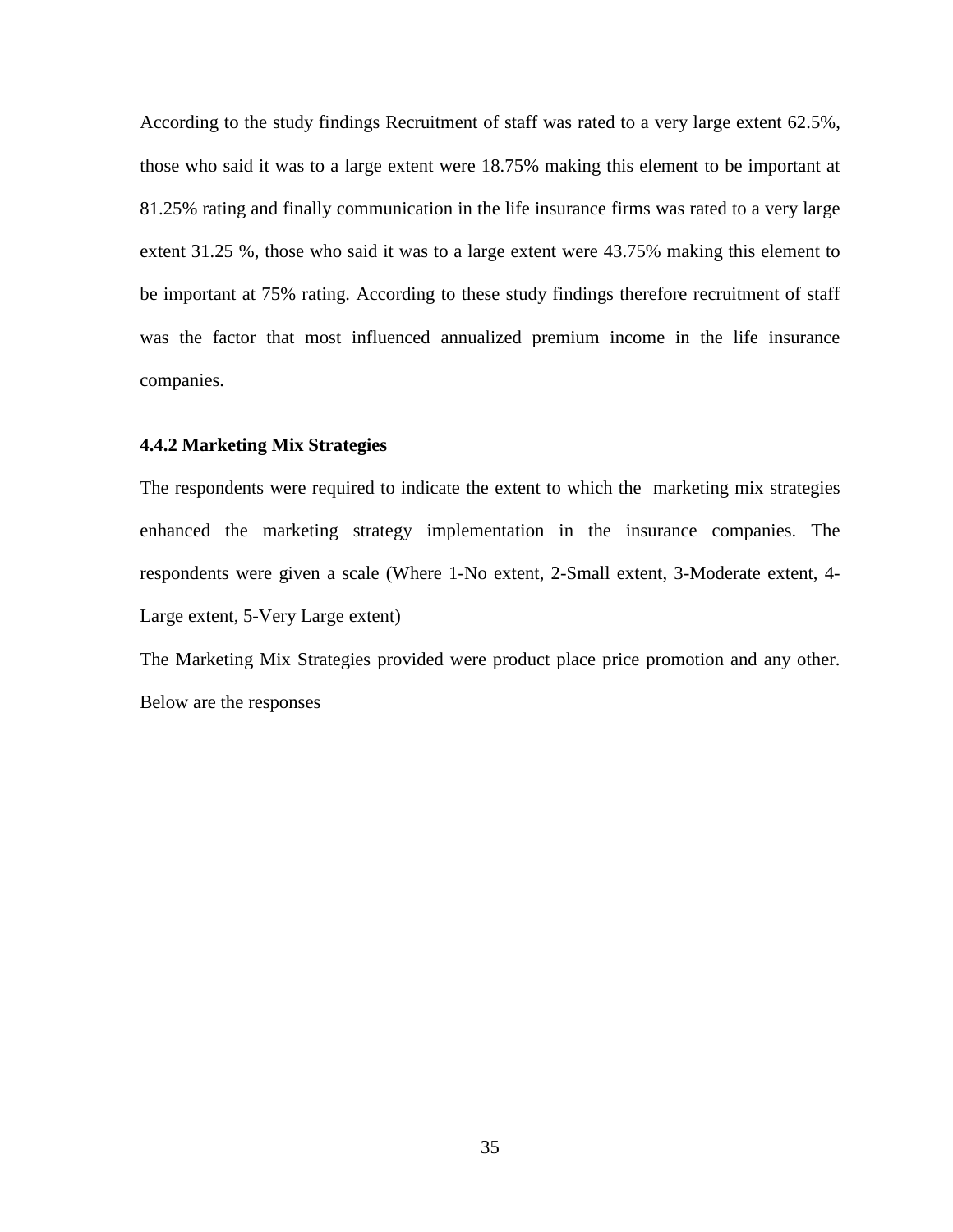

### **Source: Research data 2010**

#### **Figure 4.6 Marketing Mix Strategies**

According to figure 4.5 the Marketing Mix Strategies provided all positively enhanced with strategy implementation. This was a confirmation that the elements were all important as strategies in the insurance companies. From these study findings product in the life insurance firms was rated to a very large extent 25 %, those who said it was to a large extent were 31.25% making this element to be important at 56.25% rating while price in the life insurance firms was rated to a very large extent 25%, those who said it was to a large extent were 18.75% making this element to be important at 56.25% rating. It was moderate at 50%. This Marketing Mix Strategy was therefore moderately applied and From the study findings place in the life insurance firms was rated to a very large extent 18.75 %, those who said it was to a large extent were 43.75% making this element to be important at 62.5% rating and product in the life insurance firms was rated to a very large extent 18.75 %, those who said it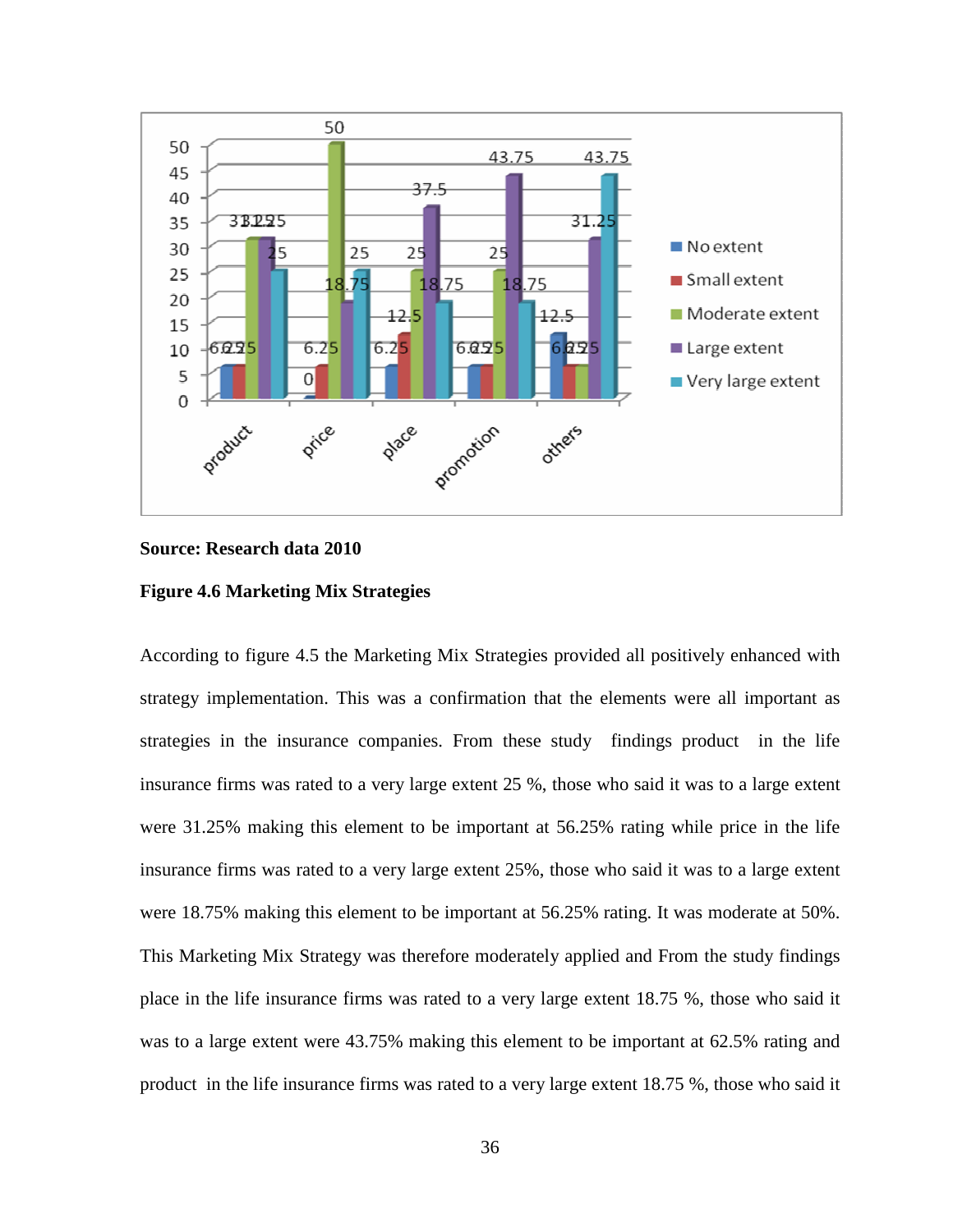was to a large extent were 43.75% making this element to be important at 62.5% rating only 25 % said it was moderately so.

Finally these study findings indicated that besides the promotional mix strategies discussed above other strategies in the life insurance firms were surprisingly rated to a very large extent 43.75%, those who said it was to a large extent were 31.25% making this element to be important at 75% rating only 6.25% said it was moderately so.

#### **4.4.3 Communication strategies**

The respondents were required to indicate the extent to which the communication strategies enhanced the marketing strategy implementation in the insurance companies. The respondents were given a scale (Where 1-No extent, 2-Small extent, 3-Moderate extent, 4- Large extent, 5-Very Large extent)

#### **Accessibility of updated customer database**

| <b>Accessibility</b>   | <b>Frequency</b> | $\frac{0}{0}$ | Valid %    | <b>Cumulative</b> |
|------------------------|------------------|---------------|------------|-------------------|
| No extent              | $\bf{0}$         | 00            | 00         | 00                |
| <b>Small extent</b>    | 1                | 6.25          | <b>10</b>  |                   |
| <b>Moderate extent</b> | $\boldsymbol{4}$ | 25            | 25         |                   |
| Large extent           | 5                | 31.25         | 30         |                   |
| Very large extent      | 6                | 37.5          | 35         |                   |
| total                  | <b>16</b>        | <b>100</b>    | <b>100</b> |                   |

#### **Table 4.3 Accessibility of Updated Customer Database**

**Source: Research data 2010** 

According to table 4.4 above Accessibility of updated customer database was rated y rated to a very large extent 37.5 %, those who said it was to a large extent were 31.25% making this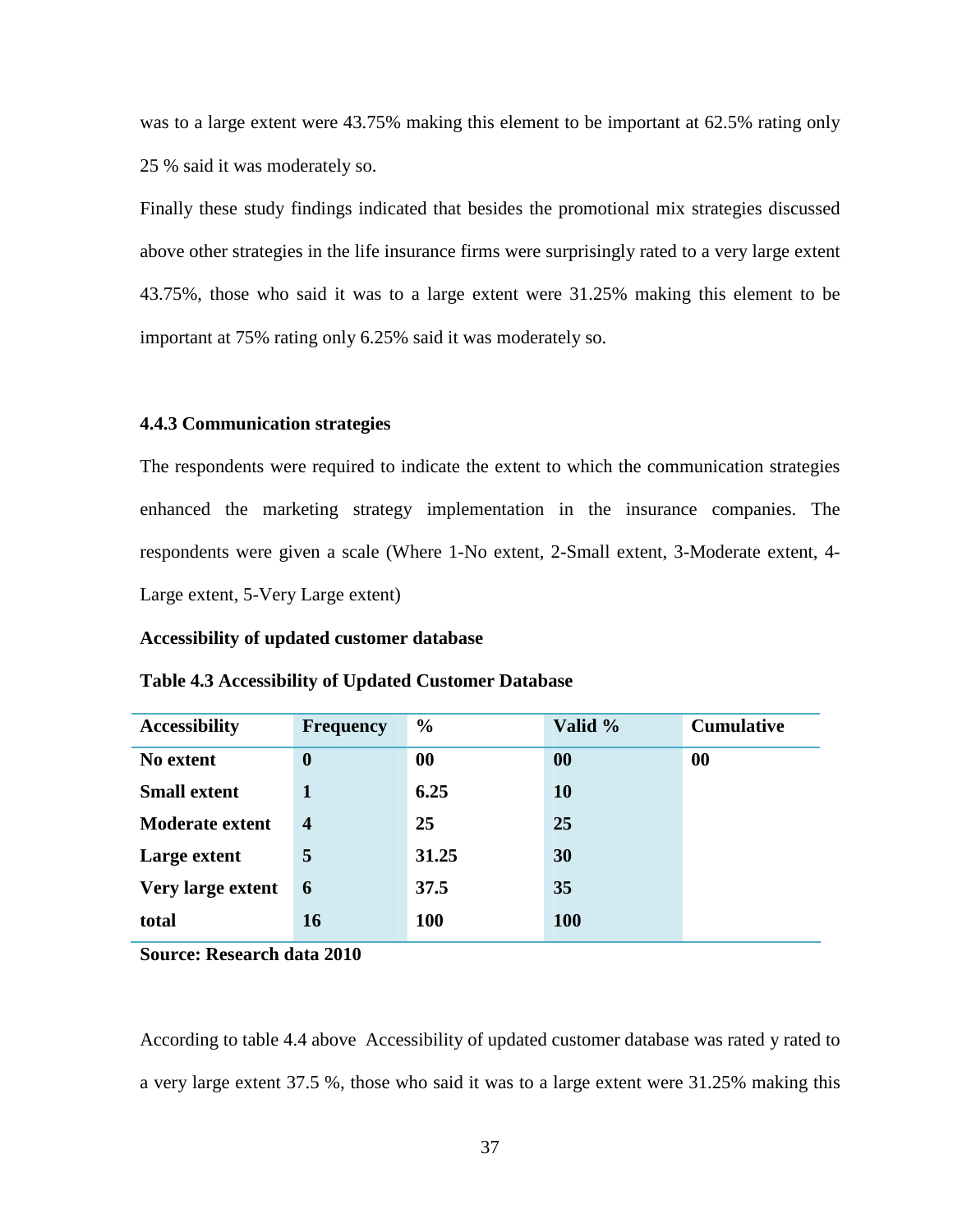element to be important at 68.75 % rating, 25 % said it was moderately so while only 6.25% said it was to a small extent.



**Figure 4.7 Accessibility of intranet and internet facilities** 

# **Source: Research data 2010**

# **Figure 4.7 Accessibility of intranet and internet facilities**

According to Figure 4.6 above Accessibility of intranet and internet facilities was rated to a very large extent 25 %, those who said it was to a large extent were 50% making this element to be important at75 % rating, 12.5 % said it was moderately so while only 6.25% said it was to a small extent and no extent respectively.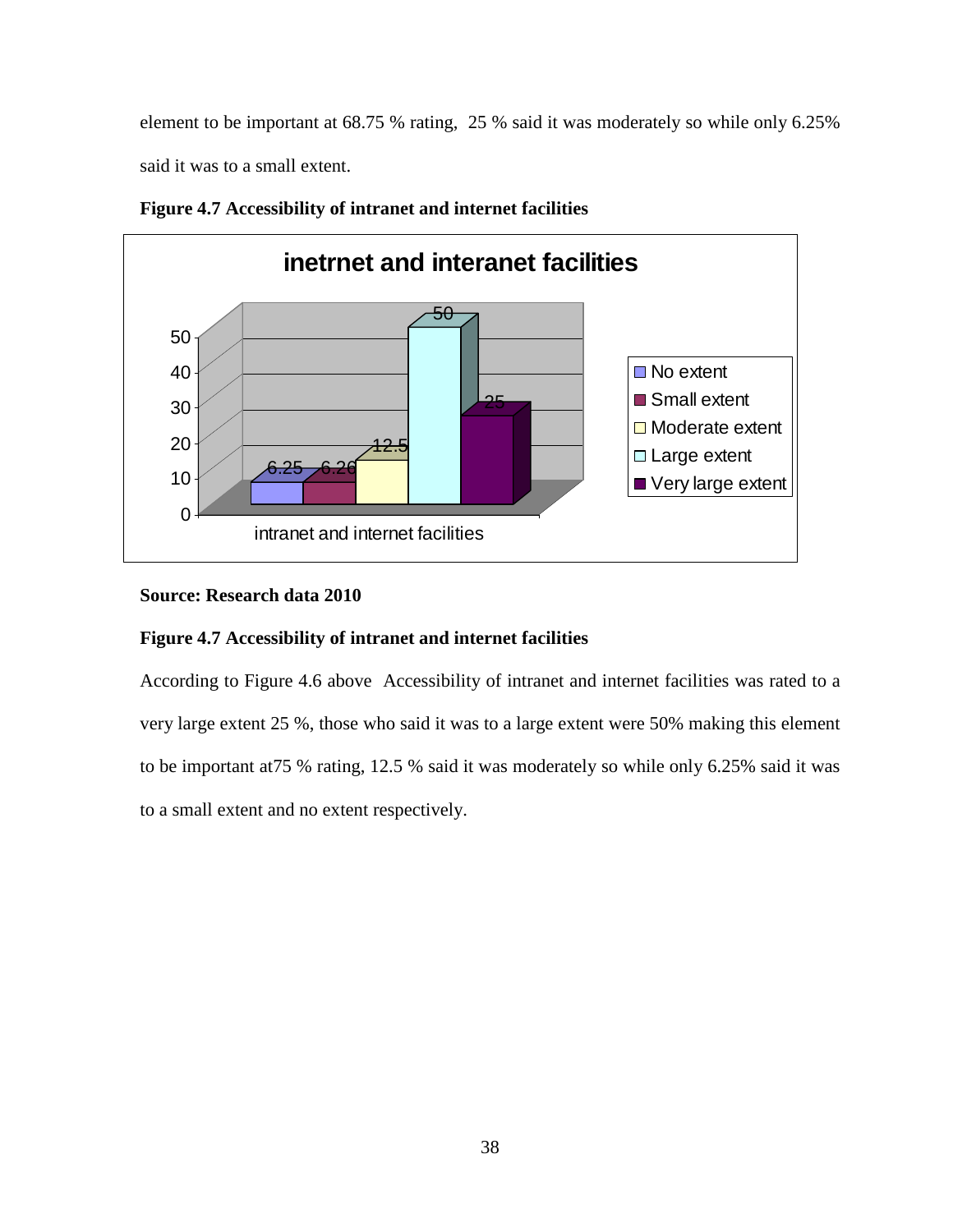## **Accessibility of e- Mail services**



## **Source: Research data 2010**

## **Figure 4.8 Accessibility of E- Mail Services**

According to Figure 4.7 above rated to Accessibility of e- Mail services was to a very large extent 31.5 %, those who said it was to a large extent were 37.5 % making this element to be important at 69% rating, 12.5 % said it was moderately so while only 6.25% said it was to a small extent and no extent respectively

### **Provision of IT equipment**

| <b>Variable</b>        | <b>Frequency</b> | $\frac{6}{9}$ | Valid % | cumulative |
|------------------------|------------------|---------------|---------|------------|
| No extent              |                  | 6.25          |         |            |
| <b>Small extent</b>    | $\boldsymbol{0}$ | $\bf{00}$     |         |            |
| <b>Moderate extent</b> |                  | 6.25          |         |            |
| Large extent           | 9                | 56.25         |         |            |
| Very large extent      | $\overline{5}$   | 31.25         |         |            |

## **Table 4.4 Provision of IT equipment**

**Source: Research data 2010**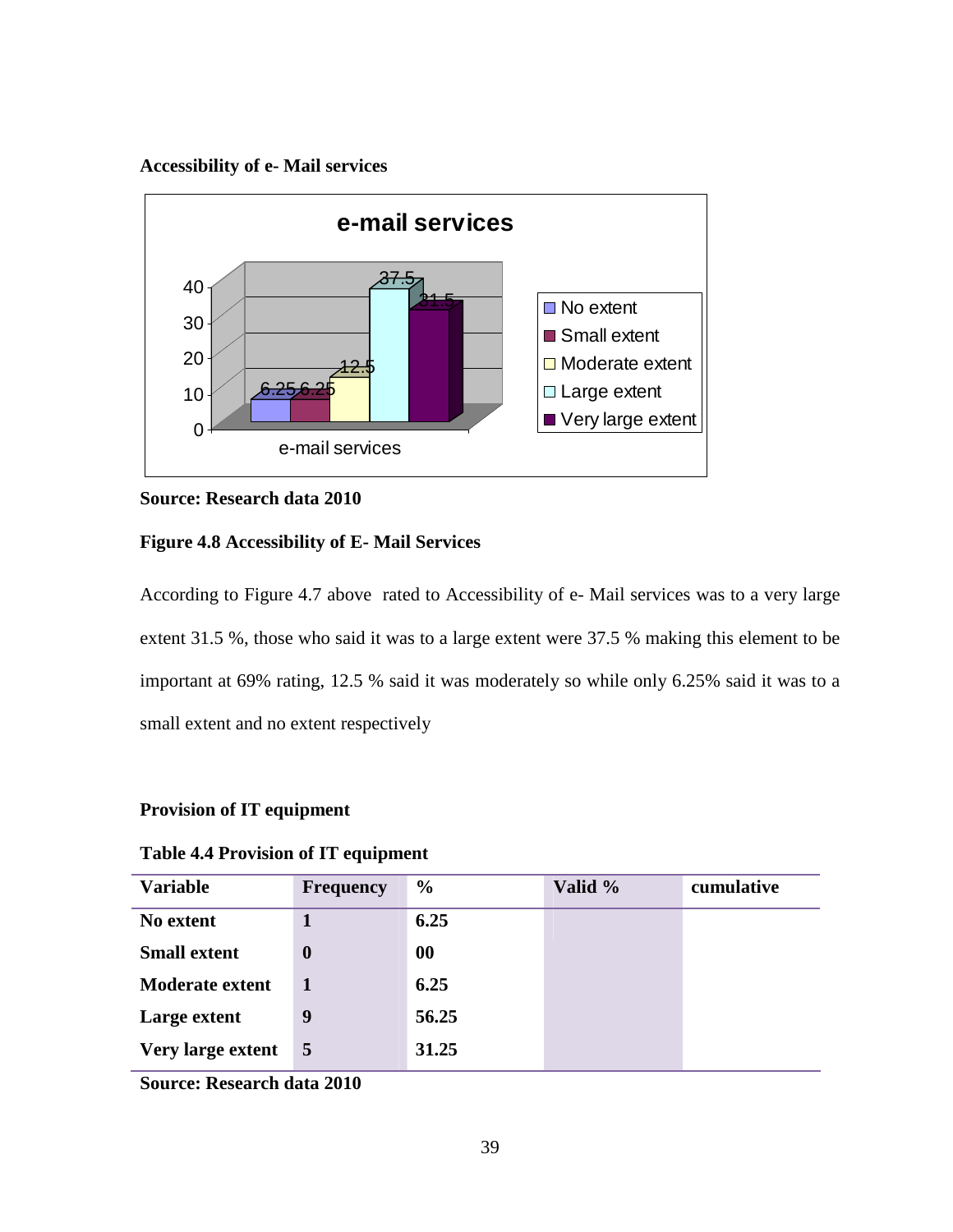From table 4.5 Provision of IT equipment was rated ata very large extent 31.25 %, those who said it was to a large extent were 56.25 % making this element to be important at 87.5% rating, 6.25 % said it was moderately so while only 6.25% said no extent.

#### **(Palm/lap-top, mobile phones) Communication**

| variable               | <b>Frequency</b> | $\frac{0}{0}$ | Valid %   | <b>Cumulative</b> |
|------------------------|------------------|---------------|-----------|-------------------|
| No extent              | $\mathbf{2}$     | 12.5          | 10        | 10                |
| <b>Small extent</b>    | $\overline{2}$   | 12.5          | <b>10</b> | 20                |
| <b>Moderate extent</b> |                  | 6.25          | <b>10</b> | 30                |
| Large extent           | 6                | 37.5          | 40        | 70                |
| Very large extent      | $5\overline{5}$  | 31.25         | 30        | <b>100</b>        |

**Table 4.5(Palm/lap-top, mobile phones) Communication** 

**Source: Research data 2010**

According to the findings on table 4.6 (Palm/lap-top, mobile phones) Communication was rated at a very large extent 31.25 %, those who said it was to a large extent were 37.5 % making this element to be important at 68.5 % rating, 6.25 % said it was moderately so while only 12.5% said it was to a small extent and to no extent.

From the research findings on communication all the communication strategies enhanced the marketing strategy implementation in the insurance companies. Accordingly all the communication strategies were applied within the insurance companies with an approval rating of over 60%.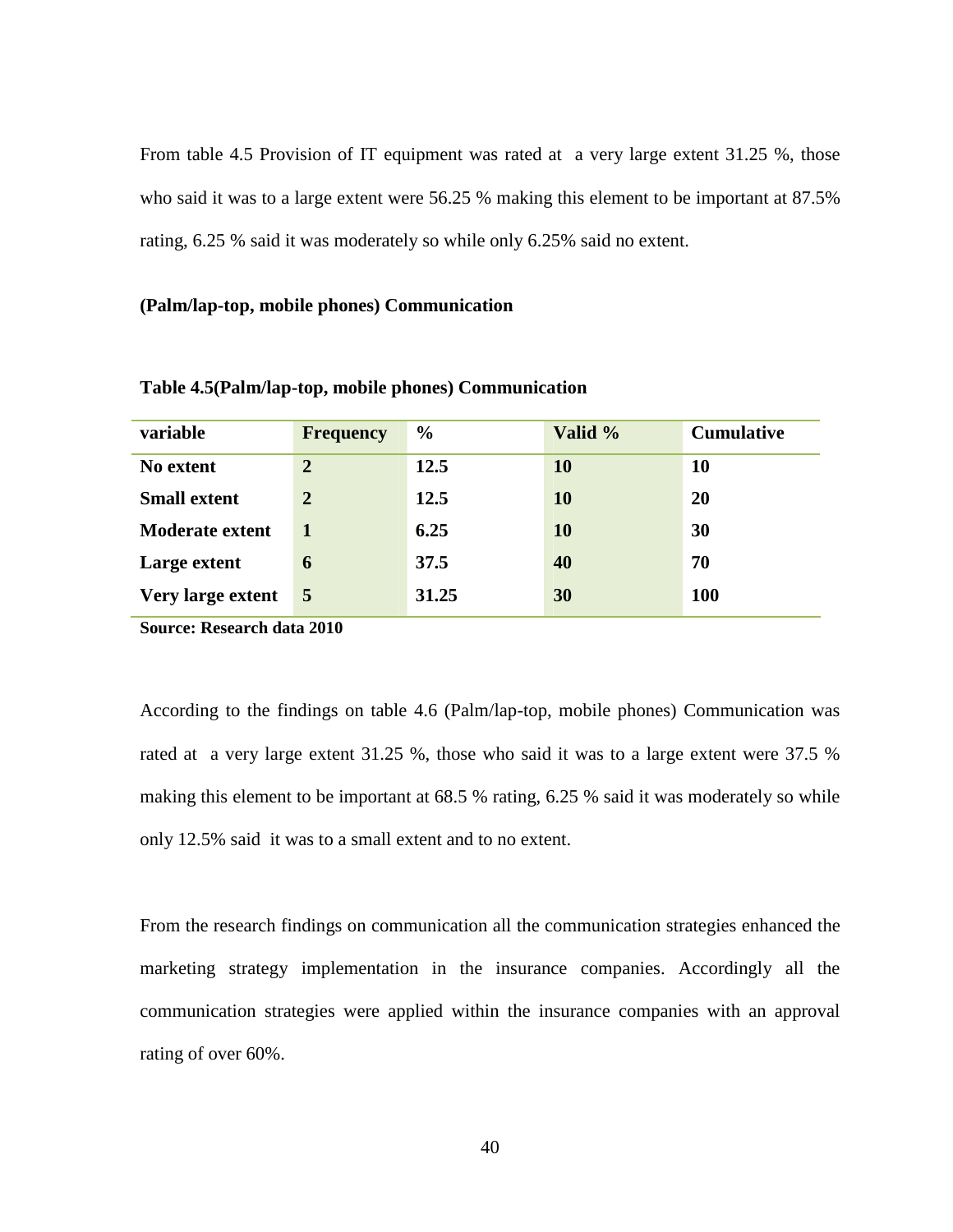#### **4.4.4 Customer services strategies**

The respondents were required to indicate the extent to which the customer service strategies enhanced the marketing strategy implementation in the insurance companies. The respondents were given a scale (where 1-very important, 2-important, 3-Moderate, 4-not important, 5-irrelevant). The variables to be measured were the following:

- 1. Effective, efficient and convenient service delivery
- 2. Customer survey and feedback programs
- 3. Product innovation and benefit enhancements



### **Source: Research data 2010**

#### **Figure 4.9 Importance of Customer Services Strategies**

According to figure 4.8 the customer Strategies provided were all important to marketing strategy implementation. This was a confirmation that the elements were all important as strategies in the insurance companies. The respondents also found the element of Effective, Efficient and Convenient service delivery to be very important at 56.25%, those who said it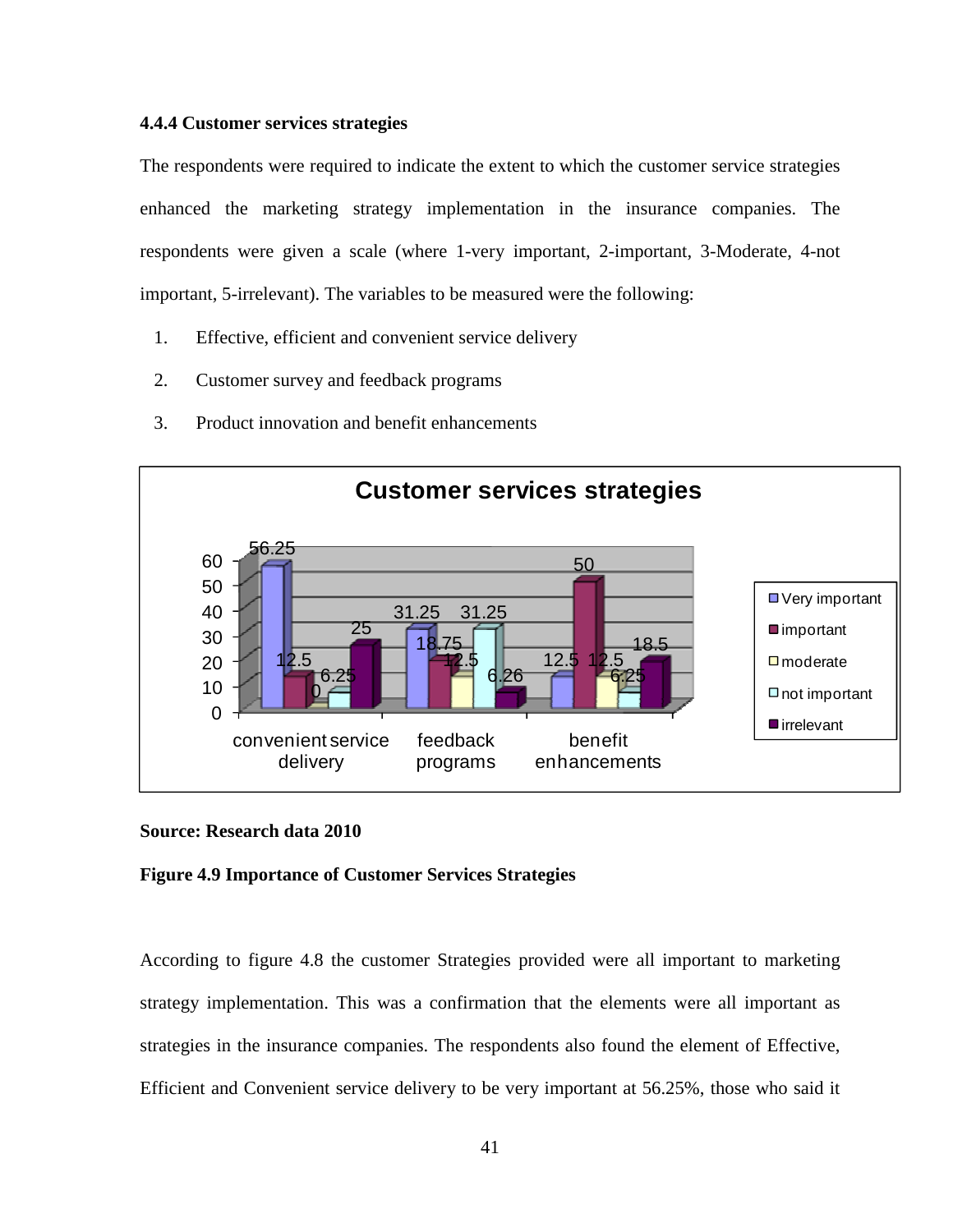was important were 12.25% making this element to be important at 68.5% rating. The element was not moderately important while 6.25% said it was not important and 25% found it irrelevant.

On the other hand the study findings Customer survey and feedback programs found the element to be very important at 31.25% those who said it was important were 18.25% making this element to be important at 49.5% rating. The element was moderately important at 12.5% while 31.25% said it was not important and 6.25% found it irrelevant while Product innovation and benefit enhancements, the respondents found the element to be very important at 12.25%, those who said it was important were 50% making this element to be important at 62.25% rating. The element was moderately important at 12.5% while 6.25% said it was not important and 18.5% found it irrelevant. Finally the research findings on customer service strategies, only Effective, efficient and convenient service delivery and Product innovation and benefit enhancements were considered important in marketing strategy enhancement. The other strategy Customer survey and feedback programs was not important with an approval rating of only 49.5%

## **4.5 Competition in the insurance industry**

The study set to find out if competition was an enhancement of marketing strategy implementation in the insurance industry. The purpose was to establish if competition positively or negatively affected marketing strategy implementation by the Life insurance companies. Respondents were required to indicate on a five point Likert scale the importance of each variable where: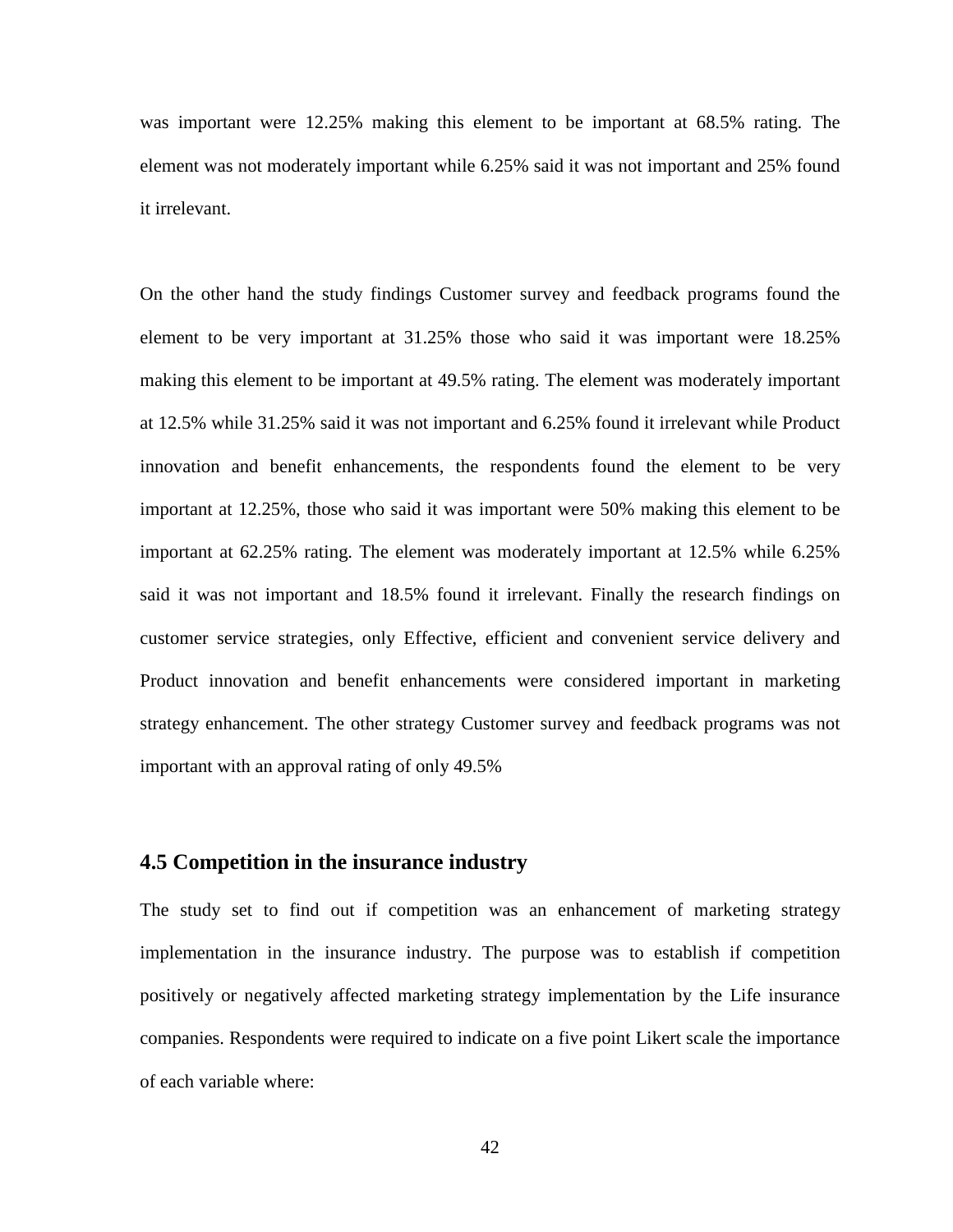# **KEY**

- 5 To a very great extent, 4 To a great extent, 3 To a moderate extent,
- 2 To a lesser extent, 1 To no extent

## **4.5.1 Profitability**

## **Table 4.6 Profitability**

| <b>Variable</b>                   | <b>Frequency</b> | $\frac{6}{9}$ | Valid % | <b>Cumulative</b> |
|-----------------------------------|------------------|---------------|---------|-------------------|
| No extent                         |                  | 6.25          | 10      | 10                |
| <b>Small extent</b>               | 0                | 00            | 00      | 10                |
| <b>Moderate extent</b>            | 2                | 12.5          | 10      | 20                |
| Large extent                      | 8                | 50            | 50      | 70                |
| Very large extent 5               |                  | 31.25         | 30      | <b>100</b>        |
| <b>Source: Research data 2010</b> |                  |               |         |                   |

**According to table 4.7 Profitability** was rated at a very large extent 31.25 %, those who said it was to a large extent were 50 % making this element to be important at 81.25 % rating, 12.5% said it was moderately so while none said it was to a small extent and 6.25% said to no extent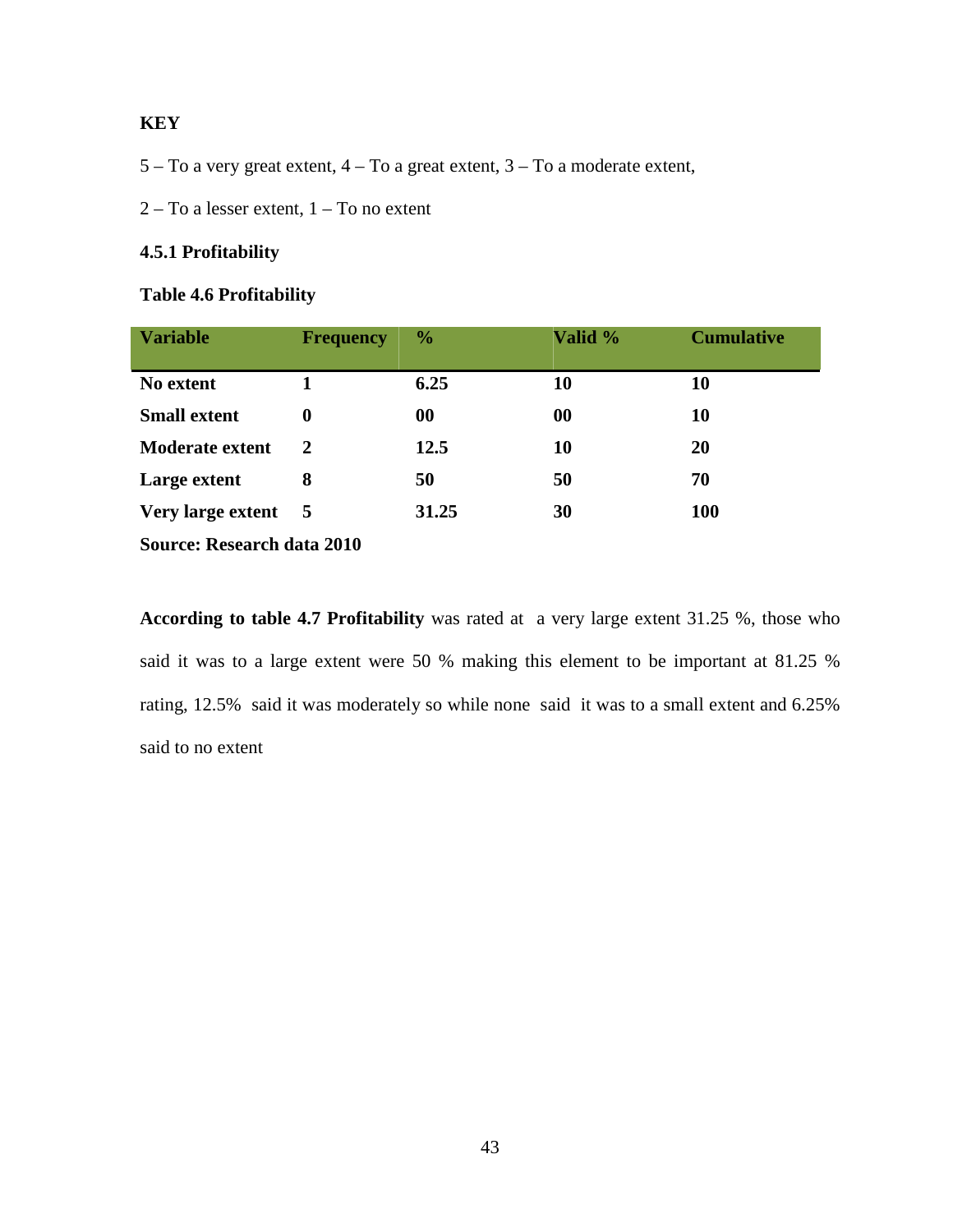# **4.5.2 Market share**



# **Figure 4.10 Market share**

From Figure 4.9 Market share was rated at a very large extent 62.5 %, those who said it was to a large extent were 18.75 % making this element to be important at 81.25 % rating, 12.5% said it was moderately so while none said it was to a small extent and 6.25% said to no extent



# **4.5.3 Customer Satisfaction**

**Source: Research data 2010**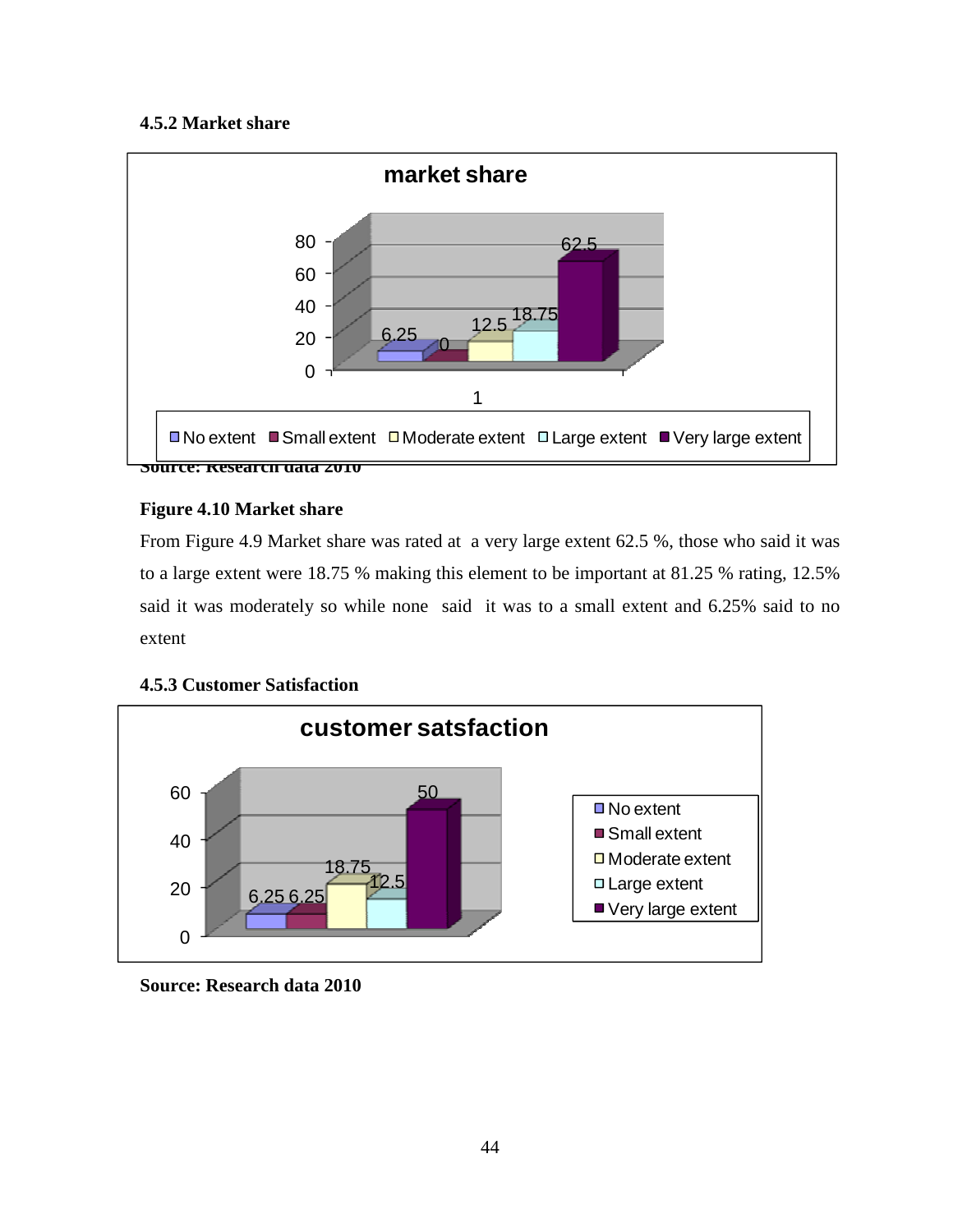#### **Figure 4.11 Customer Satisfaction**

From Figure 4.10 customer satisfaction was rated at a very large extent 50 %, those who said it was to a large extent were 12.5 % making this element to be important at 62.5 % rating, 18.75% said it was moderately so while 6.25 % said it was to a small extent and another 6.25% said to no extent



#### **4.5.4 Competitive Position**

#### **Source: Research data 2010**

#### **Figure 4.12 Competitive Position**

From Figure 4.11 competitive position was rated at a very large extent 43.75 %, those who said it was to a large extent were 31.25 % making this element to be important at 75 % rating, 18.75% said it was moderately so while 6.25 % said it was to a small extent and none said to no extent

From the research findings on Competition in the insurance industry all the elements of competition were considered important in marketing strategy enhancement. The elements received an overall approval rating of over 60%.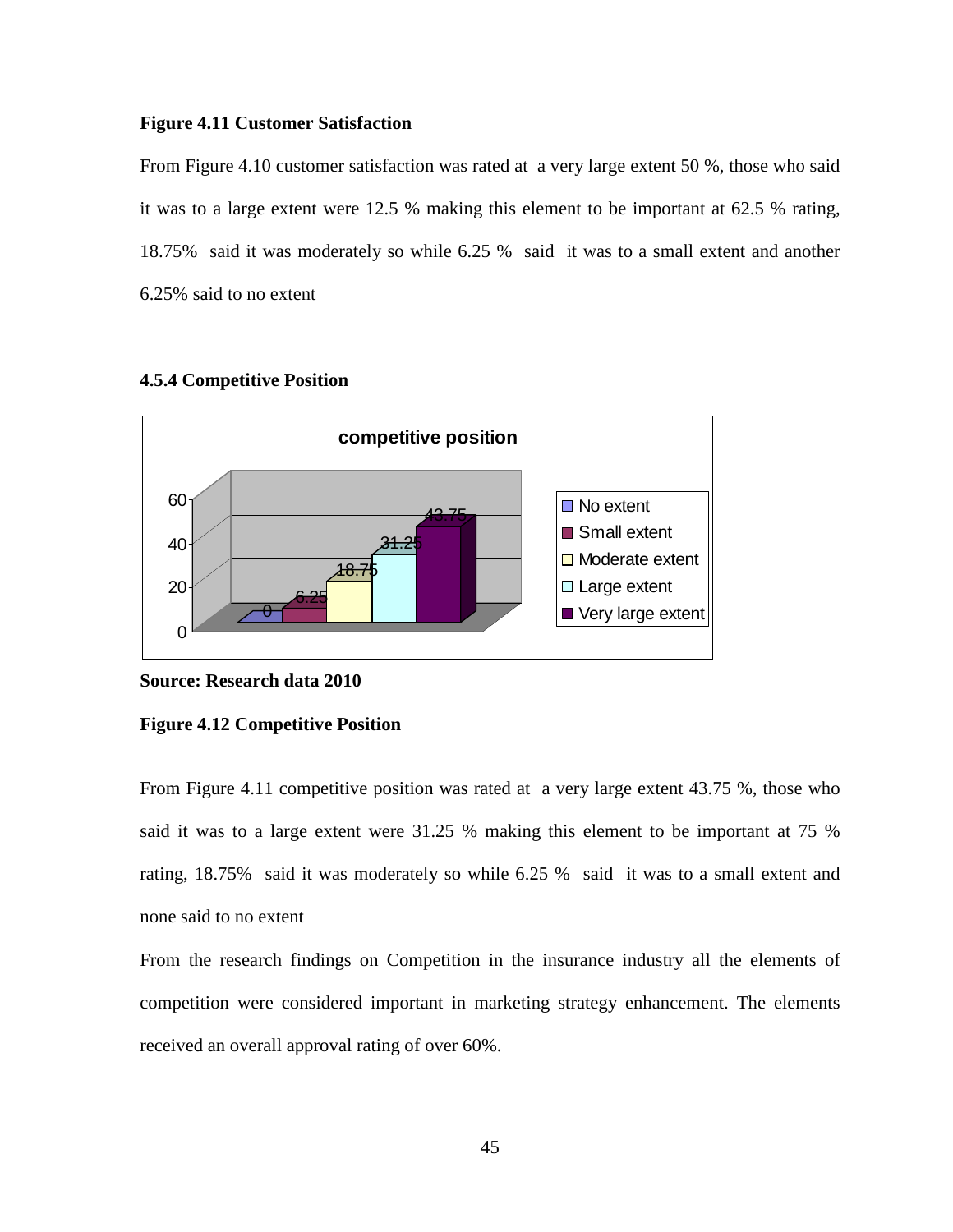# **4.6 Other strategies**

This study set to find out if other strategies were an enhancement of marketing strategy implementation in the insurance industry.

## **4.6.1 Product diversification**

The respondents were required to indicate ways in which their insurance company diversified its products as a marketing strategy to create competitive advantage. On a given list of product diversification strategies the following ranks were obtained.

| Ways products are diversified as a strategy | <b>Frequency</b> | <b>Position</b> | <b>Rank</b> |
|---------------------------------------------|------------------|-----------------|-------------|
| <b>Product innovation</b>                   | 8                |                 | 4           |
| <b>Technical superiority</b>                | 5                | 2               | 5           |
| <b>Product quality and reliability</b>      | 12               | 3               |             |
| Comprehensive customer service              | 14               | 4               |             |
| Unique competitive capabilities             | 9                | 5               |             |

#### **Table 4.7 Product diversification**

**Source: Research data 2010** 

The findings on Table 4.8 product diversification indicate that comprehensive customer service was ranked the topmost diversification strategy followed by product quality and reliability, the  $3<sup>rd</sup>$  ranked strategy was competitive capabilities with technical superiority coming last.

## **4.6.2 Marketing innovation strategy**

The respondents were required to indicate ways in which their insurance company applied innovation strategy. The following ranks were obtained.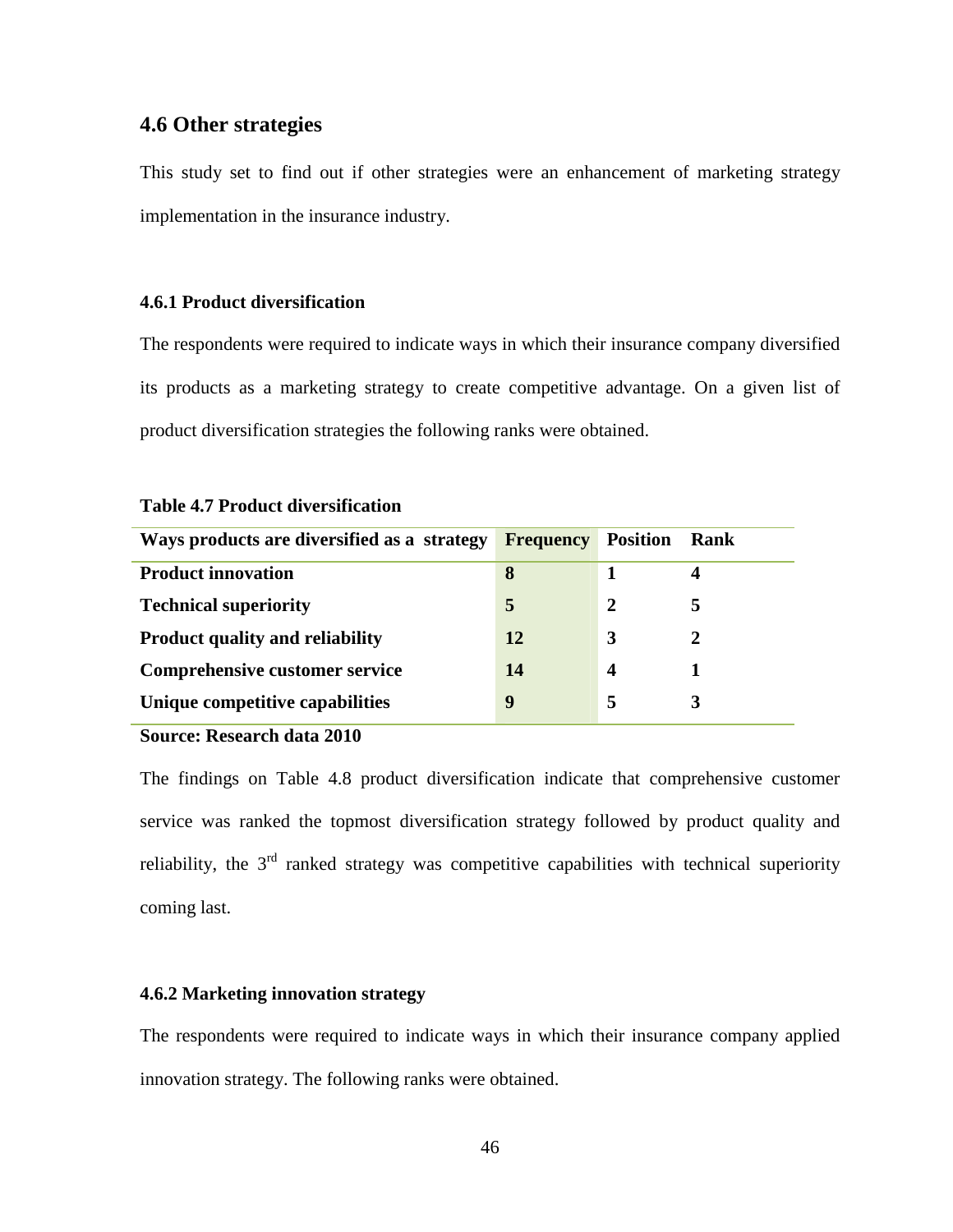| <b>Variable</b>                     | <b>Frequency</b> | <b>Position</b>  | Rank        |
|-------------------------------------|------------------|------------------|-------------|
| <b>Innovation strategy</b>          | $\overline{2}$   | 1                | 6           |
| <b>Advances in the products</b>     | 12               | $\mathbf{2}$     | $\mathbf 2$ |
| <b>Production processes</b>         | $\boldsymbol{4}$ | 3                | 5           |
| <b>Management systems</b>           | 10               | $\boldsymbol{4}$ | 3           |
| <b>Organizational structures</b>    | 13               | 5                |             |
| Strategies developed by the company | 9                | 6                | 4           |

**Table 4.8 Marketing innovation strategy** 

**Source: Research data 2010** 

The findings on Table 4.9 marketing strategy innovation indicate that organizational structures were ranked the topmost innovation strategy followed by advances in product quality, the  $3<sup>rd</sup>$  ranked strategy was management systems while number four strategy was internal strategies, production process was the least innovated strategy. Subsequently the respondents were given the challenge question if their company developed innovative products or services to gain competitive advantage in the last three years.

| <b>Variable</b> | <b>Frequency</b> % |            | <b>Cumulative</b> |
|-----------------|--------------------|------------|-------------------|
| Yes             | 15                 | 93.75      | 93.75             |
| N <sub>0</sub>  |                    | 6.25       | <b>100</b>        |
| <b>Total</b>    | 16                 | <b>100</b> |                   |

## **Table 4.9 Innovative products**

## **Source: Research data 2010**

According to Table 4.10 innovative products, 93.75% agreed that their companies developed innovative products, out of those who developed the products 100% agreed that the new products/services enabled the company to satisfy the customer's need and hence increased competitive advantage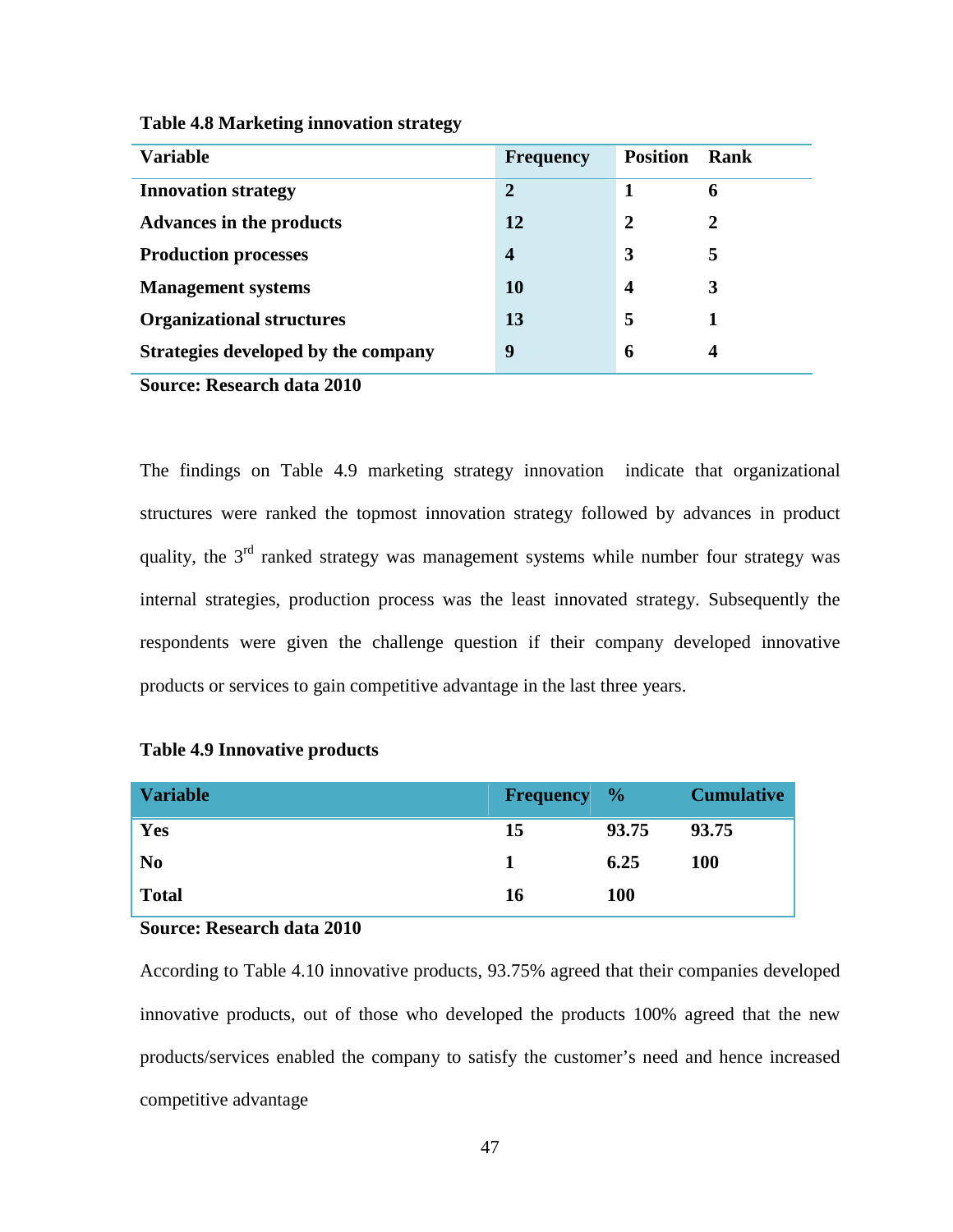From the study findings on other strategies in the life insurance companies that were applied included product diversification and marketing innovation strategy, the element of product diversification that was most commonly applied was Comprehensive customer service while for marketing innovation strategy it was the Organizational structures of the life insurance companies. The study findings indicate that the companies developed innovative products.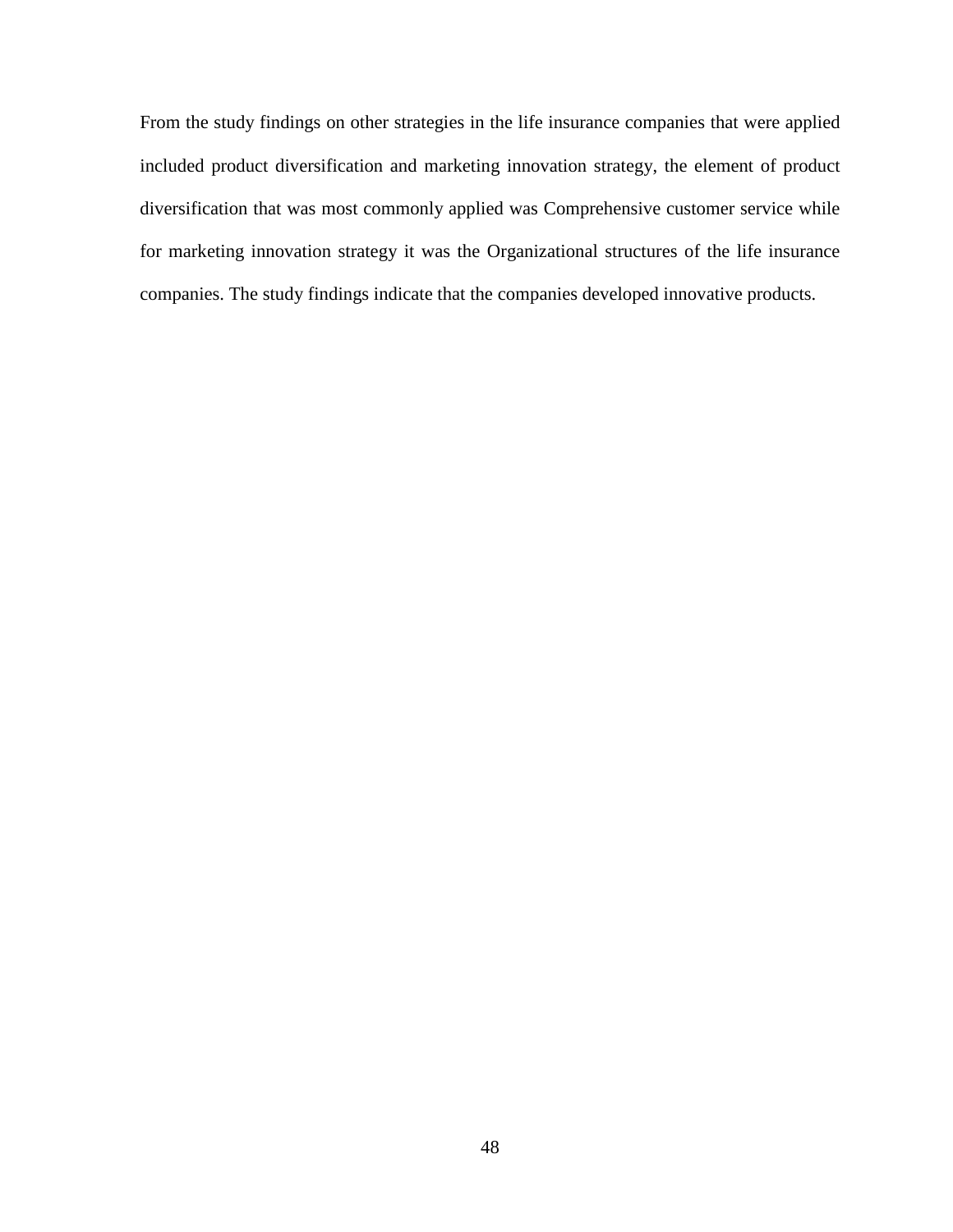# **CHAPTER FIVE: SUMMARY CONCLUSION AND RECOMMENDATIONS**

# **5.1 Introduction**

The main objectives of this study were to establish the challenges faced by the insurance companies in implementation of marketing strategies. The study sought to determine whether life insurance companies have a control and feedback system to assess the effectiveness of the implementation process in the life insurance industry in Kenya. This chapter contains a summary of the results as presented in the previous chapter and give conclusions and recommendations based on the findings of the study the chapter also provides the limitations of the study based on the analysis of the entire study and finally the study provides suggestions for further research.

# **5.2 Discussion**

The findings of this study established that the companies were locally owned, and size in terms of number of employees qualified them to being small and medium sized. Miller and Colleagues (1988) points out the importance of structure by pointing out that there is an intrinsic association between strategy making and structure. The structure of an organization importantly influences the flow of information and the context and nature of human interaction.

The study finding indicates that organizations face various challenges and threats in their effort to implement marketing strategies. There are elements of organizational operations that have a correlation with the strategies. Accordingly the study established that there is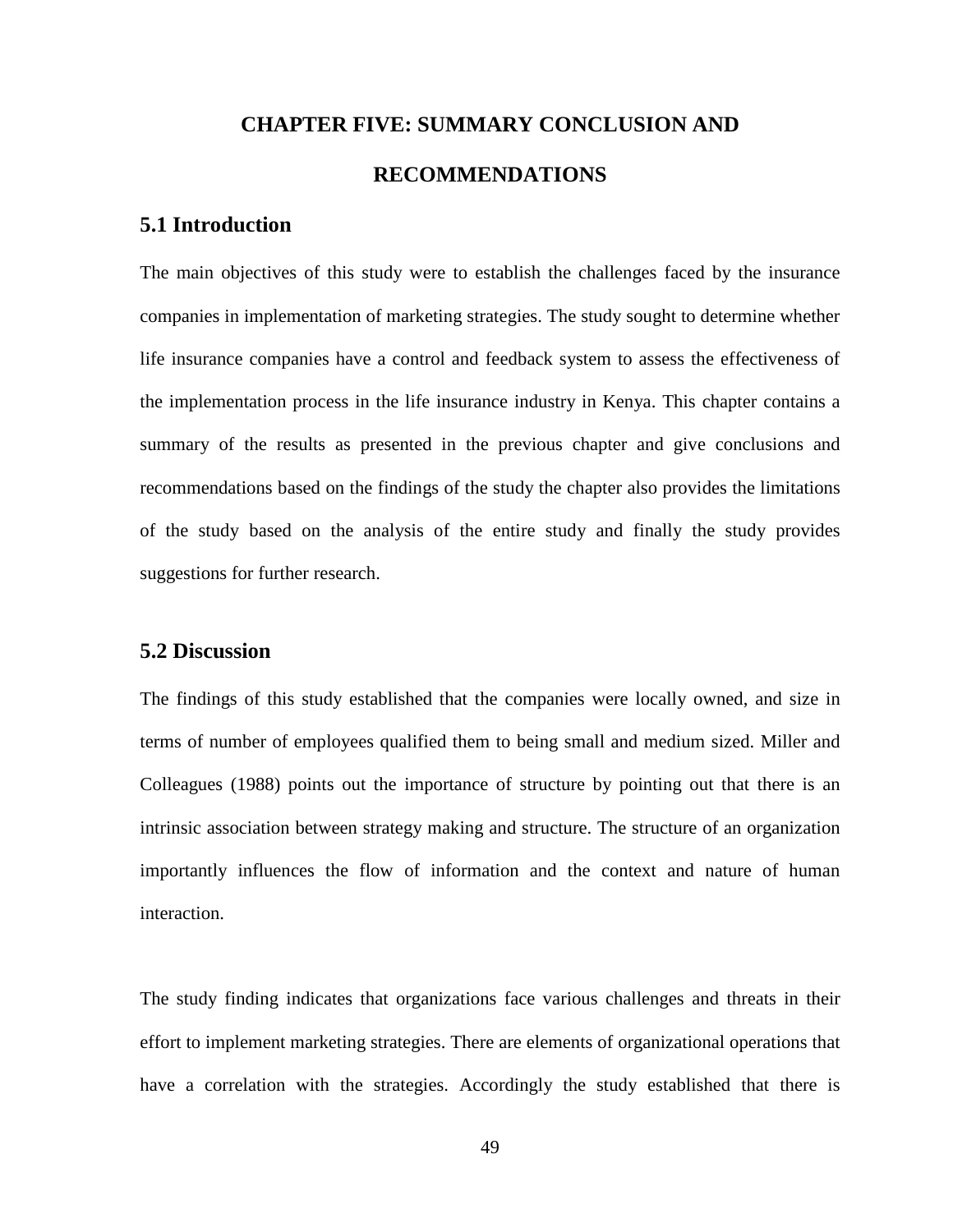therefore need to implement the marketing strategies. This is in line with Aosa (1992), who stipulates that once strategies have been adopted, they need to be implemented: they are of no value unless they are effectively translated into action

This study finding indicated that besides the promotional mix strategies other strategies in the life insurance firms were also at play in the life insurance companies. This study finding can be correlated to Michael Porter's strategy typology that has been one of the most widely accepted methods of discussing, categorizing and selecting company strategies. Porter (1985) novel idea that strategies can be classified into generic types (differentiation, cost leadership, focus or combination) has been the basis for much of the strategy research and practice in the past quarter century. However from these study findings Managers have essentially been left to interpret Porter's theory and then determine implementation on their own.

From the research findings Resource allocation influences annualized premium income in the life insurance companies. The allocation of resources had a high positive correlation with income. To this end David, 1997 says it's a critical management activity that enables strategy implementation its insufficiency is a common strategy implementation challenge. Allocating resources to particular divisions and departments does not mean that strategies will be successfully implemented. (Thompson 1990). Supports the findings of this study by concluding that all organizations have at least four types of resources which can be used to achieve desired objectives, these are financial resources and technological resources, physical resources and human resources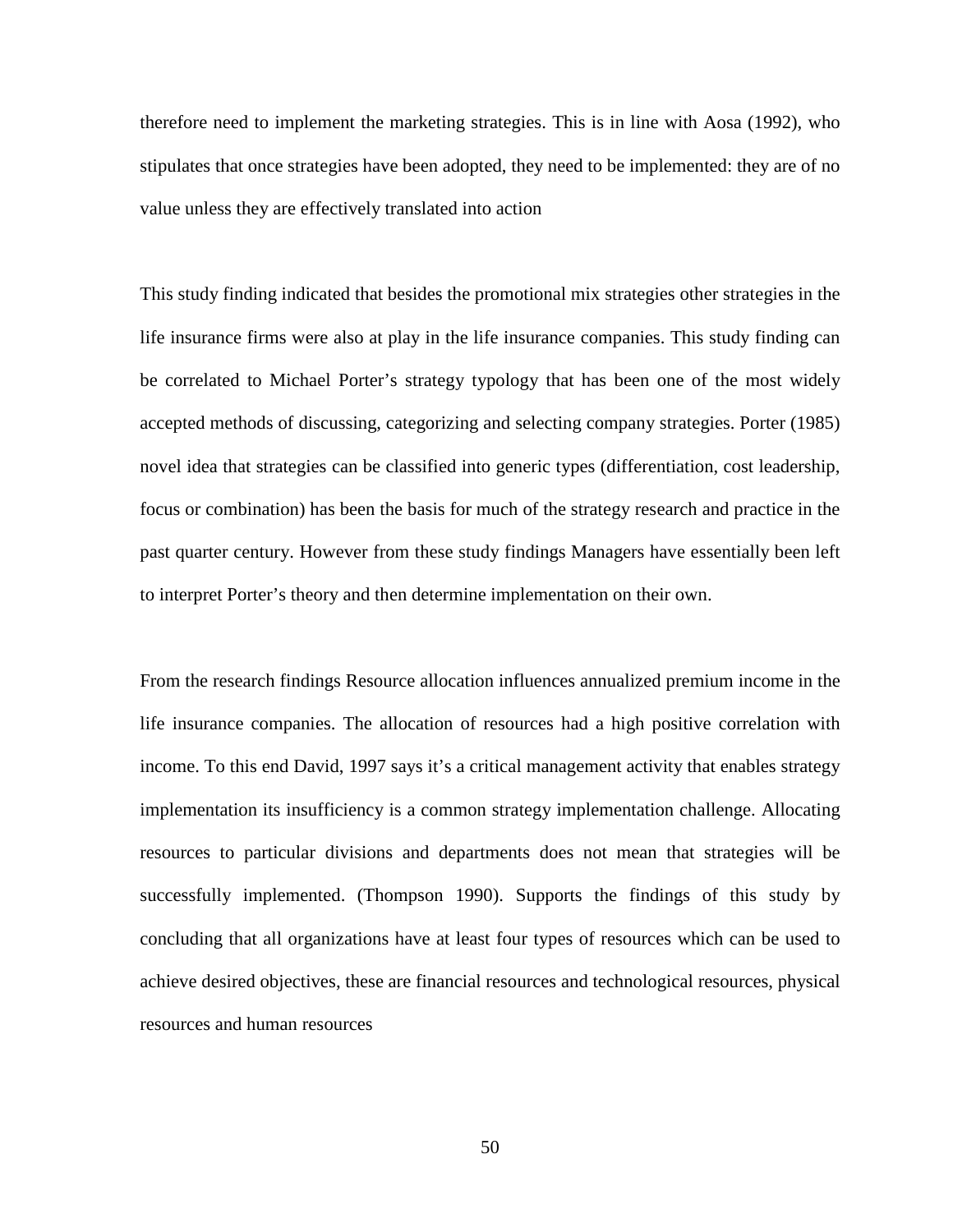## **5.3 Summary**

The findings indicate that the majority of the life insurance companies had a relatively experienced for many years' operations in Kenya, having operated for over 31years, the companies was therefore well established in Kenya. As far as ownership is concerned the majority of the life insurance companies were locally owned with a few being multinational or foreign owned. The implication here is that the life insurance companies had a competitive advantage of ownership as far as marketing strategy implementation. From the study findings the Life insurance had between 151-249 employees.

The study findings indicate that organizations face various challenges and threats in their pursuit to implement marketing strategies. However there are elements of organizational operations that have a correlation with the strategies.

According the study the elements are; recruitment of staff, Training, Motivation, Compensation of clients and Communication. According to the findings there are marketing mix strategies which enhanced the marketing strategy implementation in the insurance companies. According the Marketing Mix Strategies provided all positively enhanced with strategy implementation. This was a confirmation that the elements were all important as strategies in the insurance companies.

From the research findings on communication all the communication strategies enhanced the marketing strategy implementation in the insurance companies. Accordingly all the communication strategies were applied within the insurance companies. From the research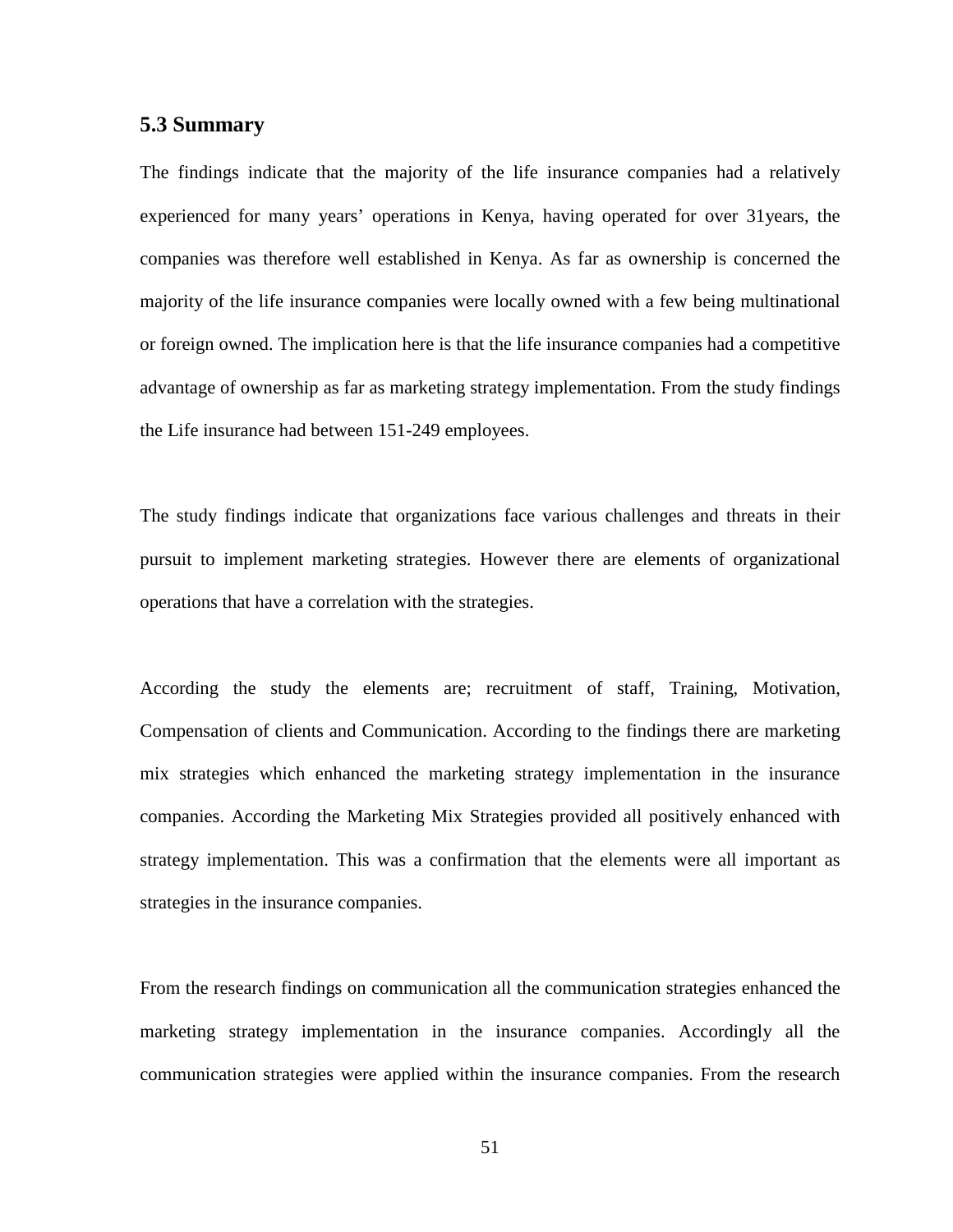findings customer service strategies were implemented but not all of them were important to the insurance companies as far as marketing strategies were concerned, only effective, efficient and convenient service delivery and Product innovation and benefit enhancements were considered important in marketing strategy enhancement. The other strategy Customer survey and feedback programs were not important.

The study findings indicate that competition in the insurance industry was driven by various elements which included; Profitability, Market share, Customer Satisfaction, competitive position and other in-house strategies. From the study findings from the research findings on Competition in the insurance industry all the elements of competition were considered important in marketing strategy enhancement. This study concluded that other strategies that were an enhancement of marketing strategy implementation in the insurance industry included product diversification and Marketing innovation strategy. From the findings it was established that companies developed innovative products which enabled the company to satisfy the customer's need and hence increased competitive advantage

## **5.4 Conclusion**

The following conclusions are pertinent to the findings of this study.

It can be concluded that marketing strategies are important in helping an organization improve their performance and competitive edge. However, it seems like many life insurance companies are not keen on adoption of marketing strategies. This means that the challenges of strategy implementation are not addressed by the various life insurance companies in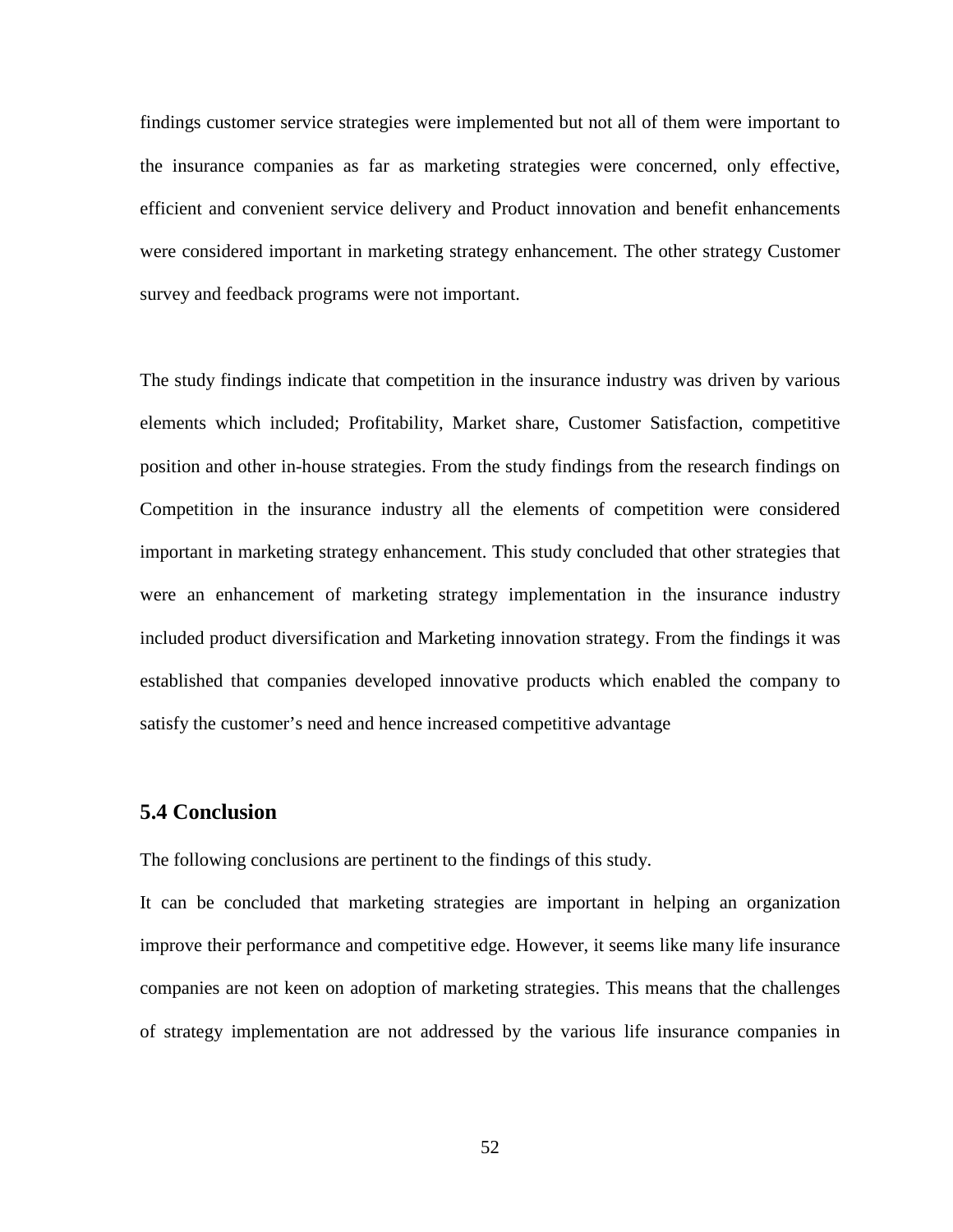Kenya. It is important for the organization to scan the environment in order to identify the required strategies to be able to have a competitive edge.

There is a relationship that exists between marketing strategies and the competitiveness of a life insurance firm. Most of the respondents stated that marketing strategies enhanced the profitability of the insurance firm. Through implementation of the strategies, they had been able to meet new challenges with confidence. There are various factors that determine strategy implementation in organizations. The study findings indicate that such strategies as innovation and diversification are equally effective in marketing strategy implementation. The majority of Life insurance companies had between 50-249 employees thereby indicating that the bulk of the Life insurance companies were small and medium sized.

From the study findings, it can be concluded that marketing strategies employed by life insurance firms can be challenging in the market and may take both a positive and negative change based on the determinant. A positive change in the micro-economic environment leads to a better competitive position.

## **5.5 Limitations of the Study**

The main challenge faced was the administration of the questionnaires; most employees of the Life insurance companies were not comfortable with the questionnaires. The argument being that they could breach confidentiality at a time when the sector competitors are coming up with new strategies to enhance profitability given that there is competition for customers in the industry.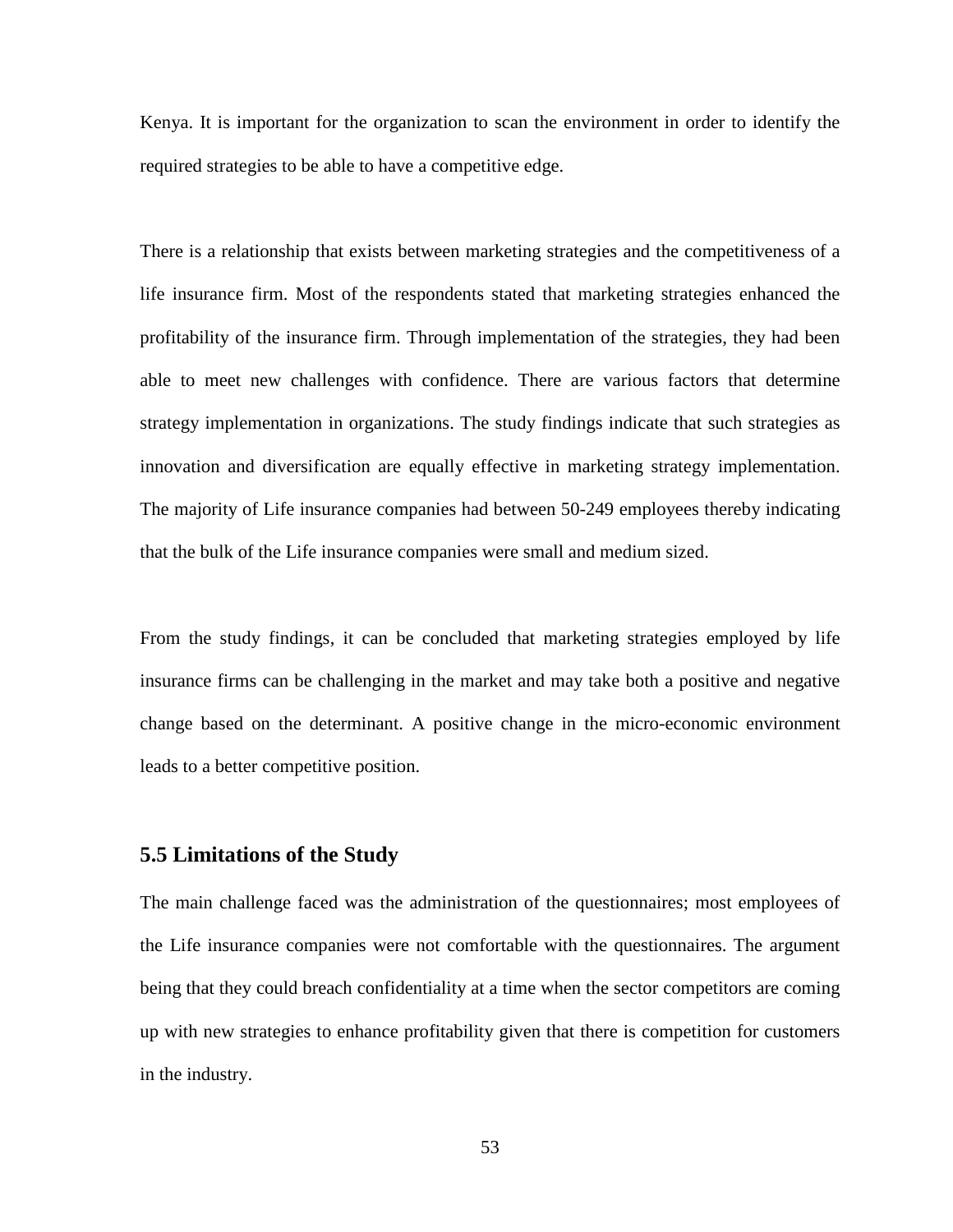# **5.6 Recommendations for Further Study**

The researcher conducted a survey for 23 life insurance companies only. This study therefore recommends that for a more generalized conclusion to be made on the challenges of marketing strategy implementation, a study should be done for the entire insurance industry.

# **5.7 Implications on Policy and Practice**

This study aimed at contributing knowledge on marketing strategy implementation challenges faced by life insurance firms in Kenya. The study highlights the marketing strategy challenges faced by the industry and seeks to provide solutions to these challenges. This study therefore, presents opportunities and best practices that the management in the life insurance companies and other similar organizations can utilize to manage strategy implementation challenges. The industry can also use the results of this study to formulate organizational policies and frameworks that are relevant in the identification, implementation and monitoring of strategic marketing decision. The results of this study are also expected to have a positive impact on Life insurance industry that wish to formulate marketing strategies that can help them grow in terms of market share.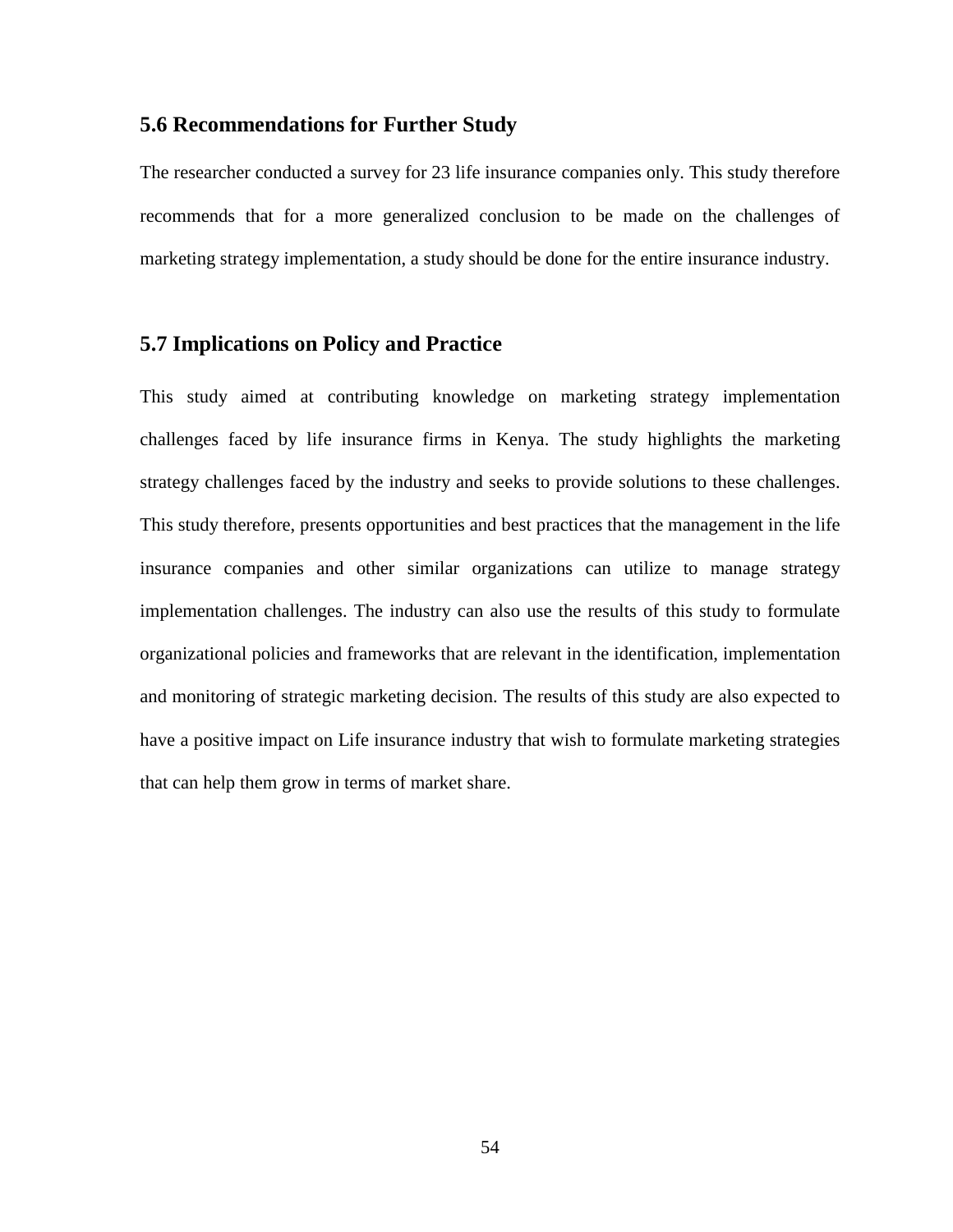## **REFERENCES**

- Aaltonen and Ikavalko, (2001). *Implementing strategies successfully.* World Productivity congress.
- Al-ghamdi S M (1998). *Obstacles to successful implementation of strategic decisions:* The British experience; EBR, vol 96, 6.
- Andrews, K (1980). *The Concept of Corporate Strategy*, Irwin, Homewood, IL.
- Aosa, E (1992). *An empirical investigation of aspects of strategy formulation and implementation within large private manufacturing companies in Kenya*. Unpublished Theses, University of Strathclyde:
- Awino, Z B (2001). *Effectiveness and problems of strategy implementation of financing higher education by HELB*, Unpublished UON MBA project University of Nairobi
- Baker S. (2008). *Competitive Advantage creating and sustaining superior performance with a new introduction.* In Pursuit of sustainable development. New Edition, Free Press New York.
- Byars et al (1996). *Strategic Management*: *Formulation and Implementation,* London. Harper Collins
- Hamel G. and Prahalad C.K. (1991) Corporate Imagination and Expeditionary Marketing. Harvard Business Review, july-Aug., 81-92.
- Hamel G. and Prahalad C.K. (1994) Competing for the Future. Harvard Business School Press Boston, Massachusetts
- Hrebiniak, L.G. (2006). *Obstacles to Effective Strategy Implementation*. *Organizational Dynamics*, 35, 12-31.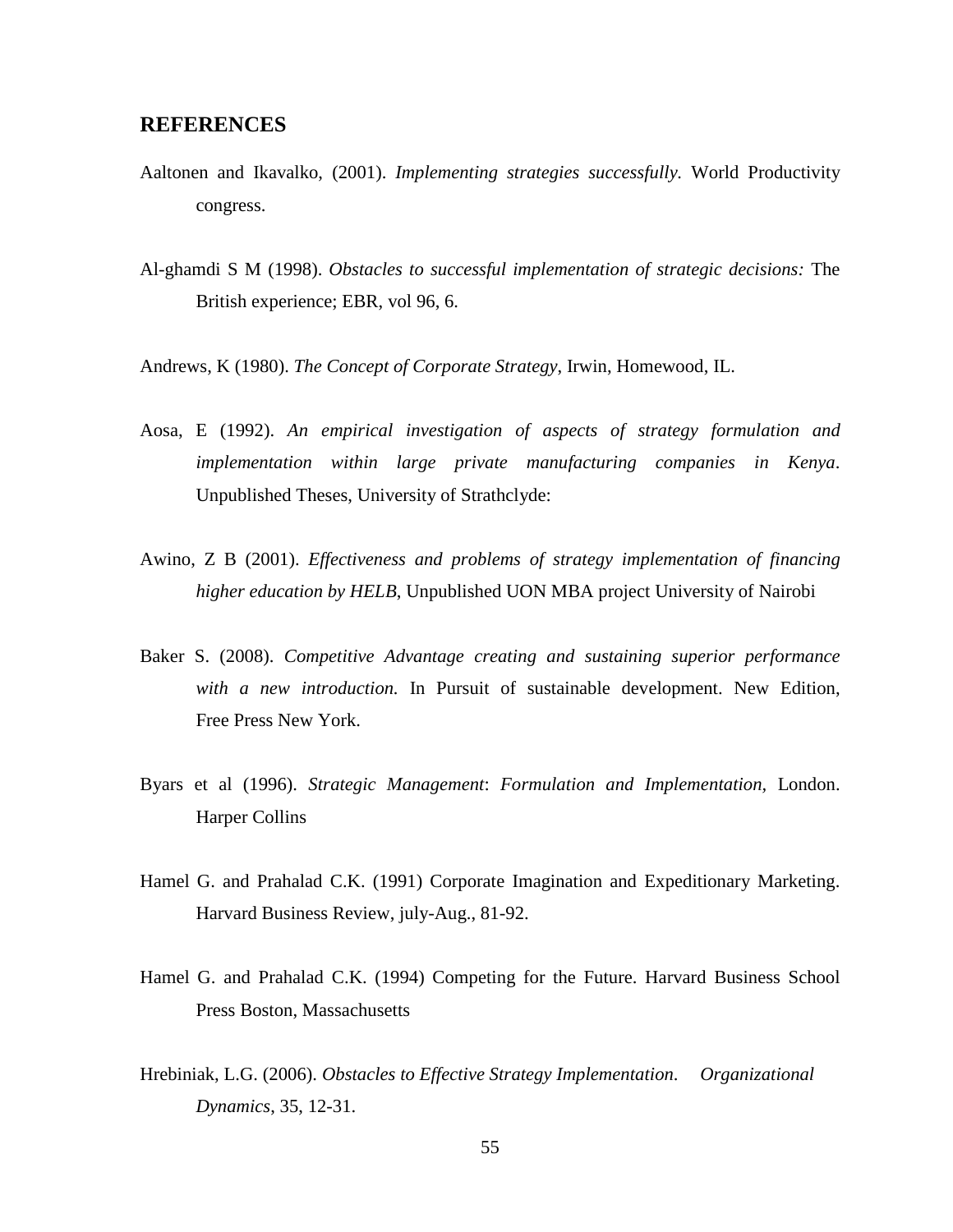Jadson A S. (1966) *A Management guide to making changes*. Willy, London.

Johnson G and Scholes J (2001*) Exploring Corporate Strategy* Prentice hall India

- Judge, W.Q., and Stahl, M.J. (1995). *Middle-Manager Effort in Strategy Implementation: a Multinational Perspective*. International Business Review, 4, 91-111.
- Kiruthi J. N. (2001). *The State of strategic Management practices in non-for profit organizations.* The case of public membership clubs in Nairobi. (Unpublished MBA Dissertation). University of Nairobi.
- Koske, F. K. (2003): *Strategy Implementation and Challenges in Public Corporations; the case of Telkom Kenya Ltd.* (Unpublished MBA Dissertation). University of Nairobi.
- May, Paul C. U. P. (2000). *Business of E-commerce forum corporate strategy to technology.* Cambridge.
- Minzberg, H (1994) *The Rise and Fall of Strategic Planning*, Prentice-Hall, Englewood Cliffs, NJ.
- Musyoki, R. M. (2003): Creation and Implementation of strategic alliance among NGOs; A case study of Gedo Health Consortium (Unpublished MBA Dissertation). University of Nairobi.
- Muthuiya F. A. (2004). *Strategy Implementation and its challenges in Non Profit Organizations in Kenya.* The case of African Medical Research Foundation – Kenya (Unpublished MBA Dissertation).
- Noble, C.H. (1999a). *Building the Strategy Implementation Network*. Business Horizons, 19- 27.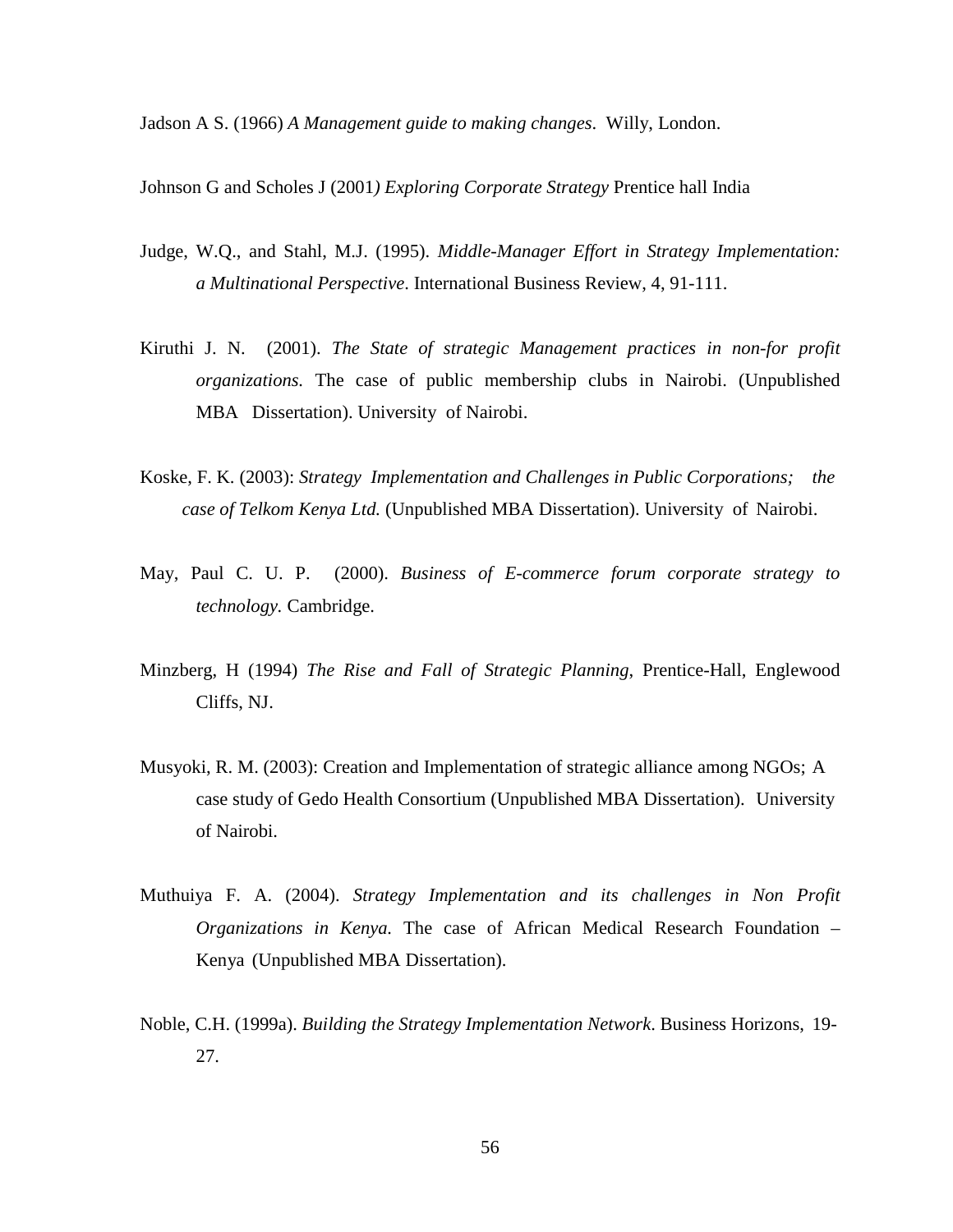- Okumus, F. (2001). *Towards a strategy implementation framework.* International Journal of Contemporary Hospitality Management, 13, 327-338.
- Pearce, John A. and Robinson, Richard B. (1997). *Formulation Implementation and Control.* Strategic Management. 6<sup>th</sup> edition McGraw Hill
- Philip Kotler (1984). *Analysis Planning and Control: Marketing Management.* 5<sup>th</sup> Edition Prentice Hall
- Sinha A. (1998) Business Today, July 22.
- Sterling (2003). *Translating Strategy into effective implementation in the alpine tourism industry.* Int. Journal of Management. Vol 1,3
- Stoner, James, Arthur Finch.(2001) *Management*. 6<sup>th</sup> edition Reshaping Global Markets, New York, The Free Press.
- Teece, D.J., Pisano, G & Shuen, A. (1997), "Dynamic capabilities and strategic management" *Strategic Management Journal*, Vol. 18 No.7, pp.509-33.
- Wang Y (2000) *Strategy Implementation*. Unpublished Report, Helinski university of Technology. Insurance Industry Annual Report 2009: The Association of Kenya Insurers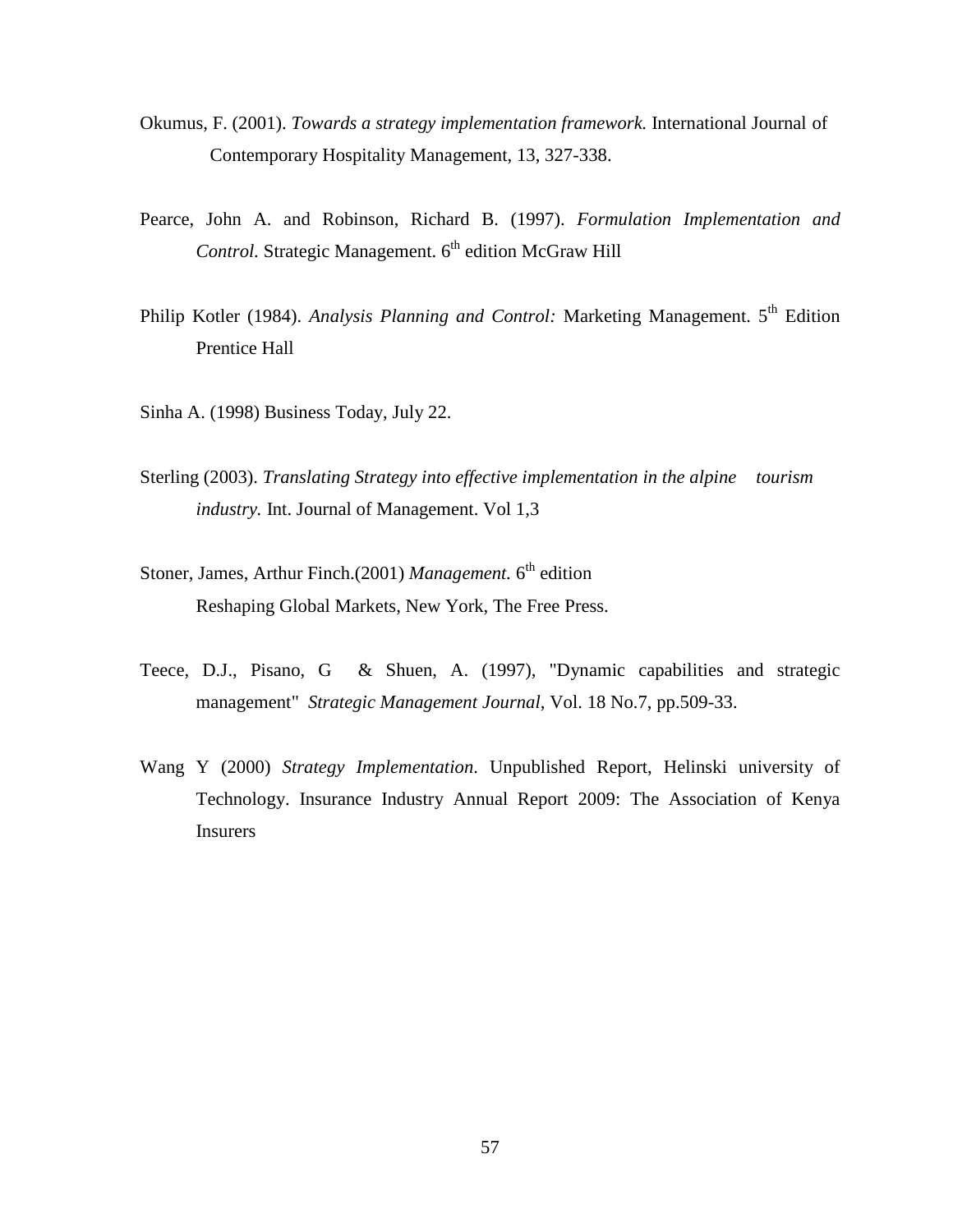# **APPENDICES**

# **APPENDIX I: INTRODUCTION LETTER TO THE RESPONDENTS**

**September, 2010** 

**Dear Sir/Madam,** 

## **RE: REQUEST TO COLLECT DATA FOR MBA RESEARCH PROJECT**

I am a student at Nairobi University pursuing a Masters of Business Administration program.

Pursuant to the pre-requisite course work, I would like to conduct a research project on the challenges faced by life insurance companies in implementation of marketing strategies in Kenya. This will involve use of questionnaires administered to members of your team.

I kindly seek your authority to conduct the research in your company through questionnaires and use of relevant documents. The results of this report will be used solely for academic purposes and a copy of the same will be availed to you on request.

I have enclosed an introductory letter from the University. Your assistance is highly valued.

Thank you in advance.

Yours faithfully,

# **CAROLYNE NYOKABI GICHURU**

**D61/72319/08**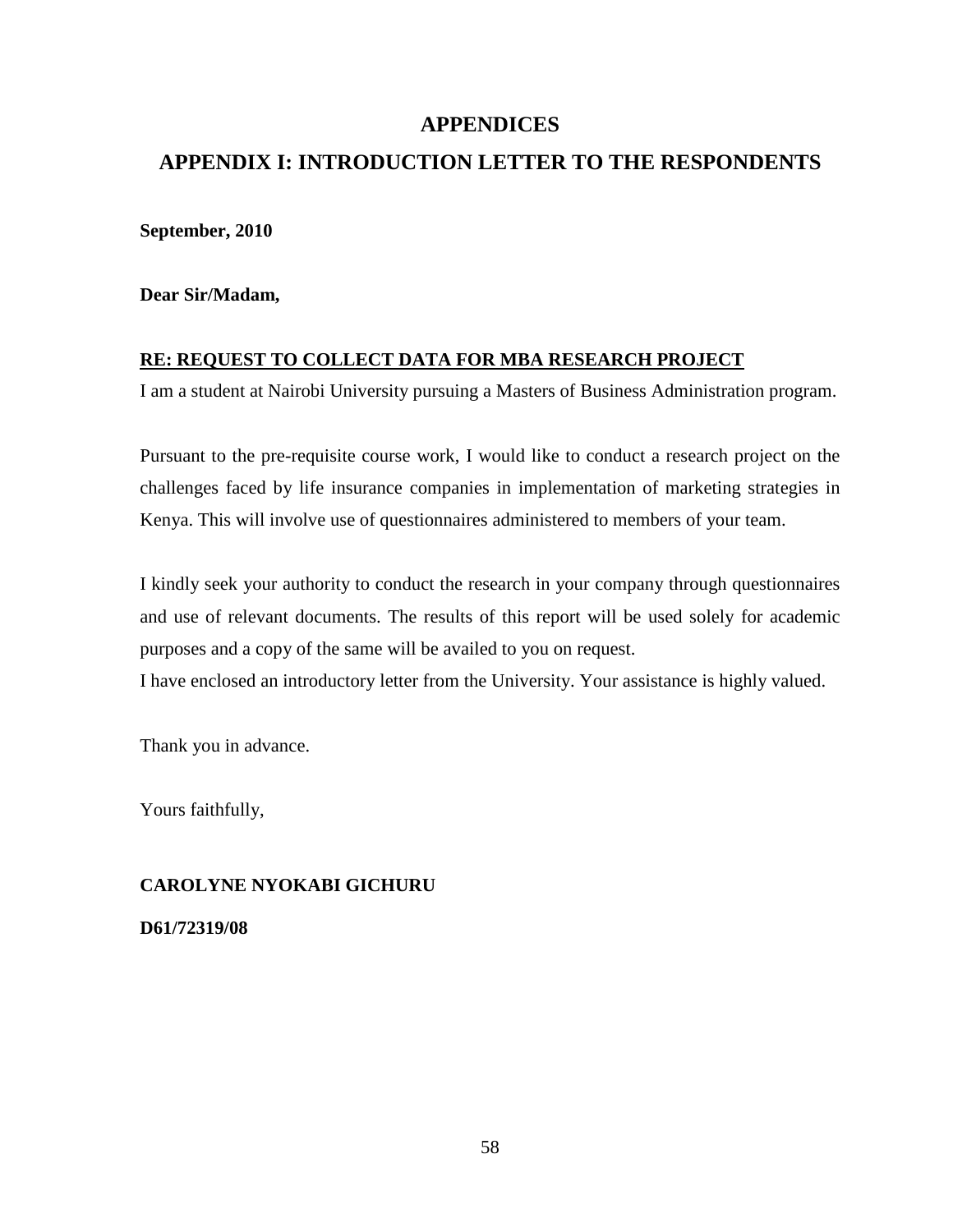# **APPENDIX II: QUESTIONNAIRE**

## **Introduction**

Thank you for taking your time to assist in collection of the data which is essential for this study.

Part A is on General Information about you as respondent.

**Part B** is on your response with regard to the challenges faced by life insurance companies in implementation of marketing strategies in Kenya having your Company as the reference point.

(Please tick the spaces provided or fill in as appropriate)

## **SECTION A: GENERAL INFORMATION**

- 1. Name of insurance company\_\_\_\_\_\_\_\_\_\_\_\_\_\_\_\_\_\_\_\_\_\_\_\_\_\_\_\_\_\_\_\_\_\_\_\_\_\_\_\_\_\_\_\_\_\_
- 2. Year of establishment in Kenya \_\_\_\_\_\_\_\_\_\_\_\_\_\_\_\_\_\_\_\_\_\_\_\_\_\_\_\_\_\_\_\_\_\_
- 3. Is the company locally owned or is it a multinational? Yes [ ] No [ ] Please Tick as Appropriate.
- 4. Indicate below the best representation of your company size in terms of employees

| Upto to $50$ | $50 - 150$                                                                                                                                                                                                                     | $150 - 250$                                                                 | above 250 |
|--------------|--------------------------------------------------------------------------------------------------------------------------------------------------------------------------------------------------------------------------------|-----------------------------------------------------------------------------|-----------|
|              | and the contract of the contract of the contract of the contract of the contract of the contract of the contract of the contract of the contract of the contract of the contract of the contract of the contract of the contra |                                                                             |           |
|              |                                                                                                                                                                                                                                | 5. How long has your company been in operation? Please Tick as Appropriate. |           |

 $\begin{array}{|c|c|c|c|c|}\n\hline\n1-5 & 6-15 & 16-30 & 31-60 & \text{above 60} \\
\hline\n\end{array}$ 

6. What is your core life insurance business area?

Individual life ( ) Group life ( ) Group pension ( ) Individual pension plans ( ) Group and individual pension plans ()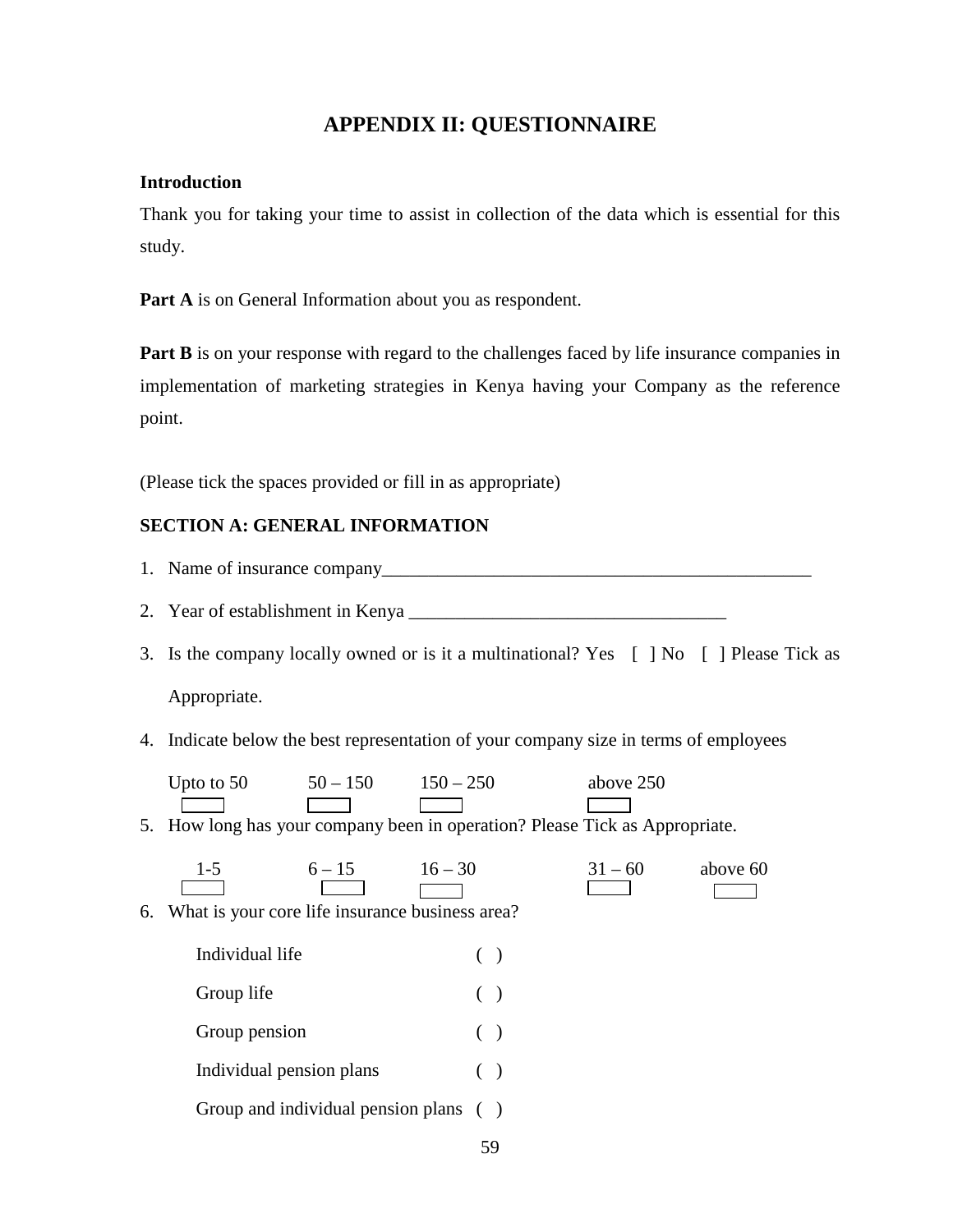- *7.* What functional area or Department are you working in?
- *8.* For how long have you been in service of the company? (Please tick as appropriate)

| Less than 5 years               | (     |  |
|---------------------------------|-------|--|
| 5 years but less than 10 years  | $($ ) |  |
| 10 years but less than 15 years | (     |  |
| Over 15 years                   | $($ ) |  |

# **Part B: Marketing Strategy**

1.Please indicate to what extent each of the enlisted elements influences annualized premium income.

(*where l-No extent, 2-Small extent, 3-Moderate extent, 4-Large extent, 5-Very Large extent)* 

|                                                | 5 <sup>7</sup> |                         | $4 \quad 3 \quad 2$ |                     |  |
|------------------------------------------------|----------------|-------------------------|---------------------|---------------------|--|
| Recruitment of sales force [ ] [ ] [ ] [ ] [ ] |                |                         |                     |                     |  |
| Training                                       |                | [ ] [ ] [ ] [ ] [ ] [ ] |                     |                     |  |
| Motivation                                     |                | [ ] [ ] [ ] [ ] [ ] [ ] |                     |                     |  |
| Compensation                                   |                | [ ] [ ] [ ] [ ] [ ] [ ] |                     |                     |  |
| Communication                                  | $\mathbf{1}$   |                         |                     | [ ] [ ] [ ] [ ] [ ] |  |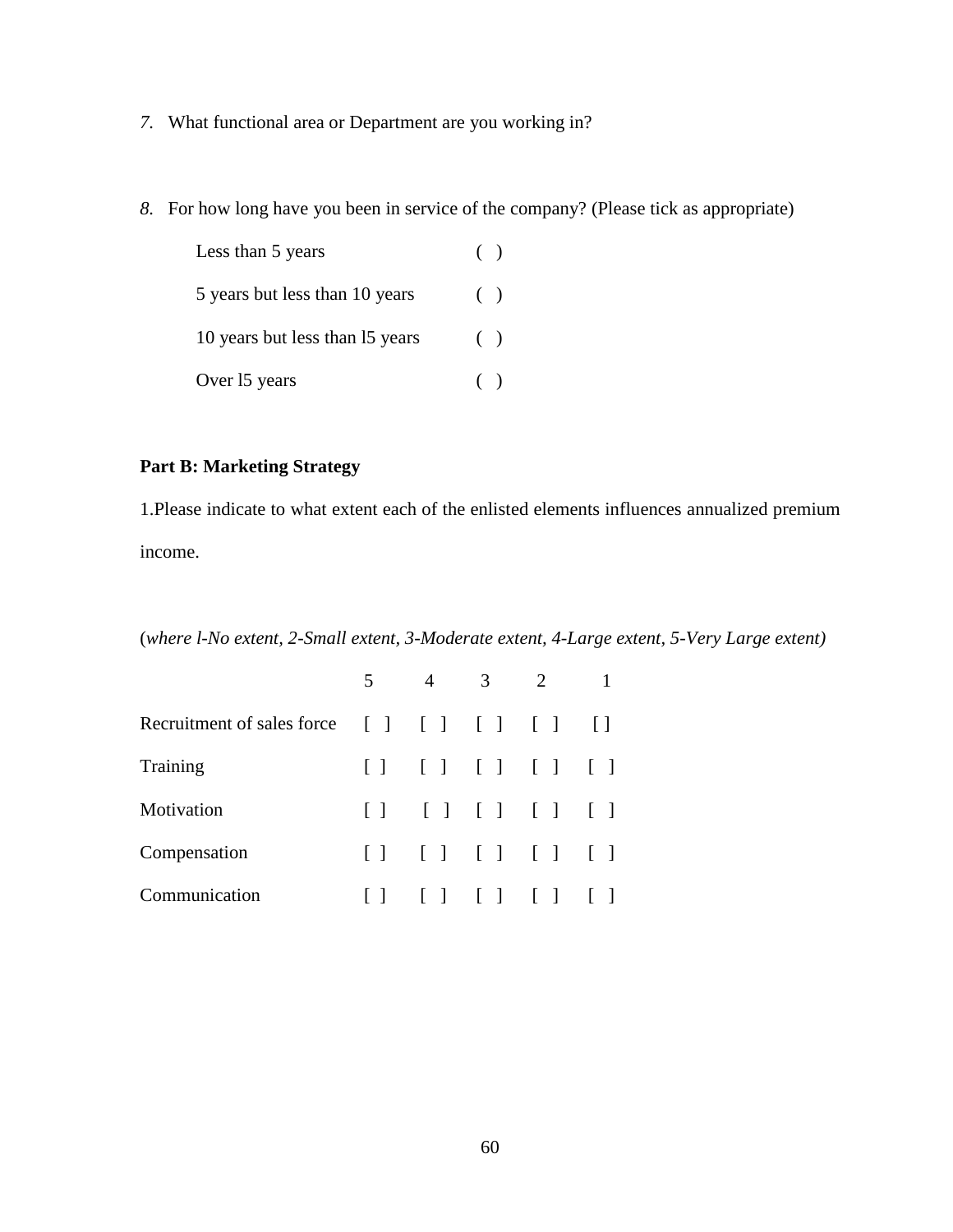2. Please indicate the extent to which the following marketing strategies enhance the marketing strategy implementation in your company

 (where 1-No extent, 2-Small extent, 3-Moderate extent, 4-Large extent, 5-Very Large extent)

| <b>Marketing Mix Strategy</b>             | 5 | $\overline{4}$ | 3 | 2 |  |
|-------------------------------------------|---|----------------|---|---|--|
| product                                   |   |                |   |   |  |
| price                                     |   |                |   |   |  |
| place                                     |   |                |   |   |  |
| promotion                                 |   |                |   |   |  |
| Other Strategies developed by the company |   |                |   |   |  |

3.Please indicate the extent to which the following communication strategies enhance the marketing strategy implementation in your company

 (where 1-No extent, 2-Small extent, 3-Moderate extent, 4-Large extent, 5-Very Large extent)

|                                                                           |  | 5 4 3 2 1                     |  |
|---------------------------------------------------------------------------|--|-------------------------------|--|
| Accessibility of updated customer database                                |  | [ ] [ ] [ ] [ ] [ ] [ ]       |  |
| Accessibility of intranet and internet facilities [ ] [ ] [ ] [ ] [ ] [ ] |  |                               |  |
| Accessibility of e-Mail services                                          |  | $[ ] [ ] [ ] [ ] [ ] [ ] [ ]$ |  |
| Provision of IT equipment                                                 |  | $[ ] [ ] [ ] [ ] [ ] [ ] [ ]$ |  |
| (Palm/lap-top, mobile phones) Communication [ ] [ ] [ ] [ ] [ ] [ ]       |  |                               |  |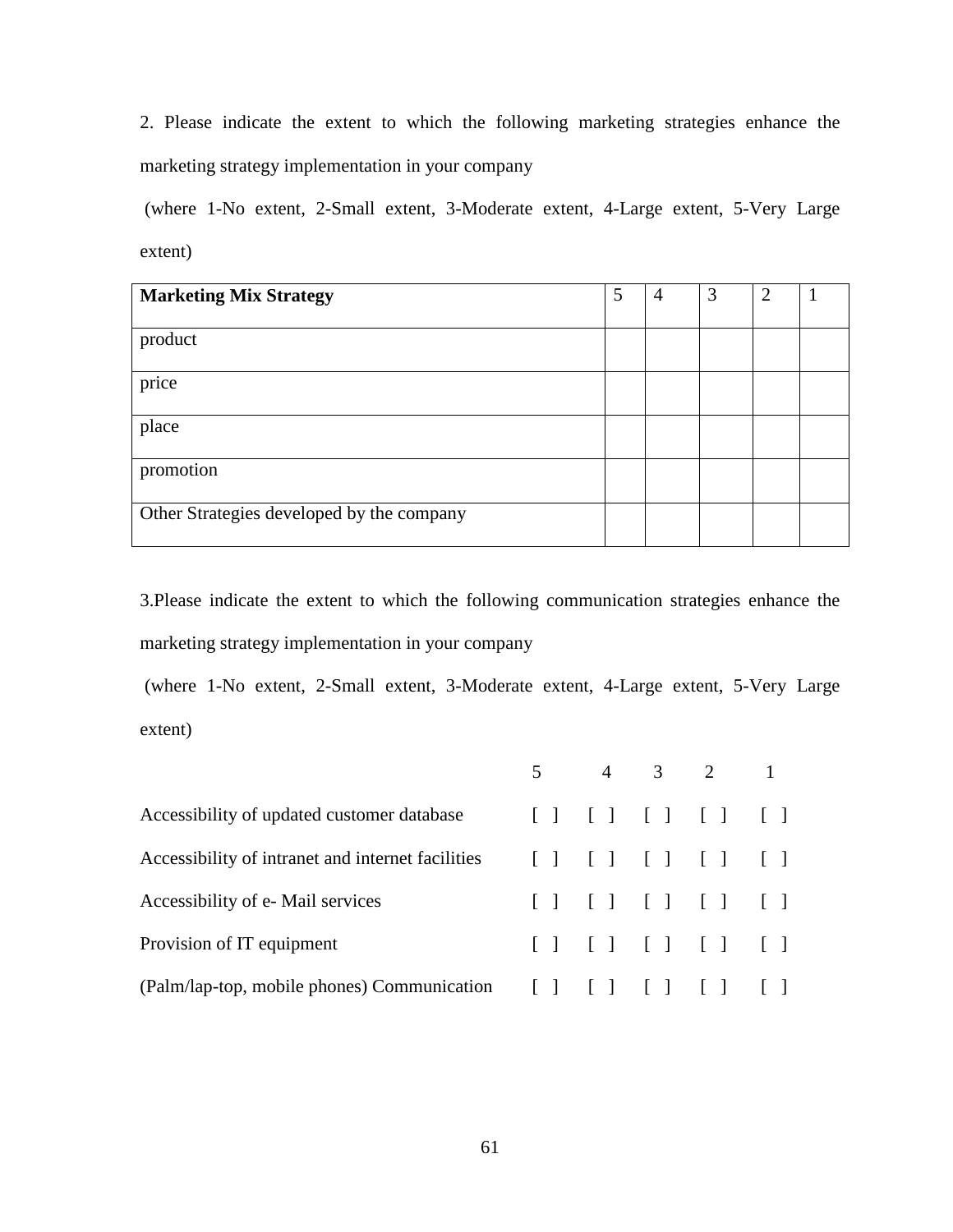4.To what extent are the following Customer services strategy important to your company (where 1-very important, 2-important, 3-Moderate, 4-not important, 5-irrelevant)

|                                                                              |  | $5 \t 4 \t 3 \t 2 \t 1$ |  |
|------------------------------------------------------------------------------|--|-------------------------|--|
| Effective, efficient and convenient service delivery [ ] [ ] [ ] [ ] [ ] [ ] |  |                         |  |
| Customer survey and feedback programs [ ] [ ] [ ] [ ] [ ] [ ]                |  |                         |  |
| Product innovation and benefit enhancements [ ] [ ] [ ] [ ] [ ] [ ]          |  |                         |  |

5.Using the scale provided indicate the extent to which competition in the insurance industry affects your institution in relation to the provided variables

## **KEY**

5 – To a very great extent, 4 – To a great extent, 3 – To a moderate extent,

## 2 – To a lesser extent, 1 – To no extent

|                   | 5            | 4                                 | 3                 | $\overline{2}$ | 1 |
|-------------------|--------------|-----------------------------------|-------------------|----------------|---|
| Profitability [ ] |              | $\begin{bmatrix} 1 \end{bmatrix}$ | $\Box$            | $\Box$         |   |
| Market share [ ]  |              | $\Box$                            | $\mathbf{1}$      | $\Box$         |   |
| Customer          |              |                                   |                   |                |   |
| Satisfaction      | $\Box$       | $\mathbf{I}$                      | $\lceil - \rceil$ | $\Box$         |   |
| Competitive       |              |                                   |                   |                |   |
| Position          | $\mathsf{L}$ |                                   |                   |                |   |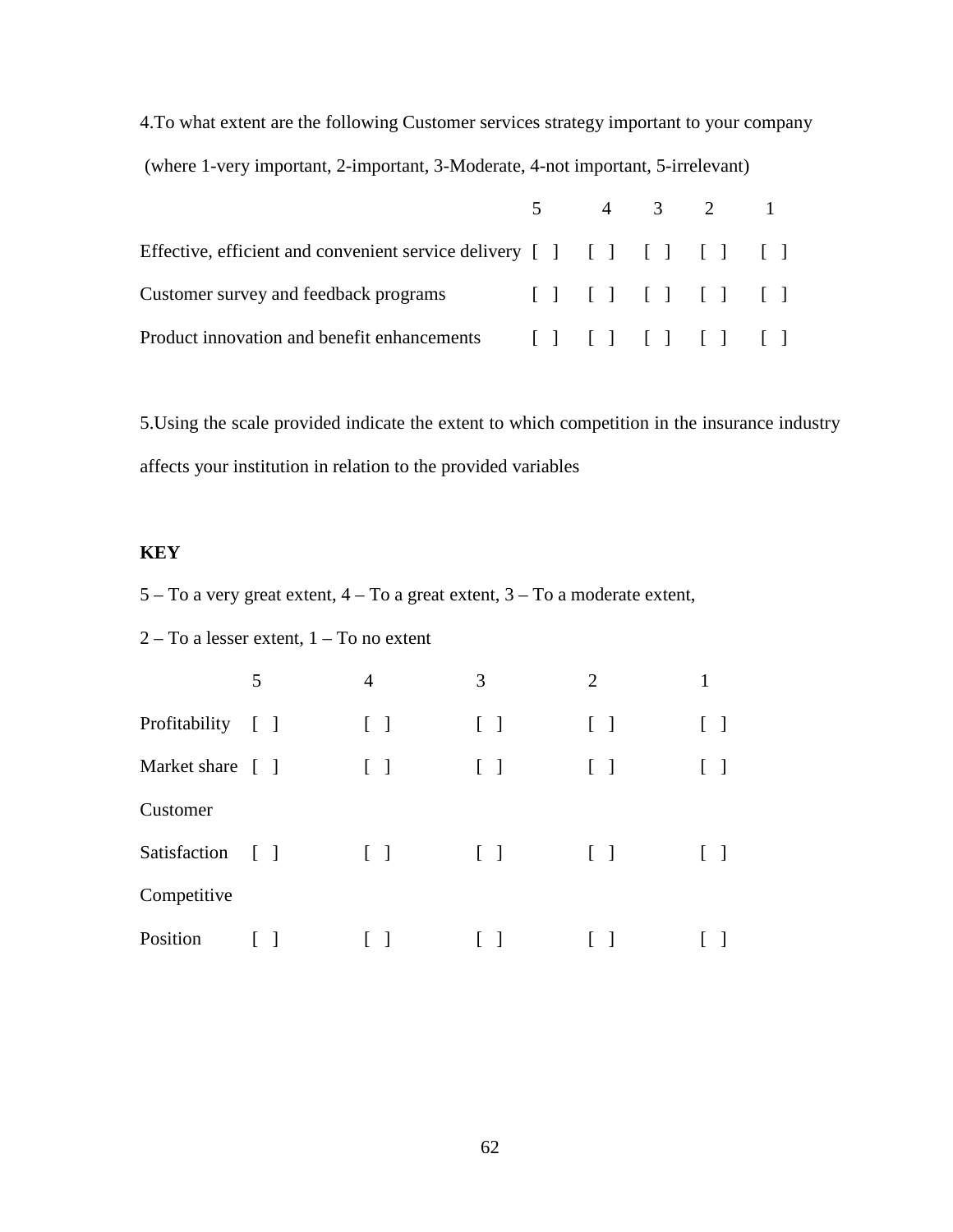6.Through which ways has your company diversified its products as a marketing strategy to create competitive advantage? Please tick appropriately.

| Product innovation              | $\mathbf{1}$ |
|---------------------------------|--------------|
| <b>Technical superiority</b>    | $\Box$       |
| Product quality and reliability | $\lceil$ 1   |
| Comprehensive customer service  | $\Box$       |
| Unique competitive capabilities |              |

7. Which are the **three** most important areas that your marketing innovation strategy include in creating competitive advantage in the life insurance industry?

| Innovation strategy       |         |
|---------------------------|---------|
| Advances in the products  | $\perp$ |
| Production processes      | $\Box$  |
| Management systems        | $\Box$  |
| Organizational structures |         |
|                           |         |

Other Strategies developed by the company [ ]

8. Has your company developed innovative products or services to gain competitive advantage in the last three years?

Yes [ ] No [ ]

9.If yes, has these new products/services enabled the company to satisfy the customer's need and hence increased competitive advantage?

Yes [ ] No [ ]